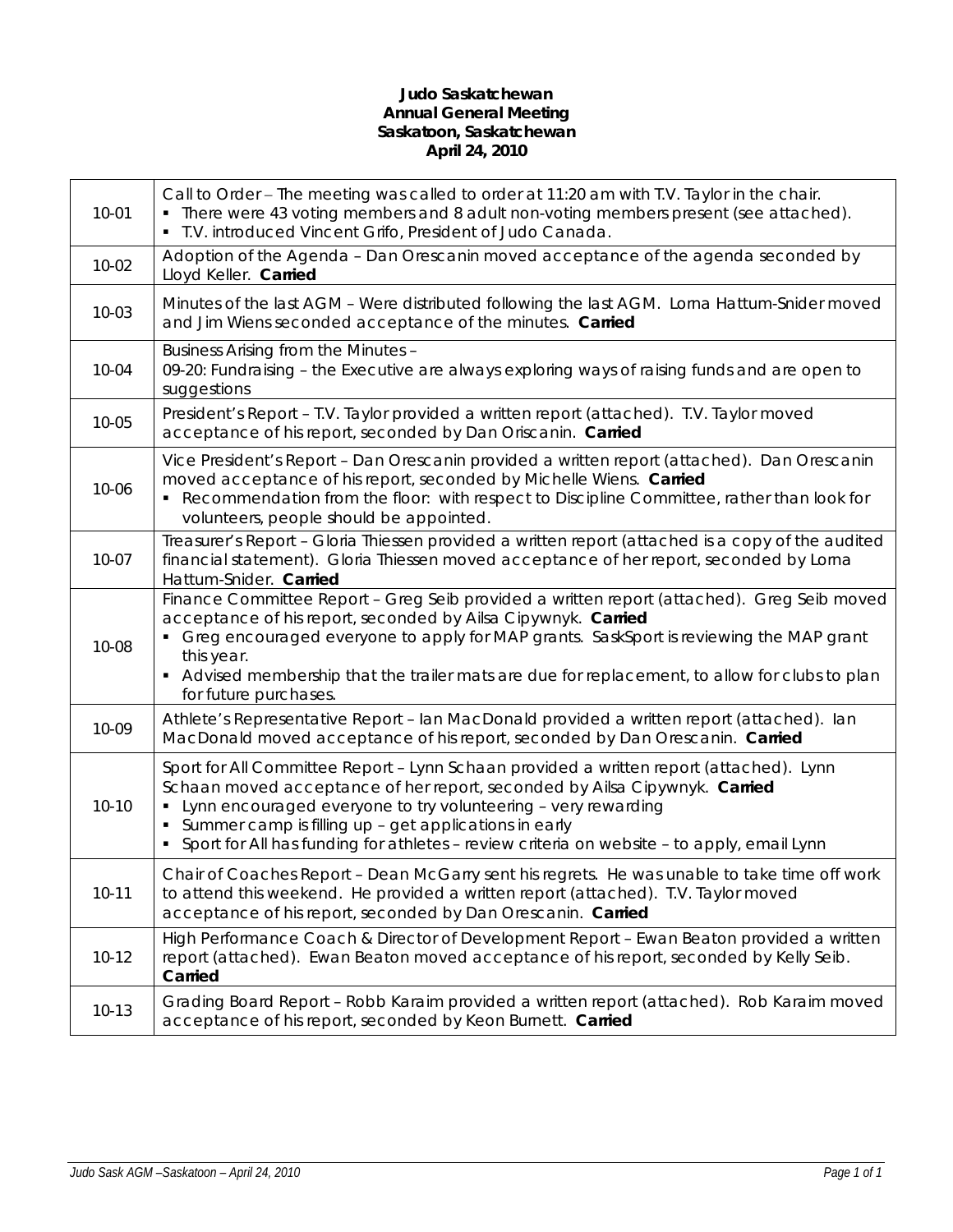|           | Official's Committee Report - Darrell Brown provided a written report (attached). Darrell Brown<br>moved acceptance of his report, seconded by Lorna Hattum-Snider. Carried                                                                                                                                                                                                                                                                                                                                                                                                                                                                                                                                                                                                                                                                                                                                                                                                                                                                                                                                                                                                                                                          |  |  |
|-----------|--------------------------------------------------------------------------------------------------------------------------------------------------------------------------------------------------------------------------------------------------------------------------------------------------------------------------------------------------------------------------------------------------------------------------------------------------------------------------------------------------------------------------------------------------------------------------------------------------------------------------------------------------------------------------------------------------------------------------------------------------------------------------------------------------------------------------------------------------------------------------------------------------------------------------------------------------------------------------------------------------------------------------------------------------------------------------------------------------------------------------------------------------------------------------------------------------------------------------------------|--|--|
| $10 - 14$ | Discussions around challenge to develop referees:<br>Out-of-Province Tournaments - fully fund referees<br>Pay referees - develop mentoring relationships<br>3. Zero Tolerance for any challenge to referees during competition at Saskatchewan<br>tournaments<br>4. Need to build grassroots athletes too - need a program<br>Suggest at tournaments, to schedule the older athletes to fight first to allow them<br>opportunity to referee<br>Suggest to create a program to train parents<br>6.                                                                                                                                                                                                                                                                                                                                                                                                                                                                                                                                                                                                                                                                                                                                    |  |  |
| $10 - 15$ | Registrar's Report - Bev Yuen provided a written report (attached). Bev Yuen moved<br>acceptance of her report, seconded by Lorna Hattum-Snider. Carried<br>" Two new clubs this year: Meadow Lake and Gordon First Nation                                                                                                                                                                                                                                                                                                                                                                                                                                                                                                                                                                                                                                                                                                                                                                                                                                                                                                                                                                                                           |  |  |
| $10 - 16$ | National Coaching Certification Program Report - Kate Schneider provided a written report<br>(attached). Kate Schneider moved acceptance of her report, seconded by Keon Burnett.<br>Carried                                                                                                                                                                                                                                                                                                                                                                                                                                                                                                                                                                                                                                                                                                                                                                                                                                                                                                                                                                                                                                         |  |  |
| $10-17$   | Web Page Editor's Report - Michelle Wiens provided a written report (attached). Michelle<br>Wiens moved acceptance of the report, seconded by Nancy Filteau. Carried                                                                                                                                                                                                                                                                                                                                                                                                                                                                                                                                                                                                                                                                                                                                                                                                                                                                                                                                                                                                                                                                 |  |  |
| $10 - 18$ | Chair of Investigations Report - Brady Burnett provided a written report (attached). Brady<br>Burnett moved acceptance of his report, seconded by Jim Wiens. Carried                                                                                                                                                                                                                                                                                                                                                                                                                                                                                                                                                                                                                                                                                                                                                                                                                                                                                                                                                                                                                                                                 |  |  |
| $10-19$   | Presentation from President of Judo Canada, Mr. Vincent Grifo.                                                                                                                                                                                                                                                                                                                                                                                                                                                                                                                                                                                                                                                                                                                                                                                                                                                                                                                                                                                                                                                                                                                                                                       |  |  |
| 10-20     | Election of Officers and Chairperson<br>President >> T.V. Taylor appointed by acclamation<br>• Vice-President >> Logan Thiessen appointed by acclamation<br>• Treasurer >> candidates: Deonne Hanson and Gloria Thiessen<br>Gloria Thiessen >> elected by majority<br>• Chair of Sport for All >> Lynn Schaan appointed by acclamation<br>Chair of Coaches >> Dan Orescanin appointed by acclamation<br>Director >> candidates: Deonne Hanson and Nancy Filteau<br>Nancy Filteau >> elected by majority<br>• Chair of Grading Board >> Robb Karaim appointed by acclamation<br>Chair of Officials >> Robb Karaim declined >> this position will be filled by an individual<br>appointed by the executive<br>• Registrar >> candidates: Bev Yuen declined, Deonne Hanson and Kate Schneider<br>Deonna Hanson >> elected by majority<br>Chair of NCCP >> Kate Schneider appointed by acclamation<br>п<br>Chair of Investigations >> Brady Burnett appointed by acclamation<br>Webpage Editor >> Michelle Wiens appointed by acclamation<br>Athlete's Representative >> will be elected tomorrow (Andrew Yuen elected by majority)<br>It was moved by Michelle Wiens, seconded by Lynn Schaan that the ballots be destroyed.<br>Carried |  |  |
| $10 - 21$ | New Business:<br>By-Law Amendment #1 (attached) - Dispute Resolution Policy<br>T.V. Taylor moved, Bev Yuen seconded, that the Dispute Resolution Policy be moved in its<br>entirety and without change to Policies and Procedures and be titled Article IV - Dispute<br><b>Resolution Policy. Carried</b>                                                                                                                                                                                                                                                                                                                                                                                                                                                                                                                                                                                                                                                                                                                                                                                                                                                                                                                            |  |  |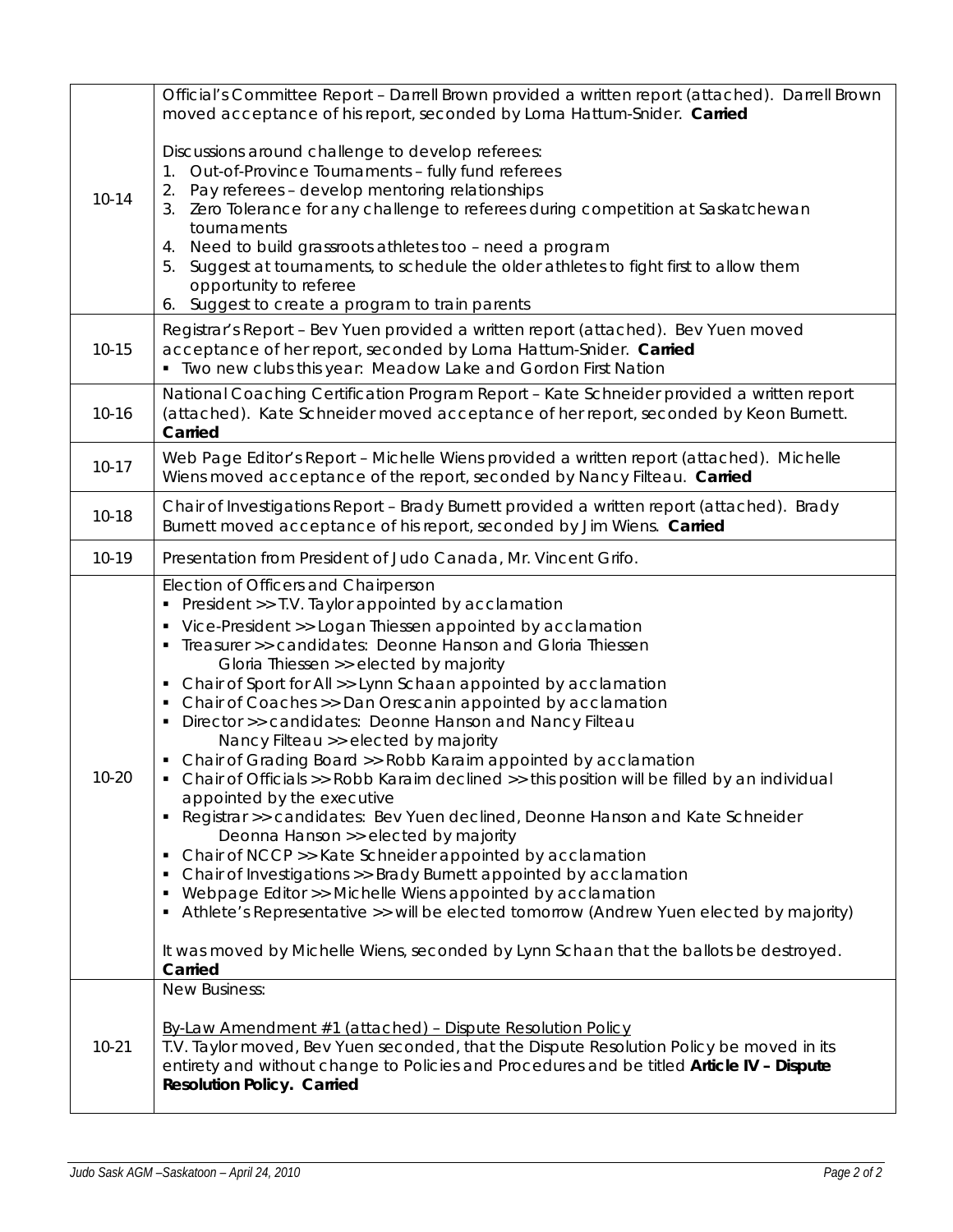|           | By-Law Amendment #2 (attached) - Criminal Records Check Policy                                                                                                                 |  |  |  |  |
|-----------|--------------------------------------------------------------------------------------------------------------------------------------------------------------------------------|--|--|--|--|
|           | T.V. Taylor moved, Bev Yuen seconded, that Article V - Criminal Records Check Policy, be                                                                                       |  |  |  |  |
|           | approved for implementation effective April 24, 2010.                                                                                                                          |  |  |  |  |
|           | Motions to Amend:                                                                                                                                                              |  |  |  |  |
|           | #13. Moved by Blair Taylor, seconded by Lynn Schaan, that the effective date be May 15,                                                                                        |  |  |  |  |
|           | 2010. Carried                                                                                                                                                                  |  |  |  |  |
|           | • Moved by Robb Karaim, seconded by Darrell Brown, that the following clause be added.                                                                                         |  |  |  |  |
|           | #14. Any person who is required by the nature of their job to have a valid CPIC check will be                                                                                  |  |  |  |  |
|           | exempt unless decided by the President or Executive. Carried                                                                                                                   |  |  |  |  |
|           | #1 and #2. Moved by Robb Karaim, seconded by Lynn Schaan, that "officials" be added to                                                                                         |  |  |  |  |
|           | the list of positions required to have a criminal record check. Carried                                                                                                        |  |  |  |  |
|           | #10.2 "Take the fully completed form to your local police services or RCMP." Correct                                                                                           |  |  |  |  |
|           | grammatical error.                                                                                                                                                             |  |  |  |  |
|           | Carried with amendments.                                                                                                                                                       |  |  |  |  |
|           |                                                                                                                                                                                |  |  |  |  |
|           | • Consider also financial checks and driver record check                                                                                                                       |  |  |  |  |
|           | Judo Sask will draft a letter for individuals to present to RCMP or Police when requesting                                                                                     |  |  |  |  |
|           | checks                                                                                                                                                                         |  |  |  |  |
|           | • Consider making the cost part of MAP grant                                                                                                                                   |  |  |  |  |
|           |                                                                                                                                                                                |  |  |  |  |
|           | Proposal to Approve Tournament Sanction Policy                                                                                                                                 |  |  |  |  |
|           | . Executive have approved adoption of the Judo Canada draft policy until September 1, 2010,                                                                                    |  |  |  |  |
|           | at which time Judo Canada's Final Sanction Policy will be issued.                                                                                                              |  |  |  |  |
|           |                                                                                                                                                                                |  |  |  |  |
|           | Moved by Blair Doige, seconded by Doyle Ironstand, that the Tournament Sanction Policy not                                                                                     |  |  |  |  |
|           | be adopted. Defeated                                                                                                                                                           |  |  |  |  |
|           |                                                                                                                                                                                |  |  |  |  |
|           | Moved by Nancy Filteau, seconded by Darrell Brown, that Judo Sask adopt as Judo Sask<br>Tournament Sanction Policy, the draft Judo Canada tournament sanction policy and, when |  |  |  |  |
|           |                                                                                                                                                                                |  |  |  |  |
|           | issued, the final Judo Canada tournament sanction policy. Carried.                                                                                                             |  |  |  |  |
|           |                                                                                                                                                                                |  |  |  |  |
|           | Proposal to hold the 2011 AGM on Saturday and the Provincial Championships on Sunday of the                                                                                    |  |  |  |  |
|           | same weekend<br>• Membership voted that there be no change to the current format.                                                                                              |  |  |  |  |
|           |                                                                                                                                                                                |  |  |  |  |
|           | Judo Sask Reunion - brought up by Nancy Filteau - brief discussion - noted that if this is                                                                                     |  |  |  |  |
|           | recognized as a Judo Sask Event, it must be chemical free.                                                                                                                     |  |  |  |  |
|           |                                                                                                                                                                                |  |  |  |  |
|           | Proposed New Position - Media Liason                                                                                                                                           |  |  |  |  |
|           | Moved by Jim Wiens, seconded by Lynn Schaan that a new position dedicated to media                                                                                             |  |  |  |  |
|           | relations be created in the executive group. This position would be called "Media Liason".                                                                                     |  |  |  |  |
|           | Carried                                                                                                                                                                        |  |  |  |  |
|           | • The individual for this position will be appointed by the executive.                                                                                                         |  |  |  |  |
|           |                                                                                                                                                                                |  |  |  |  |
|           | Suggestion - add workshops to provincial tournaments, e.g. referee's clinic                                                                                                    |  |  |  |  |
|           |                                                                                                                                                                                |  |  |  |  |
|           | <b>Calendar of Events:</b>                                                                                                                                                     |  |  |  |  |
|           | After voting and discussions, the following represents our 2010-2011 Event Schedule:                                                                                           |  |  |  |  |
|           |                                                                                                                                                                                |  |  |  |  |
| $10 - 22$ | 2010                                                                                                                                                                           |  |  |  |  |
|           | May 8<br>Ishi Yama, Calgary                                                                                                                                                    |  |  |  |  |
|           | Senior Nationals, Jonquire, Quebec<br>May 14/15/16                                                                                                                             |  |  |  |  |
|           | May 17/18/19<br>Senior Nationals Training Camp                                                                                                                                 |  |  |  |  |
|           | May 28/29<br>Provincial Team Training, Watrous                                                                                                                                 |  |  |  |  |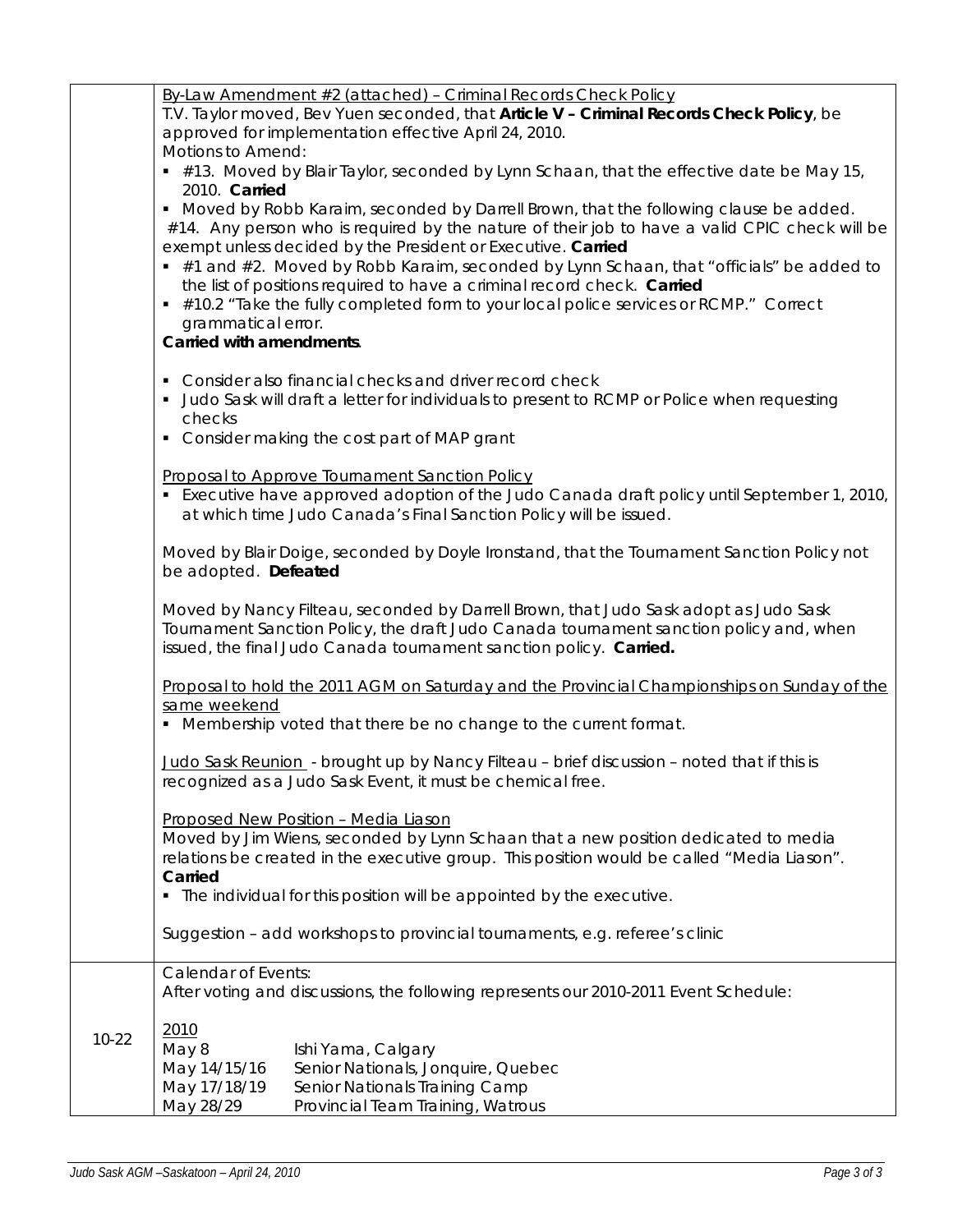|           | June 12<br>June 11/12                                     | Provincial Grading Board<br>Provincial Team Training, Lloydminster                                                          |
|-----------|-----------------------------------------------------------|-----------------------------------------------------------------------------------------------------------------------------|
|           | July 2/3/4<br>July 5/6/7/8                                | Youth Nationals, Lethbridge<br>Youth National Training camp, Lethbridge                                                     |
|           | August 8-14                                               | Judo Sask Summer Camp of Champions, Outlook<br>August 27/28/29 CWG Training Camp, Moose Jaw                                 |
|           | September 11<br>Sept 25/26                                | Coaches Retreat<br><b>Team Training</b>                                                                                     |
|           | October 9/10<br>October 15/16/17<br>October               | Quebec Open<br><b>NCCP</b><br>Moose Jaw Regional Tournament, Moose Jaw                                                      |
|           | November 6<br>November 7<br>November 13/14 Ontario Open   | Saskatoon Y Provincial Tournament<br>Team Training, Saskatoon                                                               |
|           | December 4<br>December 11                                 | University of Manitoba, Winnipeg<br>Provincial Grading Board                                                                |
|           | 2011<br>January 7/8/9<br>January 22/23                    | Winter Camp, Watrous<br>Sask Open - Regina                                                                                  |
|           | February 5<br>February 6<br>February 19<br>February 20-27 | Melfort Provincial Tournament<br>Team Training, Melfort<br>Senshudokan Regional Tournament<br>Canada Winter Games - Halifax |
|           | March 5<br>March 6<br>March 19/20                         | Moose Jaw Provincial Tournament<br>Team Training, Moose Jaw<br>Edmonton International, Edmonton                             |
|           | April 2/3<br>April 15/16/17<br>April 30                   | Provincial Championships, Swift Current (alternate date April 16)<br><b>NCCP</b><br>Judo Sask AGM & Awards Banquet, Regina  |
|           | May 1<br>May 20/21/22                                     | Team Training, Pense<br>Senior Nationals, Edmonton                                                                          |
|           | June 11                                                   | Provincial Grading Board                                                                                                    |
|           |                                                           | Moved by Michelle Wiens, seconded by Gloria Thiessen, that the ballots be destroyed. Carried                                |
| $10 - 22$ |                                                           | Date and Location of Next Annual General Meeting - April 30, 2011, Regina                                                   |
| $10 - 23$ |                                                           | Adjournment - Blair Taylor moved that the meeting adjourn. Seconded by Greg Seib. Carried                                   |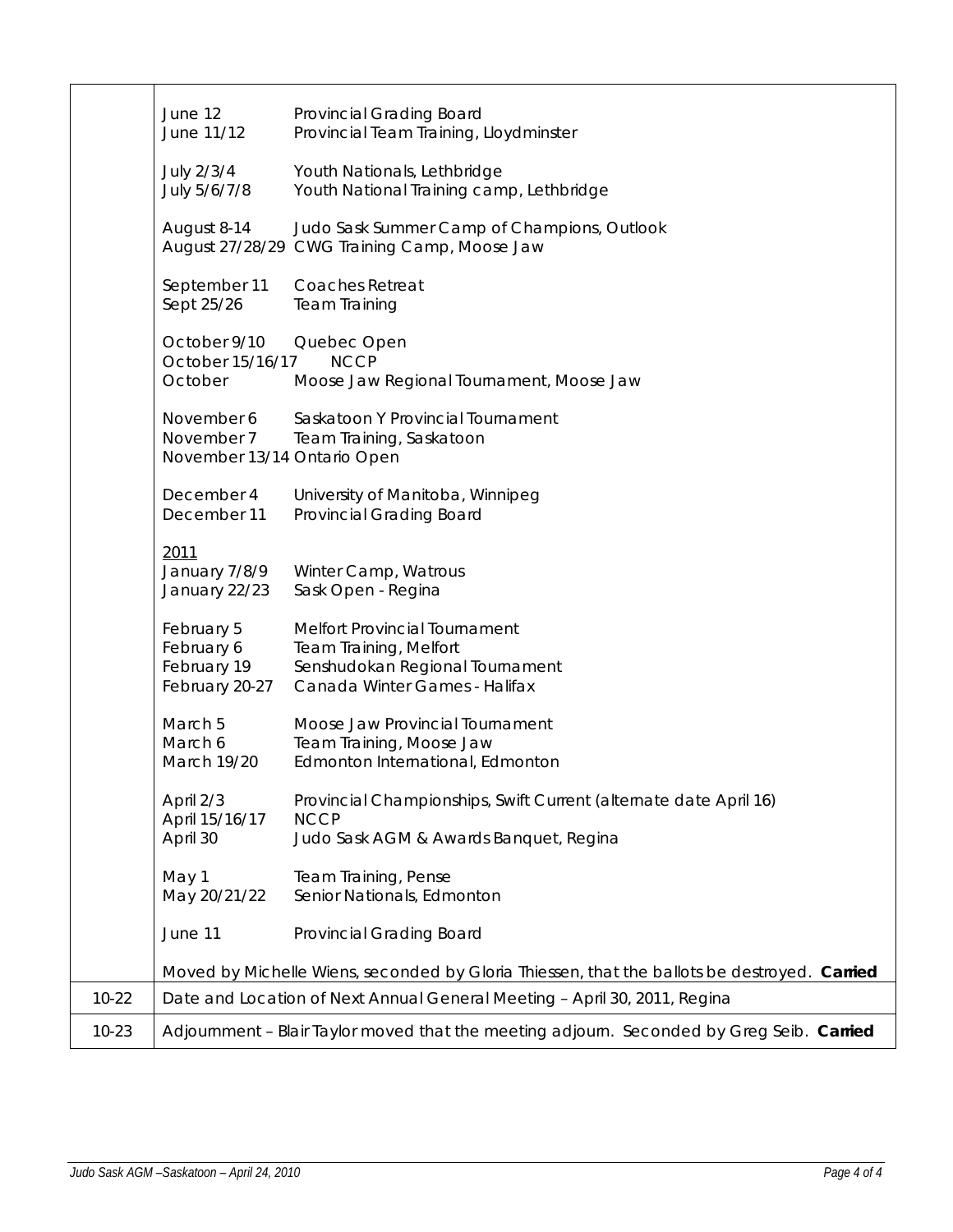# Attendance - Judo Sask AGM - April 24, 2010

Voting Members

|                 | voting members        |                        |
|-----------------|-----------------------|------------------------|
|                 | Name                  | Club                   |
| 1               | T.V. Taylor           | Kenshukan              |
| $\overline{2}$  | Lynn Schaan           | Watrous Ju No Ri       |
| $\overline{3}$  | Mike McPherson        | Kenshukan              |
| $\overline{4}$  | Lloyd Keller          | P.A. Judo club         |
| 5               | Nancy Filteau         | <b>Swift Current</b>   |
| $\overline{6}$  | Donna Mayor           | Sout Corman Park       |
| $\overline{7}$  | <b>Bob Evoy</b>       | South Corman Park      |
| 8               | Jim Wiens             | Moose Jaw              |
| 9               | <b>Michelle Wiens</b> | Moose Jaw              |
| 10              | Darrell Brown         | Regina Y               |
| 11              | <b>Blair Taylor</b>   | Kenshukan              |
| $\overline{12}$ | <b>Greg Seib</b>      | Watrous Ju No Ri       |
| 13              | Dan Orescanin         | Moose Jaw              |
| 14              | <b>Blair Doige</b>    | Saskatoon YMCA         |
| 15              | Kelly Seib            | Watrous Ju No Ri       |
| $\overline{16}$ | <b>Bob Beaumont</b>   | Saskatoon YMCA         |
| $\overline{17}$ | Kate Schneider        | Vibank                 |
| 18              | Ralph MacNabb         | Meadow Lake            |
| $\overline{19}$ | Ian MacDonald         | Lloydminster           |
| $\overline{20}$ | <b>Brian Cook</b>     | Moose Jaw              |
| $\overline{21}$ | Robb Karaim           | Lloydminster           |
| $\overline{22}$ | <b>Frank Baier</b>    | Battleford             |
| $\overline{23}$ | <b>Keon Burnett</b>   | Moose Jaw              |
| $\overline{24}$ | Mel Kozlowski         | Battleford             |
| $\overline{25}$ | <b>Brady Burnett</b>  | Senshudokan            |
| $\overline{26}$ | Ewan Beaton           | Judo Sask              |
| $\overline{27}$ | John Renouf           | Melfort                |
| 28              | Dan Hunt              | Melfort                |
| $\overline{29}$ | Ailsa Cipywnyk        | St. Brieux             |
| 30              | Andrew Yuen           | Regina Y               |
| $\overline{31}$ | Bev Yuen              | Regina Y               |
| $\overline{32}$ | Logan Thiessen        | Swift Current          |
| $\overline{33}$ | Gloria Thiessen       | Swift Current          |
| 34              | Deonne Hanson         | Moose Jaw              |
| $\overline{35}$ | <b>Rod Thiessen</b>   | Swift Current          |
| 36              | <b>Ray Martin</b>     | Pense                  |
| $\overline{37}$ | Ronnie McKenzie       | <b>Stanley Mission</b> |
| 38              | Allan Few             | South Corman Park      |
| 39              | Lorna Hattum-Snider   | Avonhurst              |
| 40              | Ralph Ibanez          | Saskatoon YMCA         |
| 41              | Doyle Ironstand       | Prince Albert          |
| $\overline{42}$ | <b>Andrew MacLeod</b> | South Corman Park      |
| 43              | Victor Quijeda        | Saskatoon YMCA         |
| Guests          |                       |                        |
|                 | Name                  | Club                   |
| $\overline{1}$  | Eden McPherson        | Kenshukan              |
| $\overline{2}$  | <b>Vincent Grifo</b>  | Judo Canada            |
| 3               | Ron Morrison          | Saskatoon YMCA         |
| $\overline{4}$  | Jean Morrison         | Saskatoon YMCA         |
| 5               | <b>Alvin Yuen</b>     | Regina Y               |
| 6               | Joan Martin           | Pense                  |
| 7               | Nina Bird             | <b>Stanley Mission</b> |
| 8               | Bernice McKenzie      | <b>Stanley Mission</b> |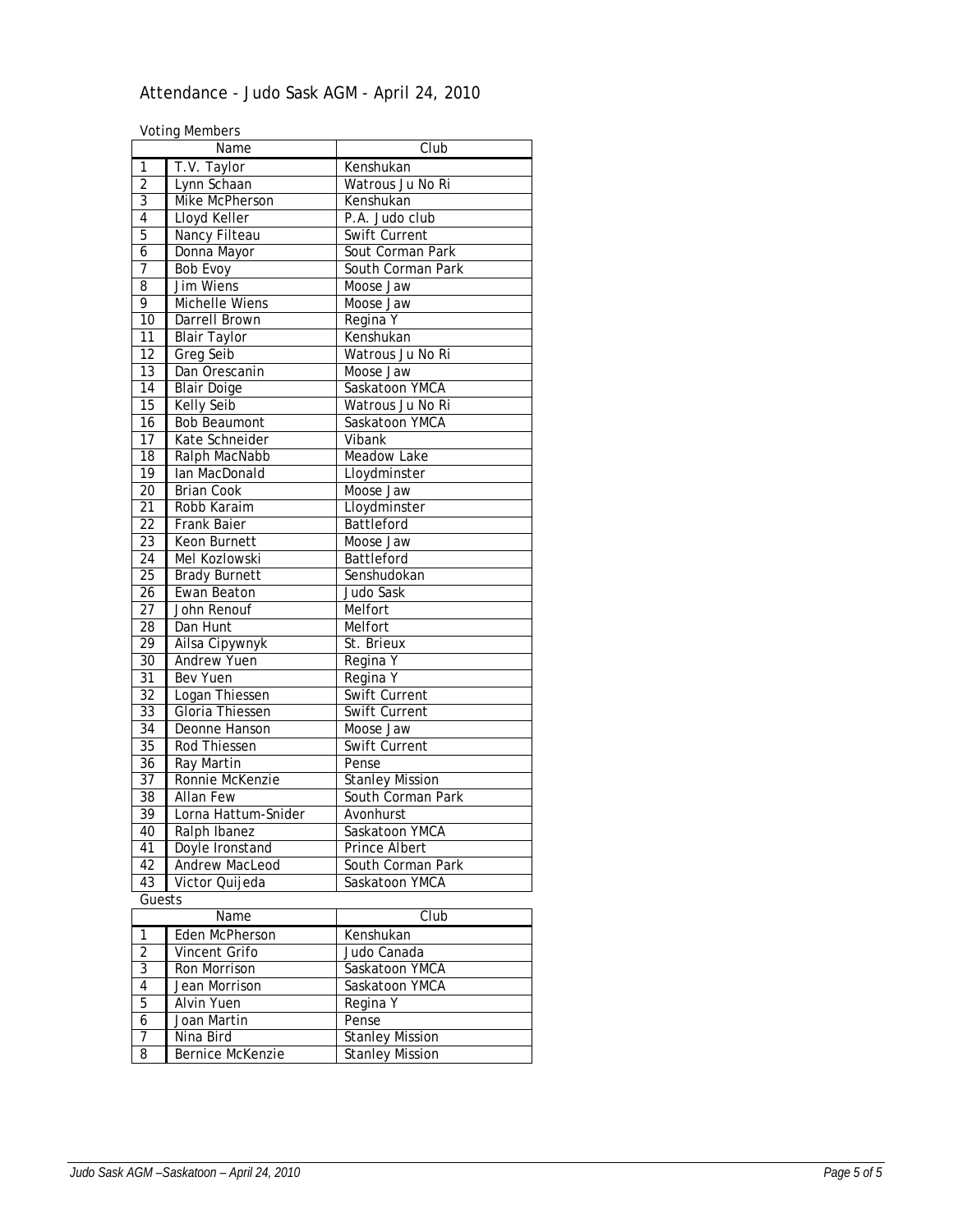# **Judo Saskatchewan 2010 Annual General Meeting Saskatoon Saskatchewan Hilton Garden Inn** , **90-22nd Street E 11:00 AM Saturday April 24, 2010**

- 1. Call to order
- 2. Adoption of the agenda
- 3. Minutes of the last AGM
- 4. Business arising from the minutes
- 5. President's Report
- 6. Vice President's Report
- 7. Treasurer's Report
- 8. Finance Committee Report
- 9. Athlete's Rep. Report
- 10. Sport for all Committee Report
- 11. Chair of Coaches Report
- 12. High Performance Coach & Director of Development Report
- 13. Grading Board Report
- 14. Official's Committee Report
- 15. Registrar's Report
- 16. National Coaching Certification Program Report
- 17. Newsletter/Web Page Editor's Report
- 18. Chair of Investigation Report
- 19. Presentation from President Judo Canada, Mr. Vincent Grifo
- 20. Election of Officers and Chairperson
	- President 2 year term Black belt required
	- Vice President 1 year term Black belt required
	- Treasurer 2 year term
	- Chair Sport for All  $-2$  year term
	- Chair of Coaches 2 year term Black belt required
	- Director  $-1$  year term
	- Chair of Grading Board 2 year term Black belt required
	- Chair of Officials  $-2$  year term Black belt required
	- Registrar  $-2$  year term
	- Chair of  $NCCP 2$  year term Must be  $NCCP$  certified
	- Chair of Investigations  $-2$  year term
	- Webpage Editor  $-2$  year term
	- Athletes Rep. -- 1 year term to be chosen by the athletes at team training on Sunday
- 21. New business
	- By-law Amendment # 1 attached
	- By-Law Amendment # 2 attached
	- Proposal to approve a tournament sanction policy
	- Proposal to hold the 2011 AGM on Sat and the Provincial Championships on Sun of the same weekend
	- Items from the floor
- 22. Calendar of events
- 23. Date and time of next meeting
- 24. Adjournment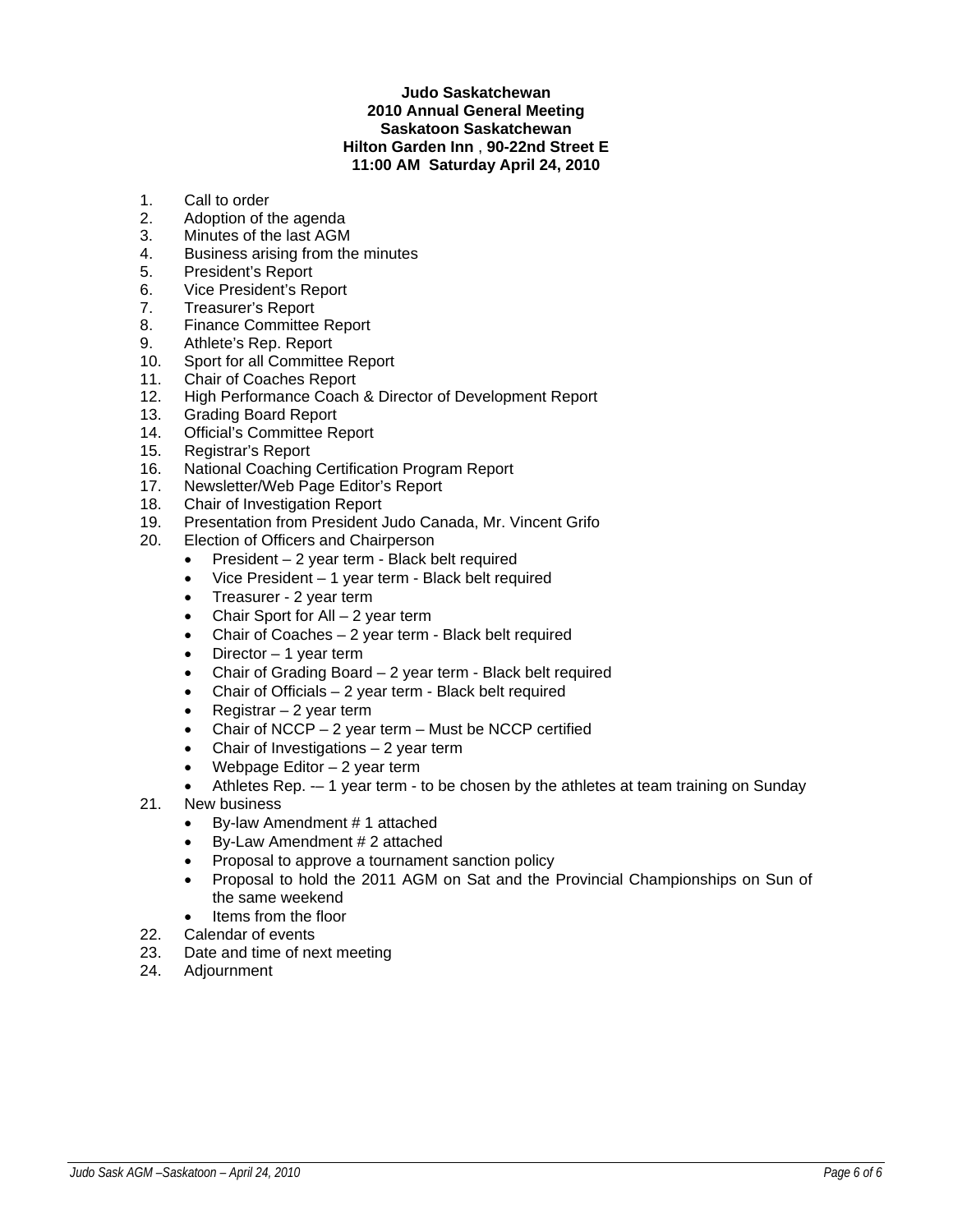# **Judo Saskatchewan 2009 Annual General Meeting Lloydminster, Saskatchewan April 25, 2009**

| 09-01          | Call to Order - The meeting was called to order at 11:10 am with T.V. Taylor in the chair. There were<br>29 voting members, 5 adult non-voting members, 3 youth non-voting member present.                                                                                                                                                                                                                                    |  |  |
|----------------|-------------------------------------------------------------------------------------------------------------------------------------------------------------------------------------------------------------------------------------------------------------------------------------------------------------------------------------------------------------------------------------------------------------------------------|--|--|
| 09-02          | Adoption of the Agenda - Kelly Seib moved acceptance of the agenda seconded by Allison Council.<br>Carried                                                                                                                                                                                                                                                                                                                    |  |  |
| 09-03          | Minutes of the last AGM - Were distributed following the last AGM. John Renouf moved and Gloria<br>Thiessen seconded acceptance of the minutes. Carried                                                                                                                                                                                                                                                                       |  |  |
| 09-04          | Business Arising from the Minutes -<br>08-04: no action<br>08-10: action to post on website                                                                                                                                                                                                                                                                                                                                   |  |  |
| <b>Actions</b> | $08-12:$ ??<br>08-14: referees application has been posted on website - no action on a 1 day referee clinic                                                                                                                                                                                                                                                                                                                   |  |  |
| 09-05          | President's Report - T.V. Taylor provided a written report (attached). T.V. Taylor moved acceptance<br>of his report, seconded by Ian MacDonald. Carried                                                                                                                                                                                                                                                                      |  |  |
| 09-06          | Vice President's Report - Darrell Brown provided a written report (attached). Darrell Brown moved<br>acceptance of his report, seconded by Ailsa Cipywnyk. Carried                                                                                                                                                                                                                                                            |  |  |
| 09-07          | Treasurer's Report - Gloria Thiessen provided a written report (attached is a copy of the audited<br>financial statement). Gloria Thiessen moved acceptance of her report, seconded by Allison Council.<br>Carried                                                                                                                                                                                                            |  |  |
| 09-08          | Finance Committee Report - Rod Thiessen provided a written report (attached). Rod Thiessen moved<br>acceptance of his report, seconded by Greg Seib. Carried                                                                                                                                                                                                                                                                  |  |  |
| 09-09          | Athlete's Representative Report - Ian MacDonald provided a written report (attached). Ian MacDonald<br>moved acceptance of his report, seconded by Kelly Seib. Carried                                                                                                                                                                                                                                                        |  |  |
| $09-10$        | Registrar's Report - John Hartley provided a written report (attached). John Hartley moved<br>acceptance of his report, seconded by Glen Miller. Carried                                                                                                                                                                                                                                                                      |  |  |
| $09-11$        | Sport for all Committee Report - Lynn Schaan provided a written report (attached). Lynn Schaan<br>moved acceptance of her report, seconded by Kelly Seib. Carried                                                                                                                                                                                                                                                             |  |  |
| $09-12$        | Chair of Coaches Report - Dean McGarry provided a written report (attached). Dean McGarry moved<br>acceptance of his report, seconded by Allison Council. Carried                                                                                                                                                                                                                                                             |  |  |
| 09-13          | High Performance Coach & Director of Development Report - Ewan Beaton provided a written report<br>(attached). Ewan Beaton moved acceptance of his report, seconded by Glen Miller. Carried                                                                                                                                                                                                                                   |  |  |
| 09-14          | Grading Board Report - Robb Karaim provided a written report (attached). Rob Karaim moved<br>acceptance of his report, seconded by John Renouf. Carried<br>Discussion about black belt grading<br>National grading board has 3 - regardin 7 on Judo Sask?<br>٠<br>Discussion around recruiting a female to the grading board<br>٠<br>Discussion around timing of grading<br>Suggestions to hold gradings at tournament or AGM |  |  |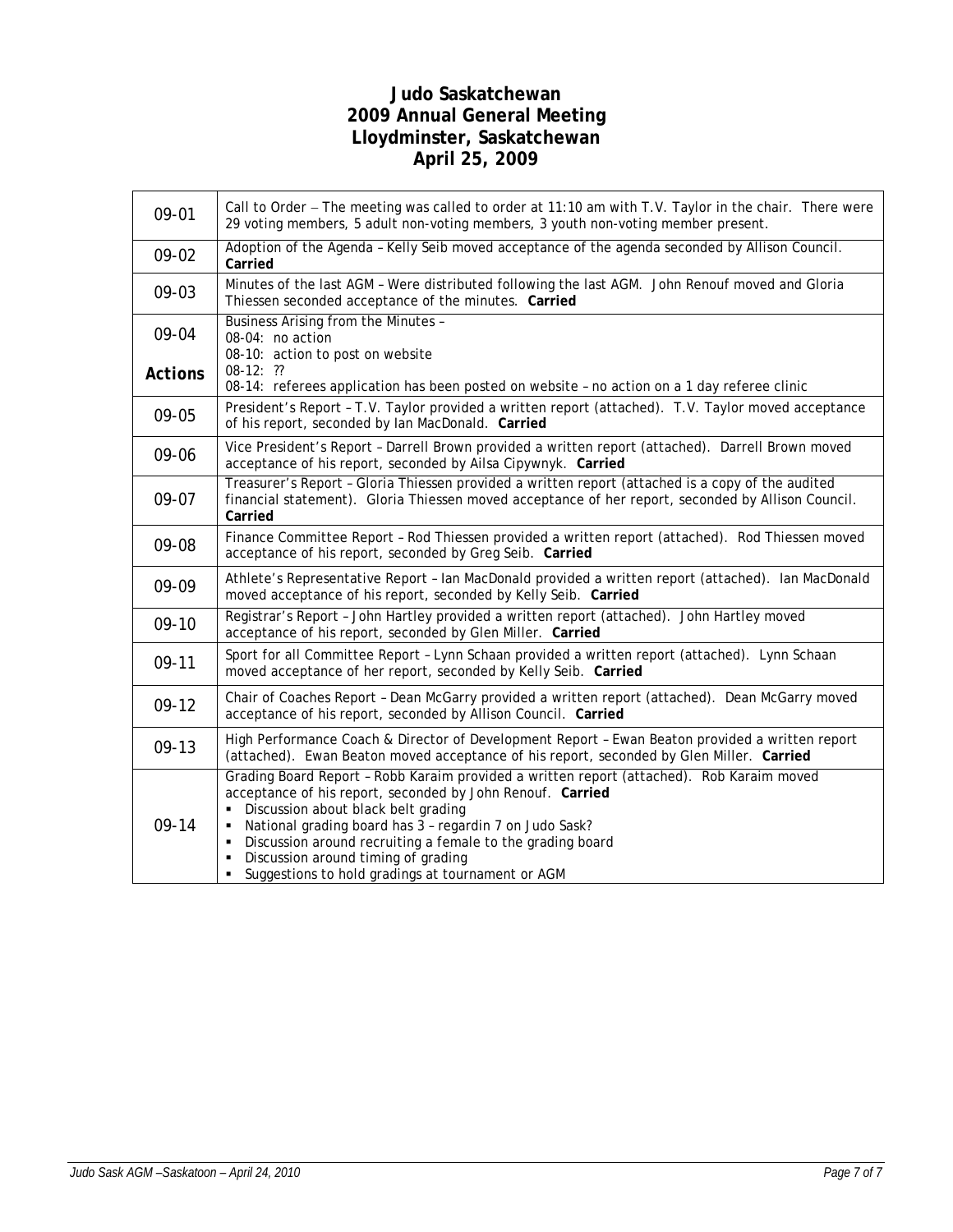|                                              | Official's Committee Report - Darrell Brown provided a written report (attached). Darrell Brown<br>moved acceptance of his report, seconded by Glen Miller. Carried                                                                                                                                                                                                                                                                                                                                                                                                                                                                                                                                                                                                                                                    |  |  |  |
|----------------------------------------------|------------------------------------------------------------------------------------------------------------------------------------------------------------------------------------------------------------------------------------------------------------------------------------------------------------------------------------------------------------------------------------------------------------------------------------------------------------------------------------------------------------------------------------------------------------------------------------------------------------------------------------------------------------------------------------------------------------------------------------------------------------------------------------------------------------------------|--|--|--|
| $09-15$<br><b>Actions</b>                    | Discussions:<br>7. Will submit request for funding to Judo Sask to develop national referees<br>Provincial Tournaments - lack of referees<br>8.<br>• Drawing on athletes<br>• Trying to encourage grassroots<br>• Do not have enough referees to run 3 mat areas - only enough for 2 mats<br>MOVED by Darrell Brown that tournament organizers pay referees \$25 for full day and \$15 for<br>half day of refereeing. Seconded by John Renouf. Defeated<br>Sanctioning of tournaments<br>9.<br>• Will be having sanctioning process for tournaments<br>• Everyone will be expected to participate<br>• Suggestion to combine referee training with tournaments<br>Action: Dean McGarry and T.V. Taylor will meet with Darrell Brown to develop plans.<br>10. Other<br>• Zero tolerance for abuse of Referees/Officials |  |  |  |
|                                              | Propose that referee be part of grading<br>• Encourage parents to referee - they do not need to be registered members<br>• Need to consider fundraising to develop our referees                                                                                                                                                                                                                                                                                                                                                                                                                                                                                                                                                                                                                                        |  |  |  |
| $09-16$                                      | National Coaching Certification Program Report - Kate Schneider provided a written report (attached).<br>Kate Schneider moved acceptance of her report, seconded by Logan Thiessen. Carried                                                                                                                                                                                                                                                                                                                                                                                                                                                                                                                                                                                                                            |  |  |  |
| $09-17$                                      | Web Page Editor's Report - Michelle Wiens provided a written report (attached). In Michelle's<br>absence, T.V. Taylor presented the report and moved acceptance of the report, seconded by Darrell<br>Brown, Carried                                                                                                                                                                                                                                                                                                                                                                                                                                                                                                                                                                                                   |  |  |  |
| $09-18$                                      | Chair of Investigations Report - Brady Burnett provided a written report (attached). Brady Burnett<br>moved acceptance of his report, seconded by Allison Council. Carried<br>Discipline Report - Darrell Brown provided a written report (attached). Darrell Brown moved<br>acceptance of his report, seconded by Ailsa Cipywnyk. Carried<br>Need to ensure policy is followed                                                                                                                                                                                                                                                                                                                                                                                                                                        |  |  |  |
| 09-19                                        | Election of Officers and Chairperson<br>Vice-President - must hold the rank of Black Belt<br>John Renouf - respectfully declined<br>Ralph Ibanez - respectfully declined<br>Brady Burnett - respectfully declined<br>There being no nominations, the Executive will appoint an individual to the office of<br>the vice president at the next executive meeting.<br>Chair of Finanance<br>Greg Seib - won by acclamation<br>Secretary<br>٠<br>Bev Yuen - won by acclamation<br>Director<br>John Schatz - elected<br>Darrell Brown<br>$\overline{\phantom{a}}$<br>It was moved by Glen Miller and seconded by John Hartley that the ballots be destroyed. Carried                                                                                                                                                        |  |  |  |
| Note:<br><b>VP Appointed</b><br>May 30, 2009 | On Saturday, May 30, 2009, T.V. Taylor announced via email to the Judo Saskatchewan membership<br>that the Judo Sask Executive has appointed Dan Orescanin from the Moose Jaw Judo Club as Vice<br>President of Judo Saskatchewan.<br>Dan is a judo instructor at the MJ club, a judo parent and a past member as a competitor for Judo<br>Sask at National championships. He will bring a wealth of judo knowledge the Executive.                                                                                                                                                                                                                                                                                                                                                                                     |  |  |  |
| Note of<br>Thanks                            | The previous executives were acknowledged for their contribution to Judo Saskatchewan.                                                                                                                                                                                                                                                                                                                                                                                                                                                                                                                                                                                                                                                                                                                                 |  |  |  |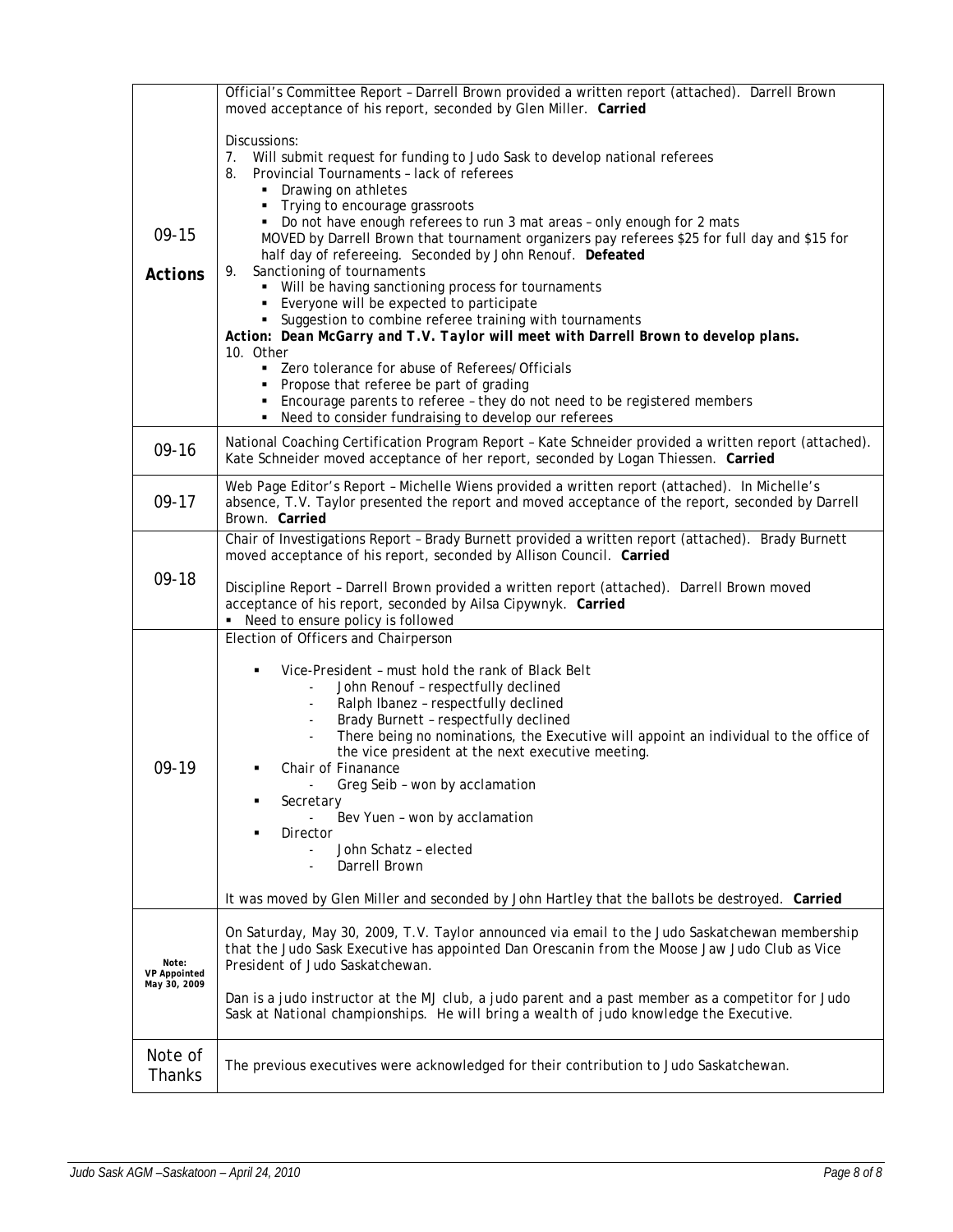|           | <b>New Business</b>                                                                                                                                                                                                                              |                                                                                                                                                                                                                                                                                                                             |  |  |
|-----------|--------------------------------------------------------------------------------------------------------------------------------------------------------------------------------------------------------------------------------------------------|-----------------------------------------------------------------------------------------------------------------------------------------------------------------------------------------------------------------------------------------------------------------------------------------------------------------------------|--|--|
|           |                                                                                                                                                                                                                                                  | CPIC - search of criminal/sexual offence                                                                                                                                                                                                                                                                                    |  |  |
|           | ٠                                                                                                                                                                                                                                                | The executive recommended that a CPIC be done on adult volunteers. Things to consider:<br>• If we do not exercise due diligence, insurance is null and void<br>CPIC is not always up-to-date<br>• Good to have other checks in place<br>Build guidelines for athletes - "what does abuse look like?" - "rights of athletes" |  |  |
|           | Motion (09-06)<br><b>Motion Amended</b>                                                                                                                                                                                                          | All coaches and volunteers on a Provincial level that interact with children unsupervised submit to a<br>CPIC. Moved by Brady Burnett, seconded by Brian Cook. Defeated                                                                                                                                                     |  |  |
| 09-20     | Lynn Schaan moved that this be referred to committee to provide a recommendation to<br>executive at the July 2009 executive meeting. Seconded by Rob Karaim. Carried                                                                             |                                                                                                                                                                                                                                                                                                                             |  |  |
| Action    |                                                                                                                                                                                                                                                  | Lynn Schaan and Rob Karaim will lead the committee.                                                                                                                                                                                                                                                                         |  |  |
|           |                                                                                                                                                                                                                                                  | "Code of Conduct" - refer to Judo Canada.                                                                                                                                                                                                                                                                                   |  |  |
|           | Tournament Schedules                                                                                                                                                                                                                             |                                                                                                                                                                                                                                                                                                                             |  |  |
|           | Ewan Beaton led the discussion to reduce the number of tournaments.                                                                                                                                                                              |                                                                                                                                                                                                                                                                                                                             |  |  |
|           | John Renouf moved to change the tournament schedule to four major tournaments, two in South<br>Saskatchewan and two in North Saskatchewan. Sask Open and Provincials will be two of the major<br>tournaments. Seconded by Ian MacDonald. Carried |                                                                                                                                                                                                                                                                                                                             |  |  |
|           | <b>Fundraising</b>                                                                                                                                                                                                                               |                                                                                                                                                                                                                                                                                                                             |  |  |
|           | Executive was asked to develop a recommendation.                                                                                                                                                                                                 |                                                                                                                                                                                                                                                                                                                             |  |  |
|           | Calendar of Events - The following represents our 2009-2010 Event Schedule:                                                                                                                                                                      |                                                                                                                                                                                                                                                                                                                             |  |  |
|           | 2009<br>May 9<br>May 22/23/24                                                                                                                                                                                                                    | Ishi Yama, Calgary<br>Senior Nationals, Sherbrooke Quebec                                                                                                                                                                                                                                                                   |  |  |
|           | June 5/6<br>June 13<br>June 19/20                                                                                                                                                                                                                | Team Training, Lloydminster<br>Grading Board, Saskatoon<br>Team Training, Prince Albert                                                                                                                                                                                                                                     |  |  |
|           | July 3/4/5                                                                                                                                                                                                                                       | Junior Nationals, Calgary<br>July 6/7/8/9/10 Junior National Training camp, Calgary                                                                                                                                                                                                                                         |  |  |
| $09 - 21$ | August 9-15                                                                                                                                                                                                                                      | Judo Sask Summer Camp, Outlook<br>August 28/29/30 CWG Training Camp                                                                                                                                                                                                                                                         |  |  |
|           | Sept 19/20                                                                                                                                                                                                                                       | September 12/13 Coaches Retreat, Saskatoon<br>Team Training, Saskatoon                                                                                                                                                                                                                                                      |  |  |
|           | October, 3<br>October 10<br>October 17<br>October 24                                                                                                                                                                                             | Under 13 Tournament, Prince Albert<br>Quebec Open<br>Rendez-Vous Canada<br>Abbotsford BC                                                                                                                                                                                                                                    |  |  |
|           | November 7<br>November 14<br>November 28                                                                                                                                                                                                         | Ontario International, Kingston Ont.<br>Saskatoon Regional tournament<br>Manitoba Open, Winnipeg                                                                                                                                                                                                                            |  |  |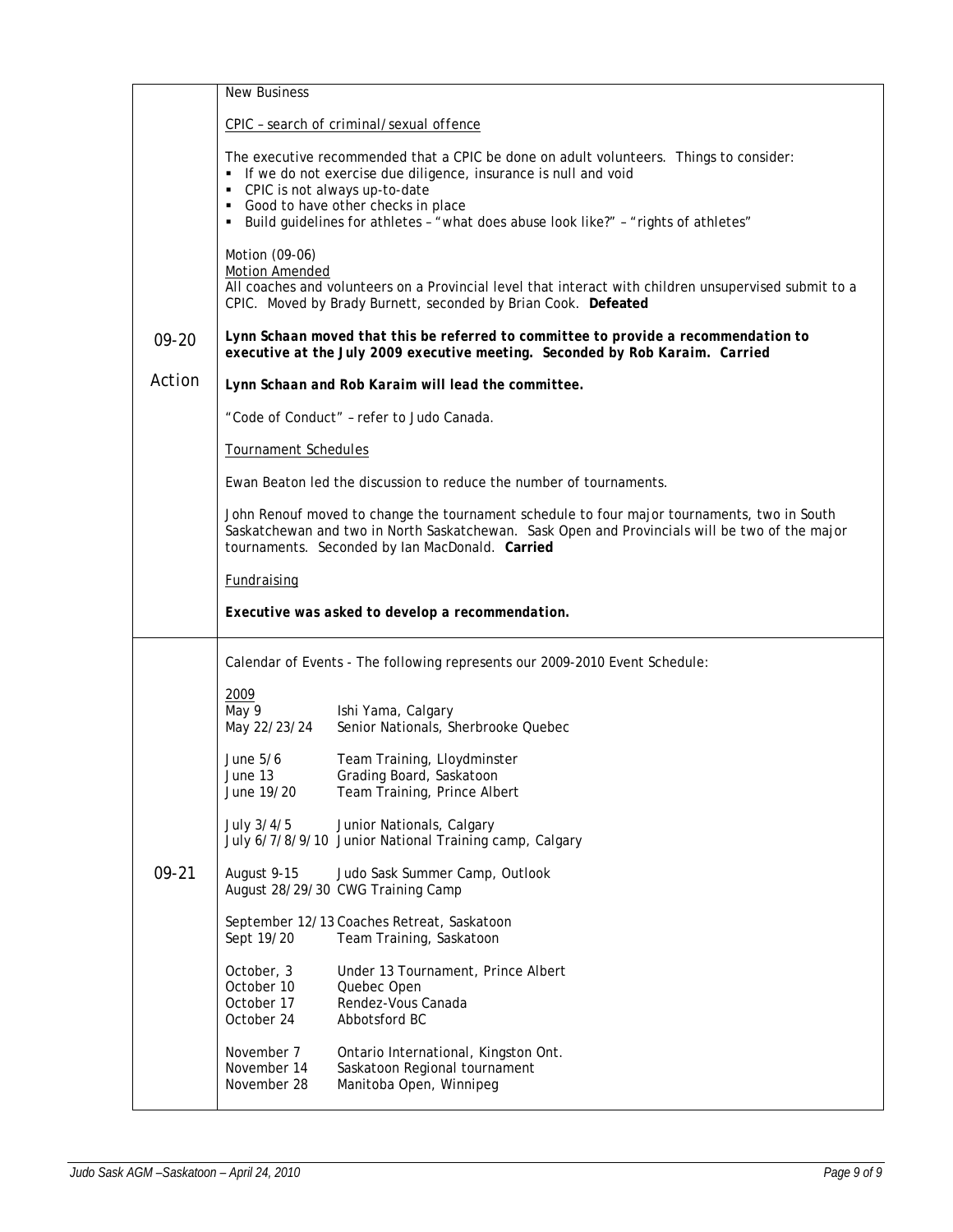| $09-22$<br>$09 - 23$ | Carried                                           | Date and Location of Next Annual General Meeting - April 24, 2008, Saskatoon<br>Adjournment - Lynn Schaan moved that the meeting adjourn at 3:35pm. Seconded by Gloria Thiessen. |
|----------------------|---------------------------------------------------|----------------------------------------------------------------------------------------------------------------------------------------------------------------------------------|
|                      | June 5<br>June 12<br>June 19<br>July 2/3/4        | Team Training, Lloydminster<br>Provincial Grading Board, location TBA<br>Team Training, Prince Albert<br>Junior Nationals, Lethbridge                                            |
|                      | April 10<br>April 11<br>April 24<br>May 21-23     | Provincial Championships, Watrous<br>Team Training, Watrous<br>Judo Sask AGM & Awards Banquet, Saskatoon<br>Senior Nationals, Jonquire Quebec                                    |
|                      | March 6<br>March 7<br>March 20/21                 | St Brieux Provincial tournament, St Brieux<br>Team Training, St Brieux<br>Edmonton International, Edmonton                                                                       |
|                      | February 6<br>February 14-17                      | W/Y/O (age 6 to 60+) Tournament, Pense<br>Saskatchewan Winter Games, Moose Jaw                                                                                                   |
|                      | 2010<br>January 16/17<br>January 30<br>January 31 | Pacific Int'l Senior Steveston<br>Sask Open - Regina<br><b>Team Training</b>                                                                                                     |
|                      | December 5<br>December 12<br>December 13          | Provincial Grading Board, location TBA<br>Prince Albert Provincial tournament, PA<br>Team Training PA<br>December 28-30 Winter Camp, Watrous                                     |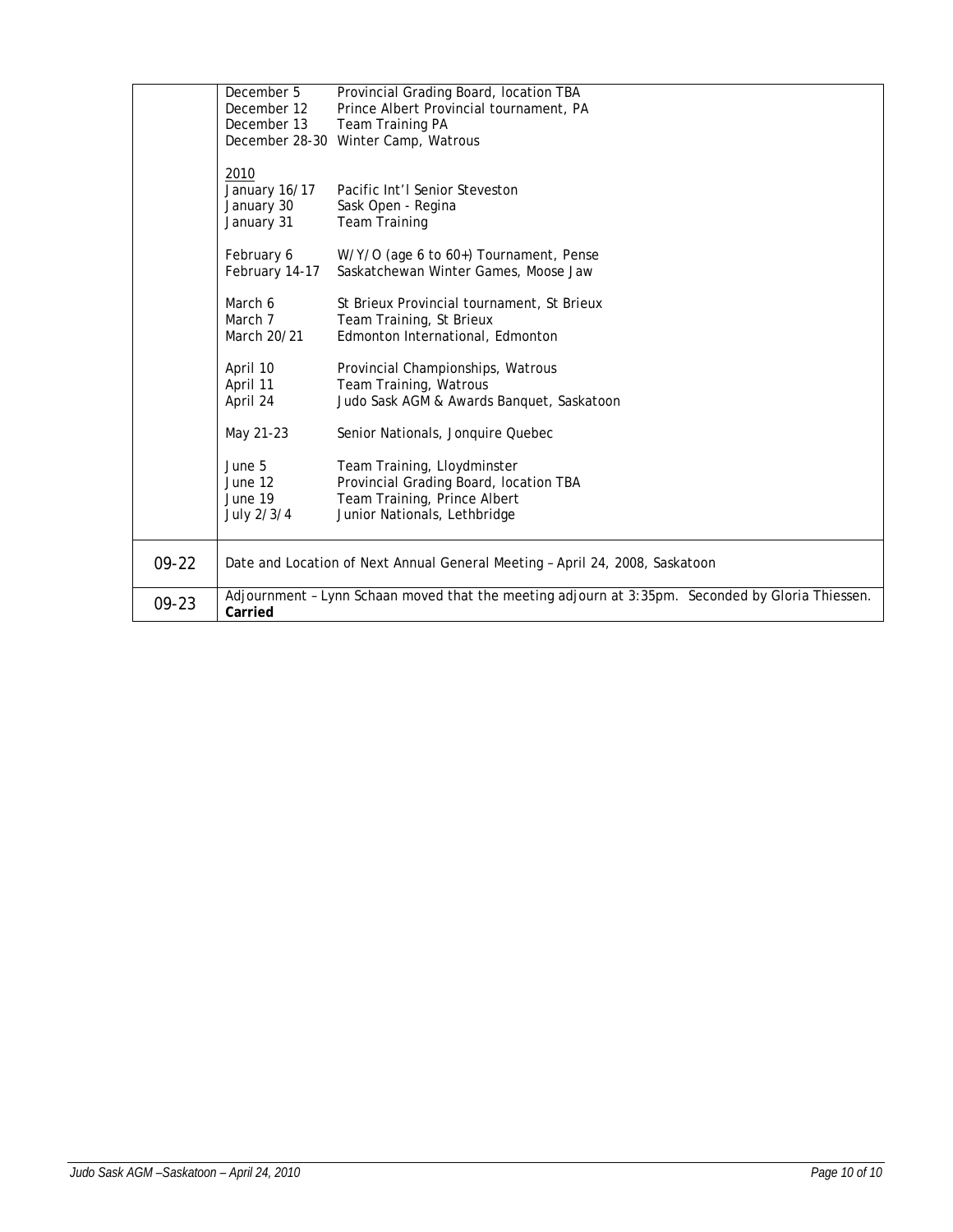# **Presidents Report**

**Judo Sask By-Law ARTICLE VI 2) states:** At each annual general meeting there shall be presented the written report of the President of the affairs of the society for the previous year...

It is truly an honor to be the President of Judo Saskatchewan and I thank you for this honor. It takes many hours of work to facilitate judo in Saskatchewan and I would like to thank the outgoing Executive, Committee Chairpersons, volunteers and all those who work tirelessly at the club level to make judo work in our province.

At this AGM you will receive reports from various positions tasked with managing the affairs of Judo Saskatchewan between AGM. You will hear proposals to have all our coaches, executives and managers be required to have a police check done prior to working with members of our organization who many be vulnerable due to age or other reason. You will also hear proposals that would require all tournaments to be sanctioned and you will be asked to consider the possibility of holding the Annual AGM and Provincial Championships on the same weekend. There may be more new ideas presented at the meeting for discussion. It is hoped that we have good discussions, friendly debate and arrive at the best decisions for Judo Saskatchewan.

**Administration:** I have attended and chaired all meetings of the Judo Saskatchewan Executive Committee during the past year and participated in all selection committee meetings. I have been an active member of the Finance Committee, Sport for All committee, Coaches committee and the Officials committee.

At the time of writing this report we have 756 members registered of which 29.76% are female. We need to continue to ensure that the same percentage of females are represented in the decision making positions if we are to be a vibrant and well represented organization.

As President I can inform this AGM that we are in good financial shape and well positioned for the next two years. You will see in the audited financial statement that for the period ending August 31, 2009, Judo Saskatchewan had revenues of \$263,590.00 and expenditures of \$248,010.00 for a net surplus of \$15,580.00 for the year. The membership needs to be aware that these revenues include a Canada Winter Games program grant of \$10,208.00 and a Coach Employment grant of \$40,000.00 which will not be provided after 2011. With the end of these grants, we will not be able to fund as many club visits, coaches retreats and Coaches travel as well as a decrease in the funding for team travel. We currently have a year end surplus of \$107,816.00 which would only cover us for about 7.53 months if provincial funding ceased.

**Committees:** I must thank our Webpage Editor and Registrar for the countless hours they put in to provide the membership with a strong service and both do very well. I feel that a more detailed comment is required on the operation of four of our current committees who also contribute many hours to the implementation of judo in the province.

Coaches Committee: The Chair of Coaches Dean McGarry has ran an excellent program for the past two years and has taught us how to find exceptional deals on travel, hotel rooms and car rentals that have allowed us to send more athletes to more events at less cost to the athletes. I am somewhat concerned about our lack of female coaches in the province and would highly encourage the incoming Chair of Coaches to include at least one female on their committee.

Sport For All Committee: This is a very active committee that works diligently for the betterment of judo at the grassroots level. Thousands of hours of work go into hosting our two main training camps and working with our beginner athletes at the provincial tournaments. This past year they moved the summer camp to a new location and were able to bring in a large number of out-ofprovince athletes. For the first time in my knowledge a small profit of \$882.14 was realized at this event, and plans are in place to be bigger and better in 2010. The highlight of any season for me always is working at our Winter and Summer Camps and I was able to fully participate in both.

Grading Board: I commend this committee for its proactive work and dedication over the past year. It is good to see a female member now on the grading board. I would caution with all due respect that appointment to the grading board is a one year term made by the Chair and then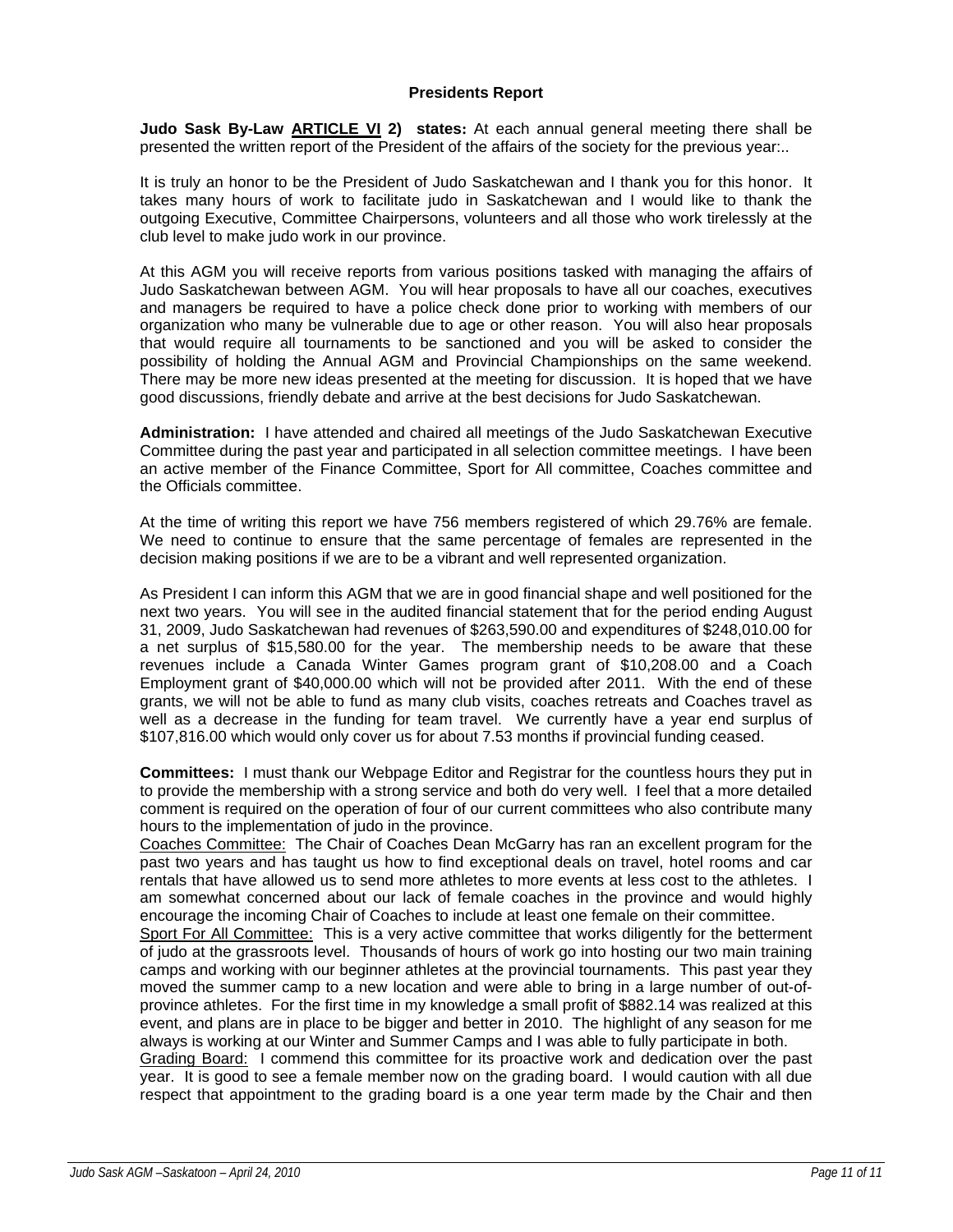submitted to the Executive. Moderation in the number of members appointed must be considered.

Referee Committee: As an organization we must be concerned with the rapid decline in the number of active officials we have as we are at the stage where we simply do not have sufficient active referees to successfully operate our tournaments. We did not have enough Saskatchewan referees at our Sask Open which Judo Saskatchewan is promoting to the rest of Canada as a high quality event and worthy of their attendance. We sent 102 entries to Edmonton International and sent only two officials when 10 should have been provided. The incoming Chair of Officials needs to develop a strong plan to develop officials at all levels and the Province needs to get behind that plan and support it. This needs to start at the club level and local tournaments and work upwards. As with all committees there needs to be the inclusion of female members on the committee.

**Saskatchewan Winter Games:** We had a very successful Saskatchewan Winter Games event in Moose Jaw February 14-17, 2010. In order to maintain our place as a SWG Sport we needed to achieve at least a 60% representation involving at least 6 Districts. I am very happy to report that we achieved 68% participation with 8 Districts involved (this did not include the fill-athletes). We had a total of 82 athletes register and 78 compete. This compares to 58 athletes in 2006 and 71 athletes in 1998. We are assured a place in the 2014 Sask Winter Games. The process started in October of 2007 and took many hours of work. I thank all the clubs and coaches who worked to make this happen. I must also point out that Jim & Michelle Weins did an awesome job in making this a truly great event. Jim was the host Chairperson for judo at the 2010 Sask Winter Games and Michelle did the draw sheets and she made sure everybody got matches even those Districts that did not have enough for a Team. I think the Team competition was the highlight for a lot of athletes and is something we may wish to look at in future tournaments. There was also a skill competition that, I believe was good for the athletes and should be continued in future Sask Winter Games.

Canada Winter Games 2011: **As Chairperson for this committee I am happy to report that we are on track for 2011 and at the time of this writing we are completing our Year 2 report to Sask Sport. We have a clearly documented plan up to our final report due in May 2011. As of today we are projecting a balanced budget on an expense budget of \$300,224.28 over four years. The revenues include \$35,720 in athletes tax, \$100,368 from general revenues; \$60,000 from Canada Games Building Dreams and Champions Legacy Fund; \$60,000 from Sask Sport Coach Employment Grant; and \$44,533 from Sask Sport program grant. It is planned to announce the full Canada Winter Games Team in November of 2010 and then use the 2010 Manitoba Open as a full CWG team travel event. If we have more than one athlete meet the qualifications for a given weight division there will be a fight off at selections in November 2010.**

**Competition:** During the past year I have attended the following tournaments with our Provincial athletes; Ishi Yama, Sr National Championships, Jr National Championships, Quebec Open, University of Manitoba Open, Pacific International, and Edmonton International. I have attended provincial tournaments in Prince Albert, Saskatoon, Melfort, Moose Jaw and Watrous; unfortunately I did miss the Sask Open. We are improving in all areas as our young athletes develop the skills and experience required to compete at increasing levels of competition. Two areas of competitive judo that are emerging are Kata and Veterans competitions both of which are included at Sr Nationals. This should provide opportunities for more people to participate.

**Tournament policy:** We are required to have some form of sanction policy for our provincial tournaments and this requirement comes from both our provincial funding agency and from our insurance policy providers. I would ask the 2010 AGM to approve the implementation of the Judo Canada "draft" sanction policy and that this cover all tournaments in the province that involve three or more clubs. The sanction committee would comprise of the President, Chair of Officials, Chair of Coaches and the Provincial High Performance Coach & Development Coordinator.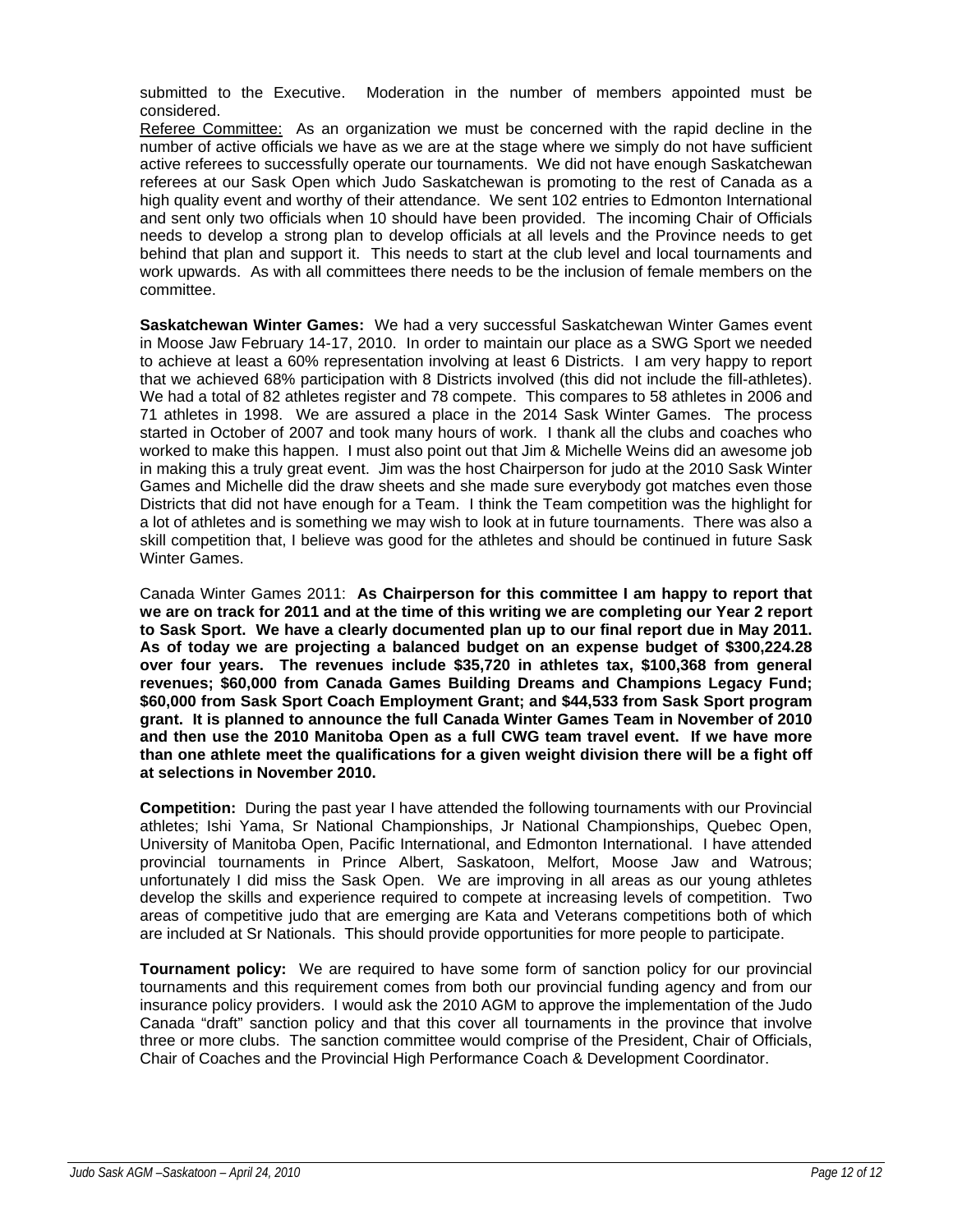We need to clarify the decision of the 2009 AGM regarding holding only four full tournaments a year, with two in the north and two in the south. The following motion was passed: John Renouf moved to change the tournament schedule to four major tournaments, two in South Saskatchewan and two in North Saskatchewan. Sask Open and Provincials will be two of the major tournaments. Seconded by Ian MacDonald. **Carried:** After consultation with the Executive it is our recommendation that we adapt a policy to have the Sask Open as our major interprovincial tournament and that we hold four Provincial tournaments per year with a provincial training session the following day. Two of these tournaments would be held in the Northern half of the province and two would be held in the Southern half of the province. Other clubs would be free to hold Regional tournaments while respecting the LTAD policy for the U13 and younger groups. All tournaments would have to be sanctioned in accordance with the decision of the AGM.

**Judo Canada:** I attended the Judo Canada Annual General Meeting in June as the Governor for Saskatchewan and participated in several JC Committee conference calls and a Board of Governors conference call. There is a proposal in front of Judo Canada to amend the current Board of Governors to a smaller more manageable group. The major change would see the Provincial Presidents removed from the Board of Governors and the elected Regional Vice Presidents included. As President from a small province I would not want us to lose our direct voice and will if I am the delegate from Saskatchewan I will vote against this proposal at the upcoming Judo Canada AGM. As we have had full voice and input into the decision, I will on behalf of Judo Saskatchewan fully support any decision of the Judo Canada AGM in June. I am very pleased to report that our Judo Canada President, Mr. Vincent Grifo has accepted our invitation to attend our AGM weekend and will join us all day Saturday and on Sunday morning.

I respectfully move acceptance of my report.

T.V. Taylor April 24, 2010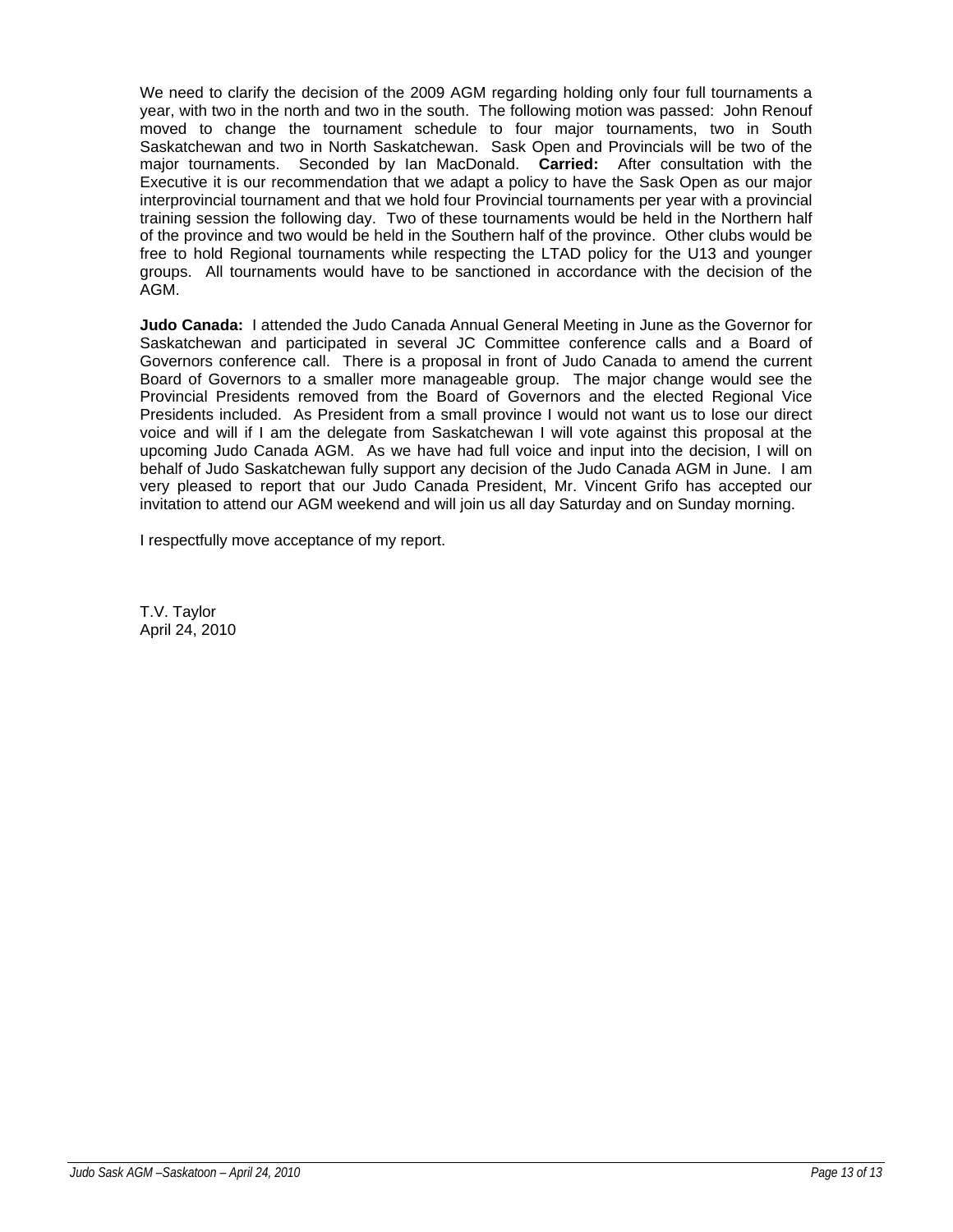# **Vice President's Report**

Since I came on to the executive, I have attended two meetings (in Saskatoon, and Melfort) as well as two conference calls (and one more pending).

As the chair of discipline, I had two issues brought to my attention. I forwarded these to Brady Burnett to investigate further. Brady found that neither case was able to be solved at that level, but recommended that one case be considered closed, while the other be referred back to me for a hearing.

I have had a difficult time finding anyone willing to sit on a panel to hear the case. Therefore, I have begun to explore the option of having someone outside of Judo Sask hear the case.

At the time of writing this, I am awaiting the response from two people that I believe would be suitable to hear such a case.

I respectfully move acceptance of my report.

Dan Orescanin April 24, 2010

# **Treasurer's Report**

Fiscal Year ending August 31, 2009

The signing requirements of Judo Saskatchewan are having two of out three signing authorities. These include the President, Chair of Finance and the Treasurer.

Also, please find attached a copy of the Audited Financial Statement for the Fiscal year ending August 31, 2009.

I respectfully move acceptance of my report.

Gloria Thiessen April 24, 2010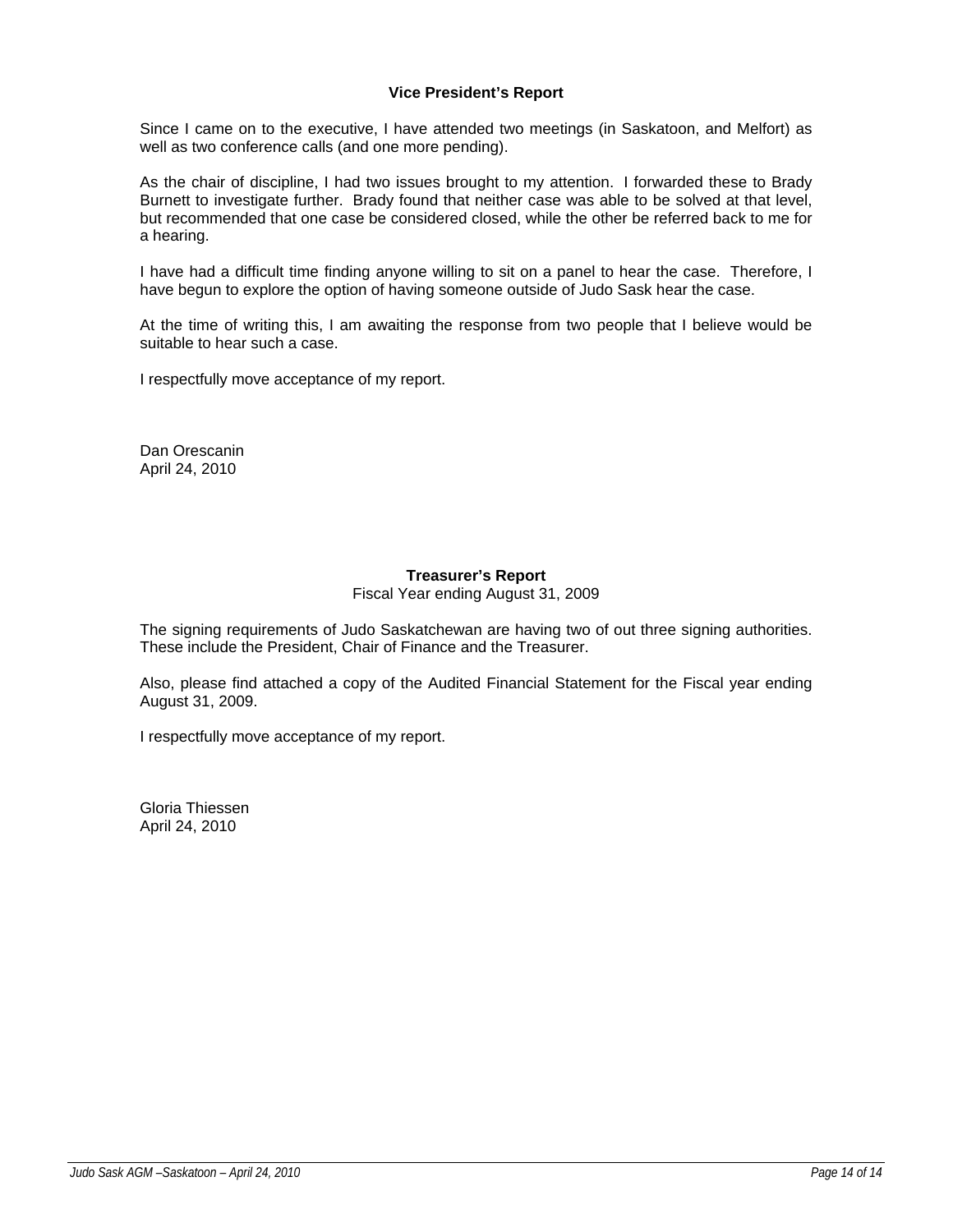

FINANCIAL STATEMENTS

AUGUST 31, 2009

Achieving great things.



www.starkmarsh.com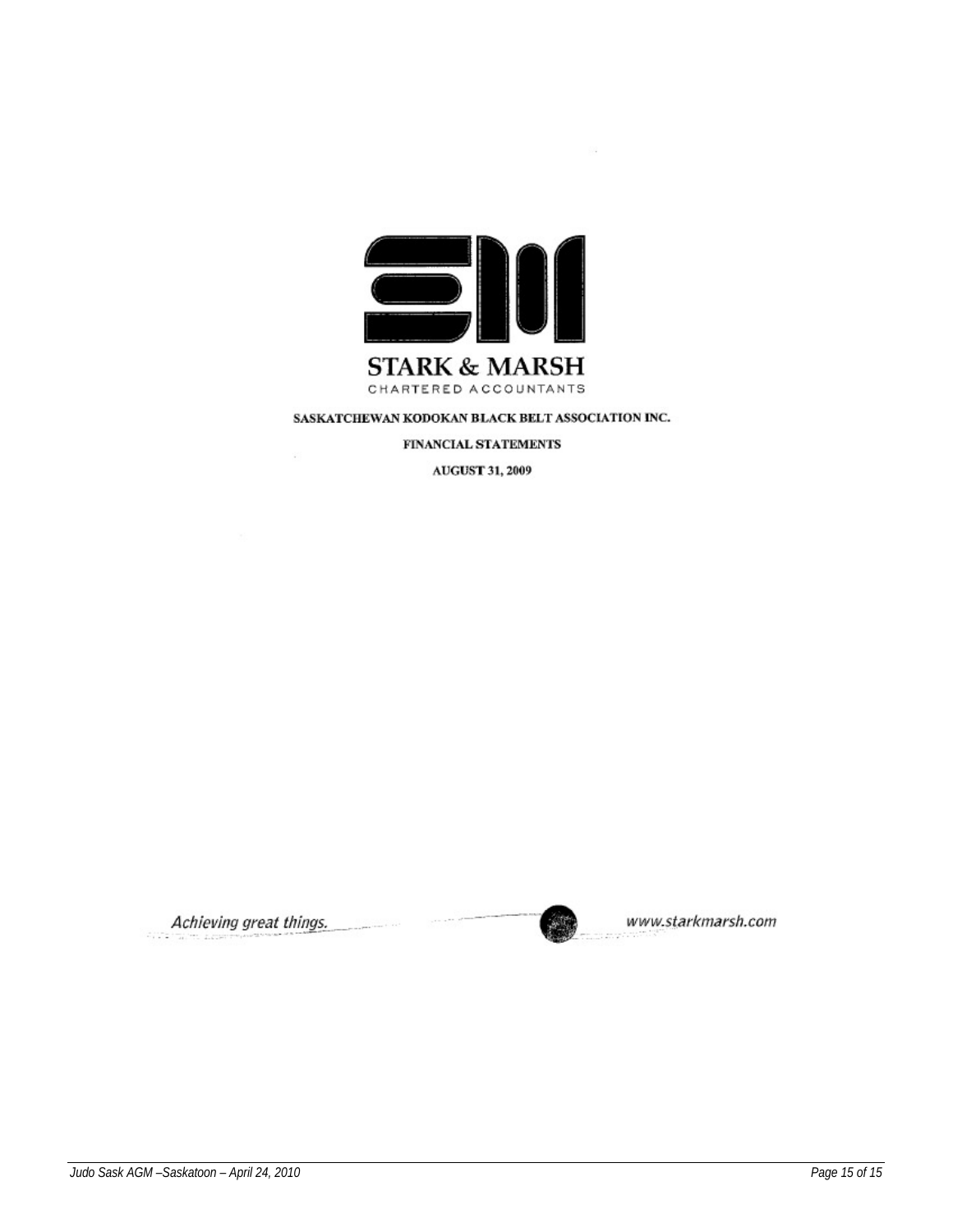#### **CONTENTS**

#### AUGUST 31, 2009

|                                     | Page.   |
|-------------------------------------|---------|
| <b>AUDITOR'S REPORT</b>             | 1       |
| FINANCIAL STATEMENTS                |         |
| <b>Balance Sheet</b>                | 2       |
| Statement of Operations and Surplus | 3       |
| Notes to Financial Statements       | $4 - 5$ |
| Schedule(s) to Financial Statements | $6 - 7$ |

Achieving great things.

www.starkmarsh.com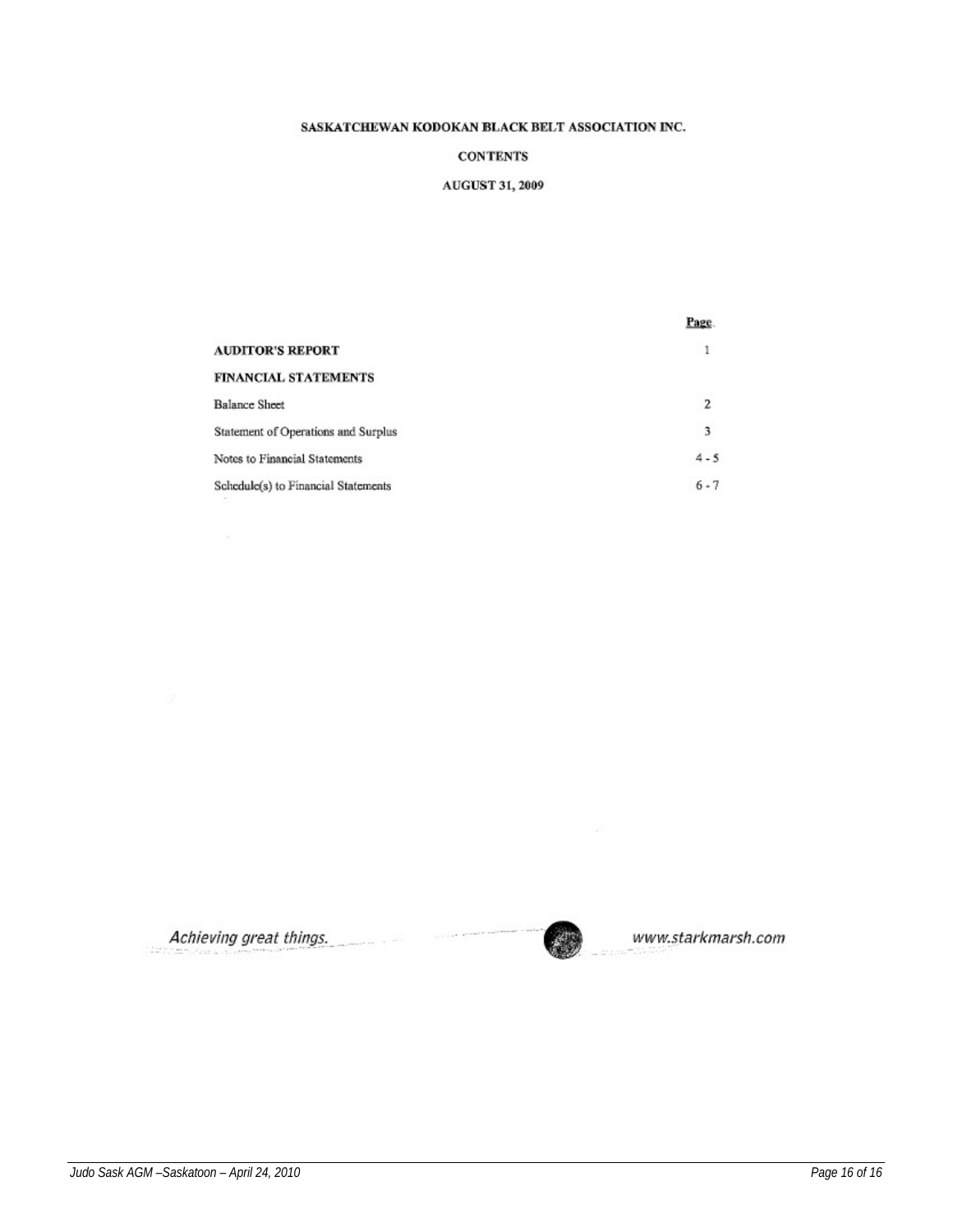#### **AUDITOR'S REPORT**

To the Directors of Saskatchewan Kodokan Black Belt Association Inc.

We have audited the balance sheet of Saskatchewan Kodokan Black Belt Association Inc. as at August 31, 2009 and the statement of operations and surplus for the year then ended. These financial statements are the responsibility of the organization's management. Our responsibility is to express an opinion on these financial statements based on our audit.

We conducted our audit in accordance with Canadian generally accepted auditing standards. Those standards require that we plan and perform an audit to obtain reasonable assurance whether the financial statements are free of material misstatement. An audit includes examining, on a test basis, evidence supporting the amounts and disclosures in the financial statements. An audit also includes assessing the accounting principles used and significant estimates made by management, as well as evaluating the overall financial statement presentation.

The Saskatchewan Kodokan Black Belt Association Inc. derives a portion of its revenue from athletic contributions and donations, the completeness of these sources of funding is not susceptible of satisfactory audit verification. Our verification of these revenues was limited to amounts recorded in the records of the organization and we were not able to determine whether any adjustments might be necessary to revenues, related assets and surplus.

In our opinion, except for the effects of adjustments, if any, which might have been determined to be necessary had we been able to satisfy ourselves concerning the completeness of revenues, as described in the preceding paragraph, these financial statements present fairly, in all material respects, the financial position of the organization as at August 31, 2009 and the results of its operations and its cash flows for the year then ended in accordance with Canadian generally accepted accounting principles.

 $Stank\notin N$ lan $\Lambda$ 

**Chartered Accountants** 

Swift Current, Saskatchewan November 26, 2009

Achieving great things.

 $-1$ www.starkmarsh.com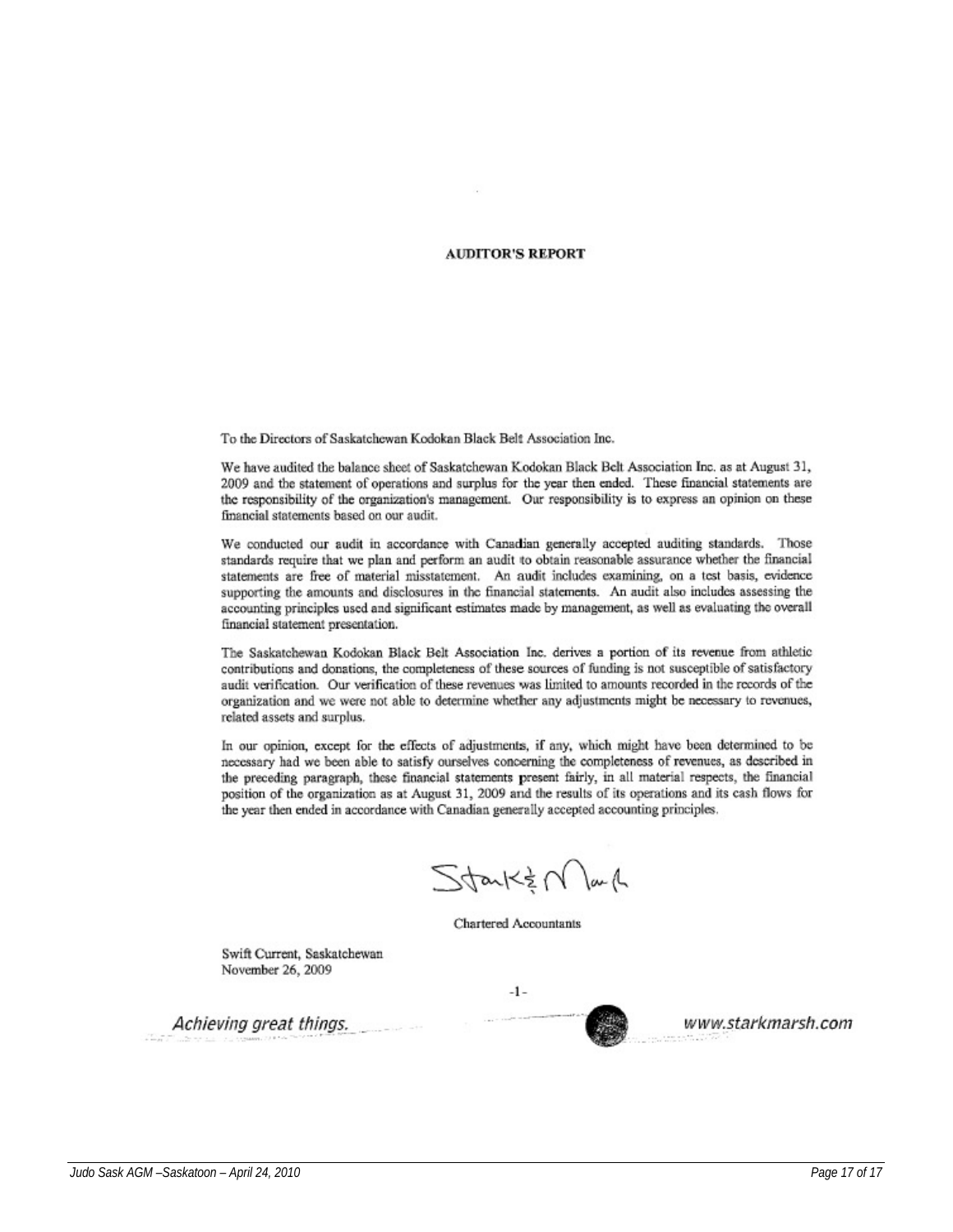#### **BALANCE SHEET** As at August 31, 2009

|                                                | 2009        | 2008          |
|------------------------------------------------|-------------|---------------|
| <b>ASSETS</b>                                  |             |               |
| Current                                        |             |               |
| Cash                                           | s<br>53,207 | S<br>64,136   |
| Accounts receivable                            | 50,258      |               |
| Accrued interest                               | 399         | 987           |
| GST receivable                                 | 4,853       | 3,406         |
| Inventory                                      | 2,000       | 2,500         |
| Prepaid expenses                               | 1,099       | 24,705        |
|                                                | \$111.816   | 95,734<br>\$_ |
| LIABILITIES AND SURPLUS                        |             |               |
| Current                                        |             |               |
| Accounts payable                               | 4,000<br>S  | \$<br>4,000   |
| <b>Surplus</b>                                 | 107,816     | 91,734        |
|                                                | \$111,816   | 95,734<br>s.  |
| of<br>behalf<br>Board<br>the<br>Approved<br>on |             |               |
| Director                                       |             |               |
| Director                                       |             |               |

See accompanying notes  $-2-$ 

Achieving great things. ---------



 $\sim$ 

www.starkmarsh.com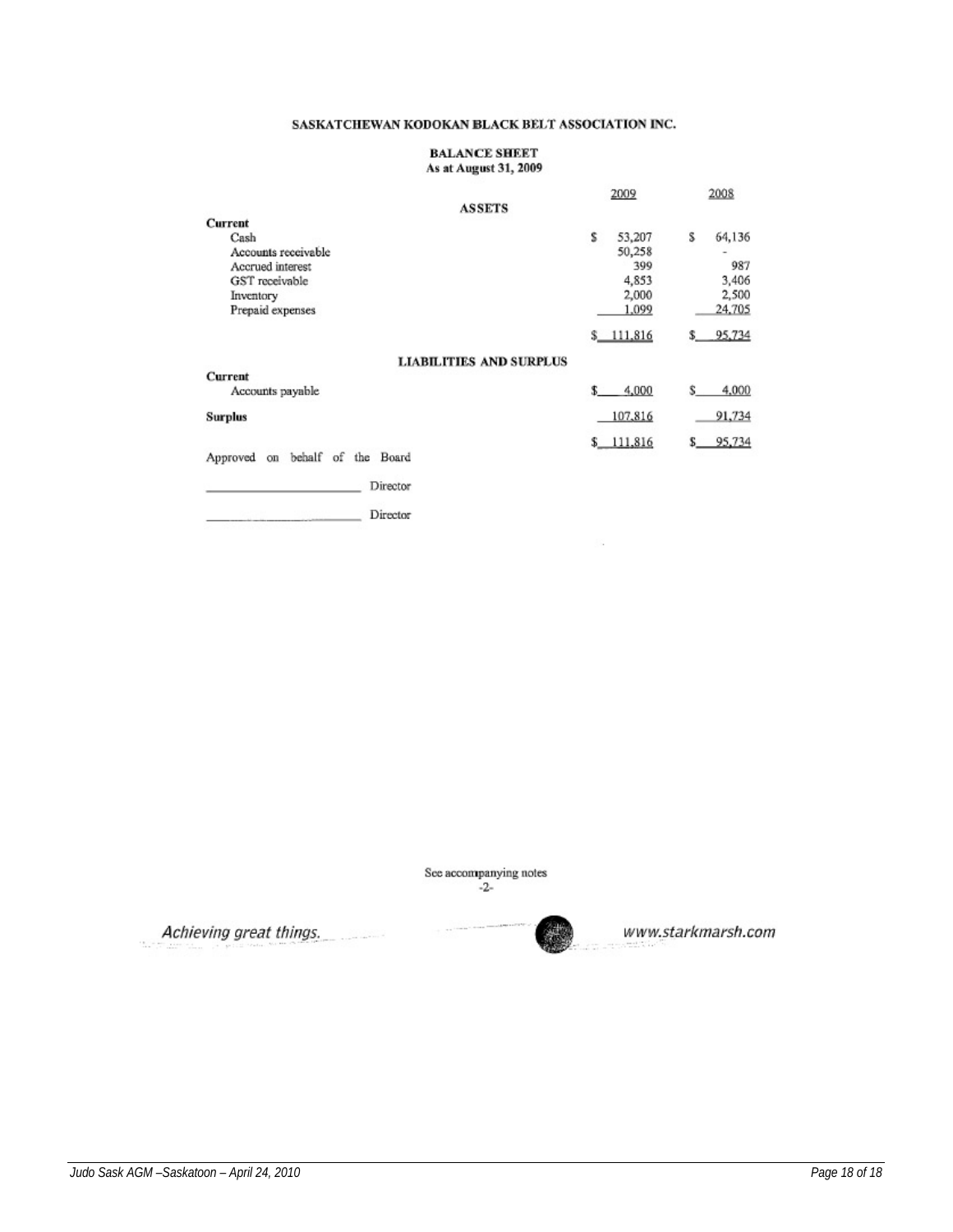#### STATEMENT OF OPERATIONS AND SURPLUS For the year ended August 31, 2009

|                                                         | 2009         | 2008         |
|---------------------------------------------------------|--------------|--------------|
| Revenue                                                 |              |              |
| Sask Lotteries Trust Fund, Sports Division - Schedule 1 | 171,616<br>ŝ | S<br>114,268 |
| Self Help - Schedule 2                                  | 91,974       | 59,428       |
| National sports governing body                          | ۰            | 1,675        |
|                                                         | 263,590      | 175,371      |
| <b>Expenses</b>                                         |              |              |
| Canada Winter Games expenditures - Schedule 3           | 102,663      | 3,637        |
| Capacity/Interaction - Schedule 4                       | 11,877       | 13,500       |
| Excellence - Schedule 5                                 | 60,064       | 80,648       |
| Insurance                                               | 4,878        | 4,563        |
| Membership assistance program - Schedule 6              | 11,694       | 11,193       |
| Office                                                  | 3,225        | 2,682        |
| Other categorical grants expenditures - Schedule 7      | 9,200        | 6,000        |
| Participation - Schedule 8                              | 39,880       | 34,395       |
| Professional fees                                       | 4,529        | 4,121        |
|                                                         | 248,010      | 160,739      |
| <b>Income from operations</b>                           | 15,580       | 14,632       |
| Other income                                            |              |              |
| Interest income                                         | 502          | 1,814        |
| Excess (deficit) of revenue over expenses               | 16,082       | 16,446       |
| Surplus, beginning of year                              | 91,734       | 75,288       |
| Surplus, end of year                                    | 107,816      | 91,734<br>s  |

See accompanying notes  $-3$ -

Achieving great things.



www.starkmarsh.com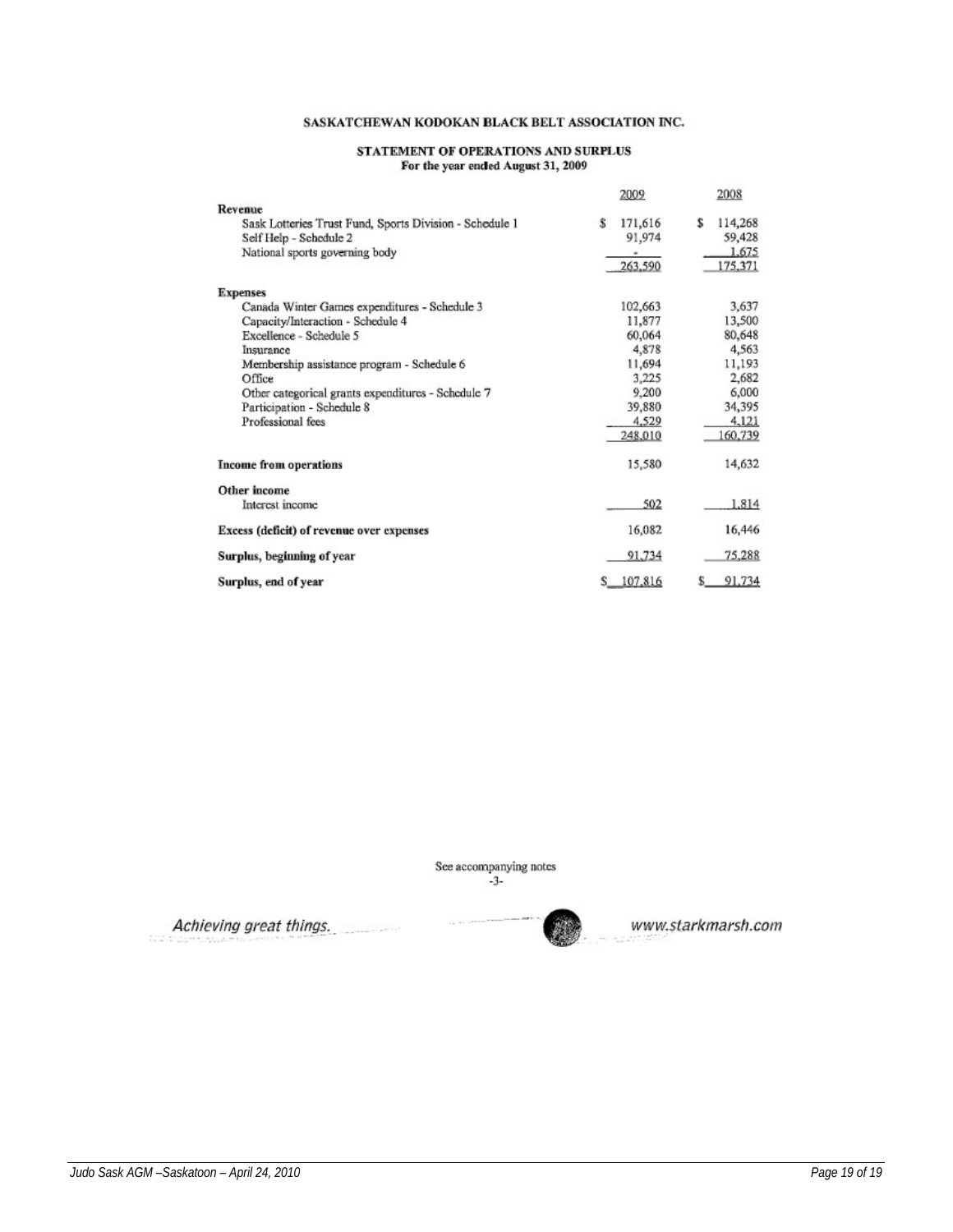#### **NOTES TO FINANCIAL STATEMENTS August 31, 2009**

#### 1. Description of business

Saskatchewan Kodokan Black Belt Association Inc. is a provincial sport governing body, dedicated to the promotion of judo for all and the development of competitive excellence. Saskatchewan Kodokan Black Belt Association Inc. was incorporated and is continued under the Non-Profit Corporations Act of Saskatchewan, and has accordingly claimed exemption to any income taxes on the income reported.

#### 2. Significant accounting policies

#### (a) Inventory

Inventories are valued at the lower of cost and net realizable value.

#### (b) Capital equipment

Fixed assets are charged to expense in the year of purchase. Proceeds of subsequent dispositions are included in income in the year they occur.

#### (c) Revenue recognition

Grants from Saskatchewan Lotteries Trust Fund for Sport, Culture & Recreation are received out of the net proceeds of lottery ticket sales in Saskatchewan. These grants have been recorded as revenue by the association as approved by Saskatchewan Lotteries Trust Fund for the year ended August 31, 2008. Grants received have been recorded as revenue only to the extent these grant funds have been utilized for their designated purpose. Any amounts received relating to expenditures in the next fiscal period are shown as deferred grant revenue.

#### (d) Financial instruments

#### i) Interest rate risk

The organization is exposed to interest rate risk related to interest expense on any amounts drawn on its floating rate debt facilities.

#### ii) Fair value of financial assets and liabilities

The organization has financial instruments consisting of GST receviable and accounts payable. The carrying value of these financial instruments approximates fair value due to their short terms to maturity.

#### (e) Measurement uncertainty

The preparation of the financial statements in accordance with Canadian generally accepted accounting principles requires management to make estimates and assumptions that affect the reported amounts of assets and liabilities and disclosure of contingent assets and liabilities at the date of the financial statements and the reported amounts of revenues and expenses during the period then ended. Actual results could differ from those estimates. Significant areas requiring the use of management estimates relate to the determination of the collectible amount of accounts receivable and the amounts recorded as accrued liabilities.

 $-4-$ 

www.starkmarsh.com

Achieving great things.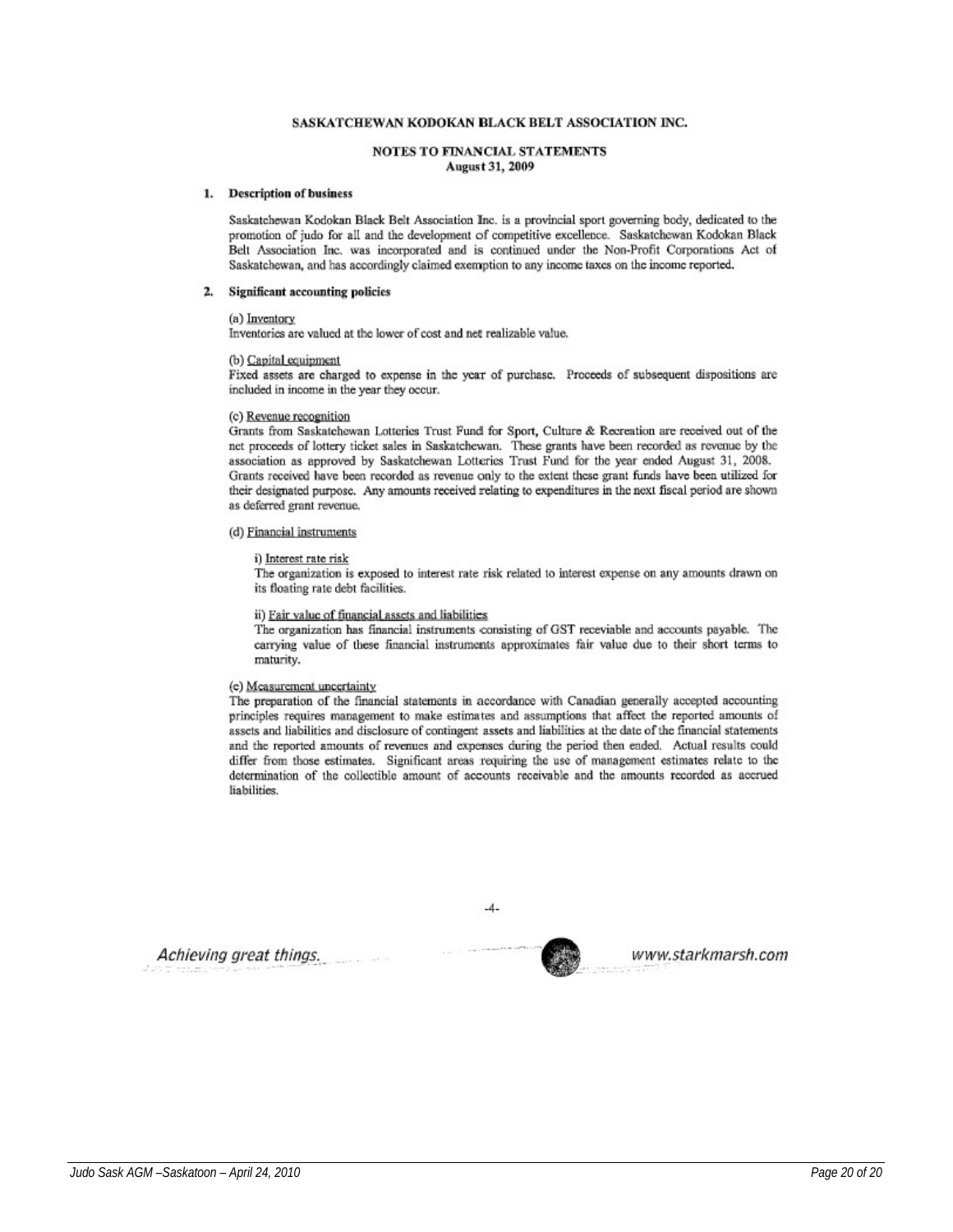#### NOTES TO FINANCIAL STATEMENTS August 31, 2009

#### 2. Significant accounting policies (continued)

#### (f) Impairment of long-lived assets

The organization observes the recommendations of CICA Handbook Section 3063 "Impairment of Longlived Assets". Section 3063 requires that long-lived assets and intangibles to be held and used by the company be reviewed for possible impairment whenever events or changes in circumstances indicate that the carrying amount of an asset may not be recoverable. If changes in circumstances indicate that the carrying amount of an asset that an entity expects to hold and use may not be recoverable, future cash flows expected to result from the use of the asset and its disposition must be estimated. If the undiscounted value of the future cash flows is less than the carrying amount of the asset, impairment is recognized. Management believes that there has been no impairment of the company's long-lived assets by the year end.

#### 3. Economic dependence

Saskatchewan Kodokan Black Belt Association Inc. currently receives significant revenue in grants from Saskatchewan Lotteries Trust Fund for Sport, Culture, and Recreation. As a result, the organization is dependent upon the continuation of these grants to maintain operations at their current level.

#### $4.$ **Statement of cash flows**

A statement of cash flows has not been prepared as it does not provide additional meaningful information to the financial statements.

Achieving great things.



 $-5-$ 

www.starkmarsh.com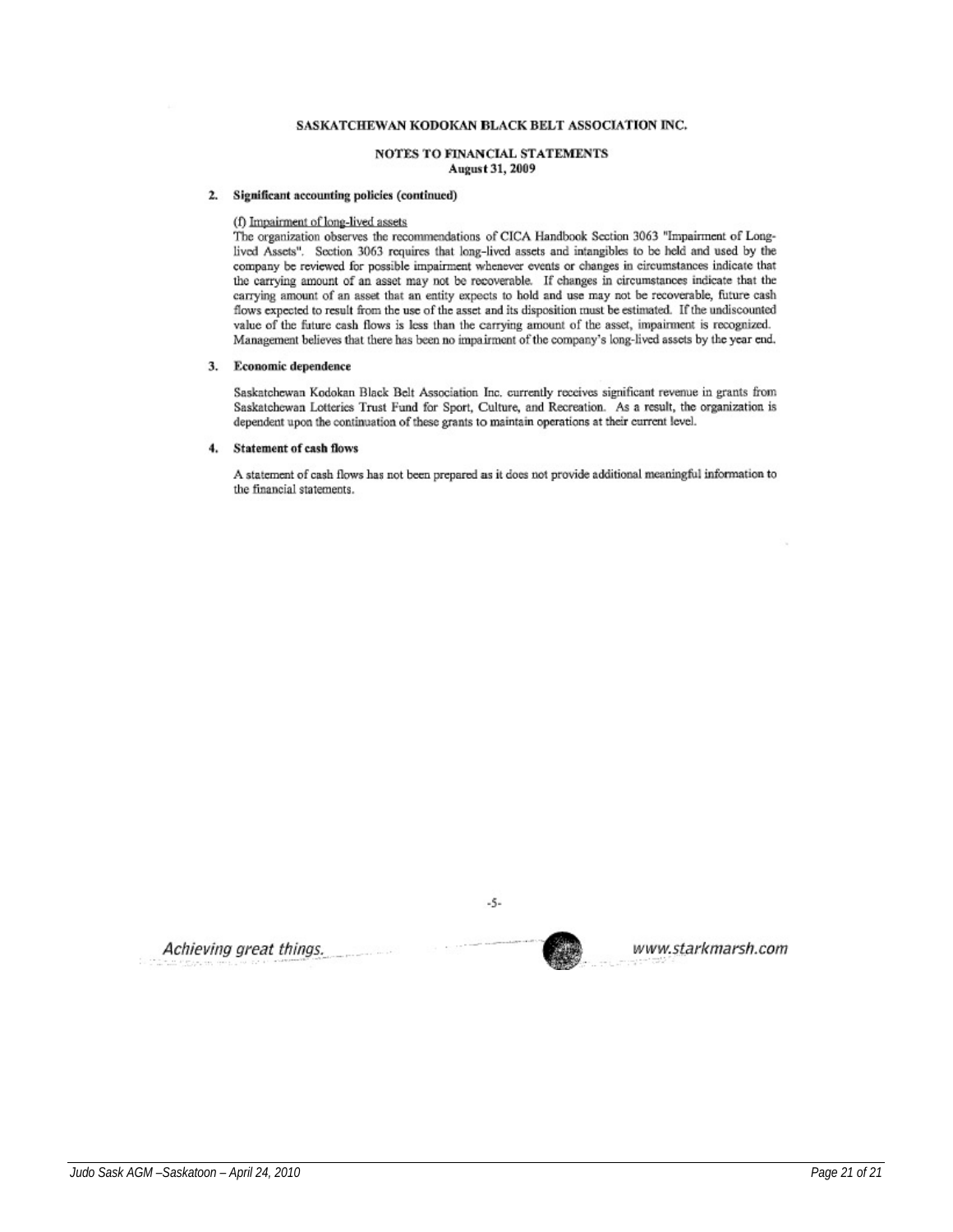# SCHEDULE(S) TO FINANCIAL STATEMENTS<br>For the year ended August 31, 2009

|                                                   | 2009         | 2008         |
|---------------------------------------------------|--------------|--------------|
|                                                   |              | Schedule 1   |
| <b>Sask Lotteries Trust Fund, Sports Division</b> |              |              |
| Annual funding                                    | S<br>100,516 | s<br>97,075  |
| Membership assistance program                     | 11,692       | 11,193       |
| <b>Future Best</b>                                | 6,700        | 4,500        |
| Hosting                                           | 2,500        | 1,500        |
| Canada Games - program grant                      | 10,208       |              |
| Canada Games - SLTF coach employment              | 20,000       |              |
| Canada Games - BDCLF coach employment             | 20,000       |              |
|                                                   | \$171,616    | \$114,268    |
|                                                   |              | Schedule 2   |
| <b>Self Help</b>                                  |              |              |
| Athlete contributions                             | s<br>28,279  | s<br>26,244  |
| Membership fees                                   | 23,915       | 16,335       |
| Training camps                                    | 31,824       | 15,744       |
| Donations                                         | 851          | 2,254        |
| Miscellaneous                                     | 3,319        | 846          |
| Tournament fees                                   | 1,068        | 340          |
| Grading board fees                                | 1,638        |              |
| Fundraising/sales (net)                           | 1,080        | (2.335)      |
|                                                   | 91,974       | 59,428<br>s. |
|                                                   |              | Schedule 3   |
| Canada Winter Games expenditures                  |              |              |
| Administration                                    | \$<br>18,313 | Ŝ<br>119     |
| Coach employment                                  | 65,791       | 1,923        |
| Coaching development                              | 6,073        | 741          |
| Competitions                                      | 9,076        |              |
| Training                                          | 618          |              |
| Sport science                                     | 1,207        | 854          |
| Other                                             | 1,585        | ٠            |
|                                                   | \$102,663    | 3.637<br>s.  |
|                                                   |              | Schedule 4   |
| Capacity/Interaction                              |              |              |
| Affiliation fees                                  | s<br>9,410   | 8,950<br>s   |
| Meetings (Board, Committee, AGM)                  | 2,467        | 4,550        |
|                                                   | Ŝ<br>11,877  | 13,500<br>s  |

Achieving great things.

-6-

www.starkmarsh.com

 $\overline{\phantom{a}}$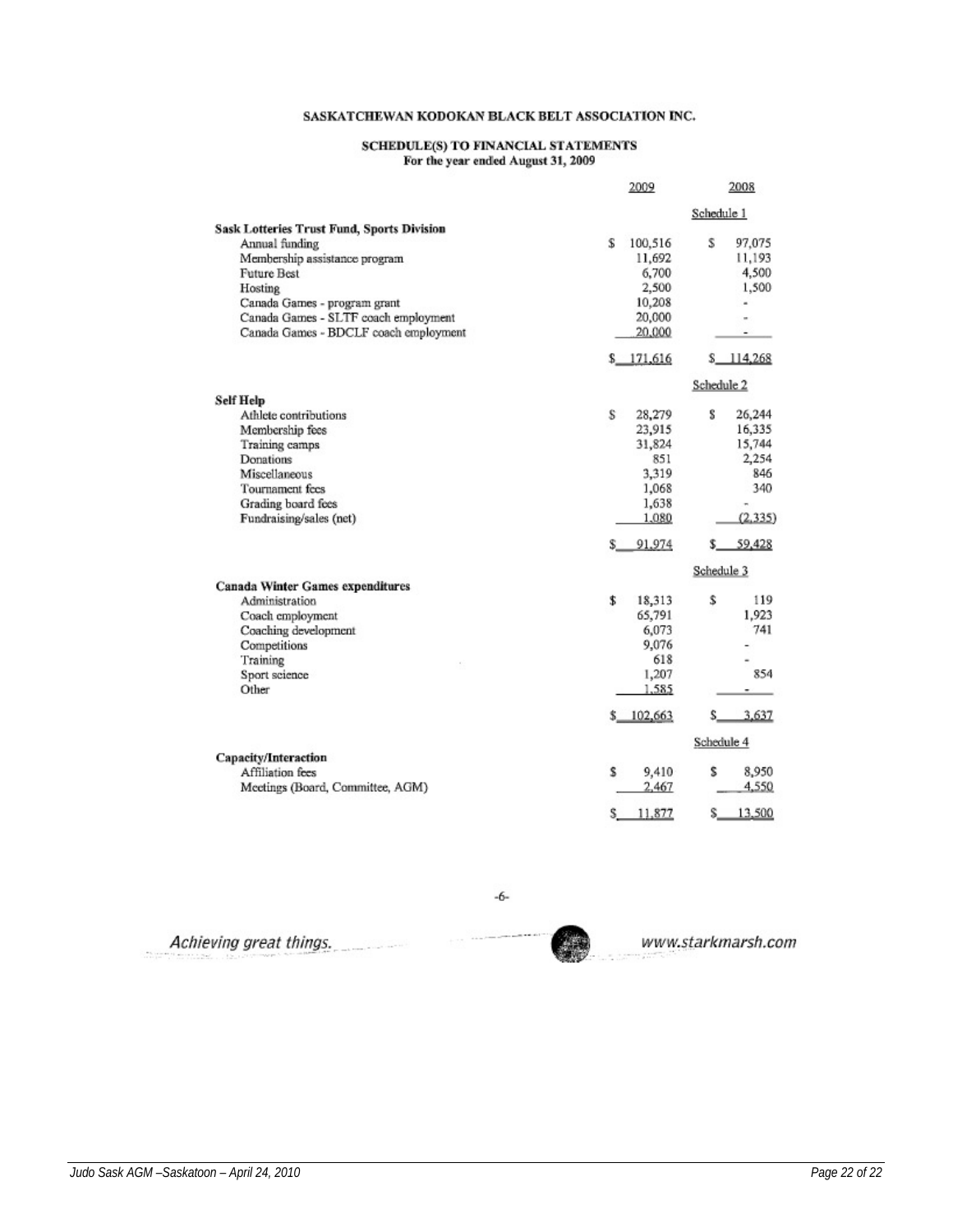# ${\bf SCHEDULE(S)~TO~FINANCIAL~STATEMENTS}$  For the year ended August 31, 2009

|                                       | 2009                     | 2008          |
|---------------------------------------|--------------------------|---------------|
|                                       |                          | Schedule 5    |
| <b>Excellence</b>                     |                          |               |
| Athlete assistance                    | \$<br>3,518              | s<br>3,416    |
| Coaching development                  | 16,744                   | 15,136        |
| Competitions                          | 35,095                   | 53,548        |
| Officials development                 | 4,692                    | 7,777         |
| President's Fund                      | $\overline{\phantom{a}}$ | 565           |
| Sports science                        | 15                       | 206           |
|                                       | \$60,064                 | 80,648<br>s   |
|                                       |                          | Schedule 6    |
| Membership assistance program         |                          |               |
| Avonhurst Judo Club                   | S<br>808                 | s<br>1,108    |
| <b>East End Judo Club</b>             | 1.500                    | L.            |
| Melfort Judo Club                     | 646                      |               |
| Moose Jaw Koseikan Judo Club          |                          | 1,449         |
| Prince Albert Kenshukan Judo Club     | 1,066                    |               |
| Prince Albert Metis Women's Judo Club | 1,809                    |               |
| Regina YMCA                           | 1,633                    | 1,930         |
| St. Brieux Judo Club                  | 711                      | 2,327         |
| Stanley Mission Judo Club             | ü                        | 2,146         |
| Swift Current Judo Club               | 517                      | 903           |
| Vibank Judo Club                      | 1,260                    | 1,330         |
| Watrous Ju No Ri Judo Club            | 1,744                    | ۰             |
|                                       | \$11,694                 | 11,193<br>\$. |
|                                       |                          | Schedule 7    |
| Other categorical grants expenditures |                          |               |
| Future Best grant                     | s<br>6,700               | s<br>4,500    |
| Hosting                               | 2,500                    | 1,500         |
|                                       | 9,200<br>\$.             | 6,000<br>S.   |
|                                       |                          | Schedule 8    |
| Participation                         |                          |               |
| Coaching development                  | \$<br>3,627              | \$<br>7,339   |
| Committees                            | 2,315                    | 1,659         |
| Competitions                          |                          | 1,424         |
| Intro/Participant programs            | 30,390                   | 23,173        |
| Officials development                 | 700                      | ×             |
| Target group initiatives              | 2,848                    | 800           |
|                                       | 39,880<br>S              | 34,395<br>\$. |

 $-7-$ 

 $-44.1783$ 

Achieving great things.

www.starkmarsh.com

*Judo Sask AGM –Saskatoon – April 24, 2010 Page 23 of 23*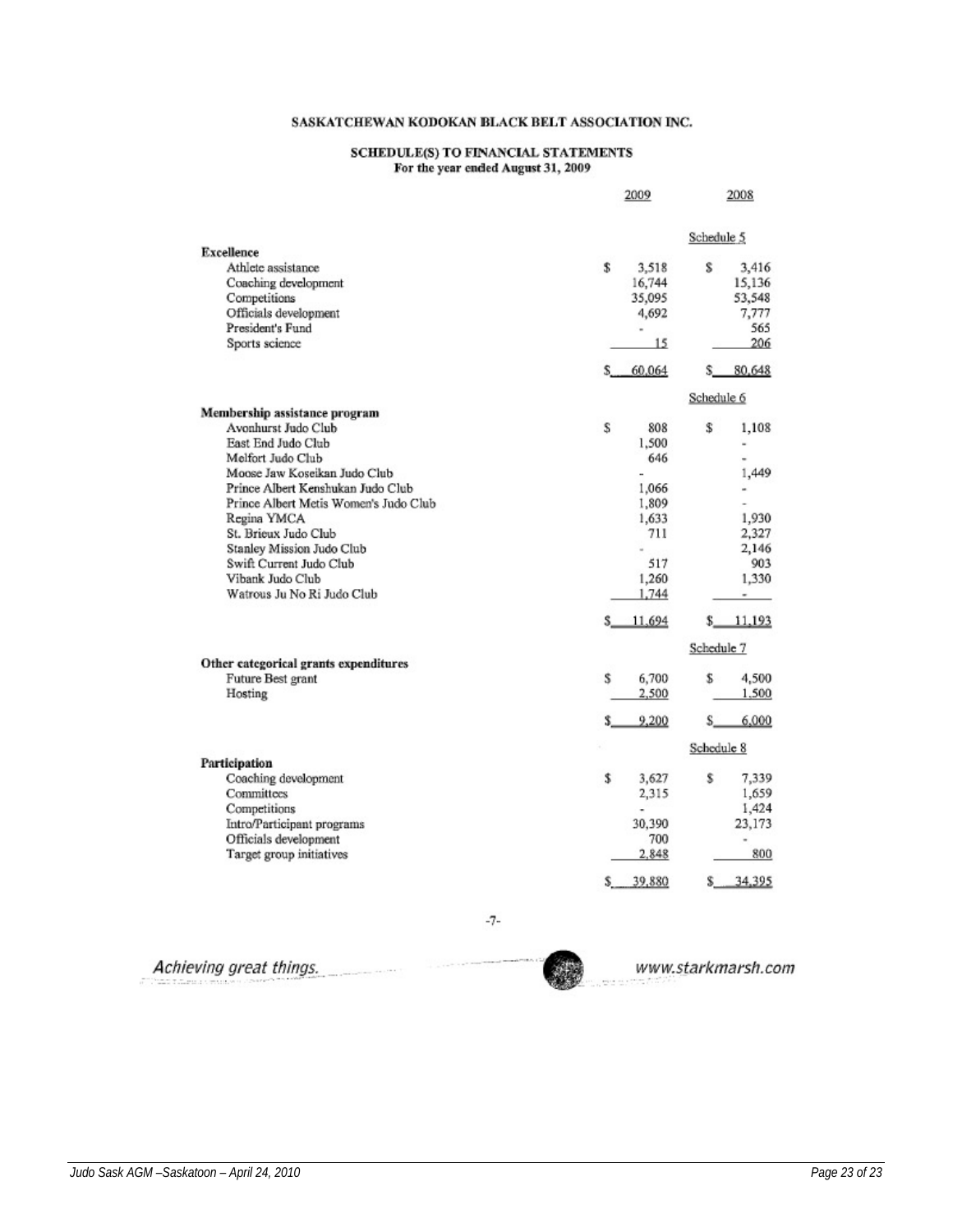# **Chair of Finance Report**

I would like to start off with a big thank-you to T.V. & Gloria for guiding me through this first year as Chair of Finance. I would like to take this opportunity to touch on a couple of issues that I see affecting both Sask Judo & the clubs themselves.

- 1. Each year Sask Sport entrusts the Judo Sask executive to distribute funds directly to the provincial clubs to fulfill qualified projects through the MAP grant. The system that is used to distribute these funds is set out by Judo Sask and approved by Sask Sport. The problem that we are having is that we are having difficulty distributing the funds because of a lack of applications. Of the applications that we do receive many are incomplete and have to be redone. I don't think there is a club in Saskatchewan that couldn't find something that they could do with some extra funding. I have a hard time believing that it is this difficult to hand out funding, yet in the last 3 years that I have been on the executive twice we have not received enough applications to distribute all the funds in the first call of proposals. I welcome any and all ideas that you may have regarding the MAP. The first thing you can do to ensure that your club qualifies for a MAP grant is by attending the AGM as that is one requirement.
- 2. Sask Sport is undertaking an initiative to review their funding practices. At last years Sask Sport AGM a resolution was passed to allow the Provincial Sport Governing Bodies to use their own discretion as to how they distribute the athlete's assistance grant as long as it stayed in the excellence category. Now we have received notice that they are starting with a review of the MAP grant program. The first step was a questionnaire about our MAP grant policy & general understanding of the program. Now they are requesting info to audit our actual application of our program. I see this as an opportunity to put forth ideas to Sask Sport about how we are funded as a whole (not just the MAP). Because we generate very little of our funding from within it is very important to our organization that we maintain a very good relationship with Sask Sport and if there are ideas that will make it better for both sides I think it is in our best interest to bring them forward if we are given the opportunity.
- 3. The process for applying for funding has changed as well. When we meet to set our budget in July of this year we will be setting our spending plans for the 2011/12 season. The budget for the 2010/11 season has already been approved by Sask Sport. Anyone who would like to see something included in a particular program should contact that program chair very soon because they will be asked to submit their budget proposals for the 2011/2012 season shortly. I am attaching a copy of the most recent MAP grant application and supporting documents for discussion as well as the revenue and expense summary for the year ended August 31, 2009.

| <b>Expenses</b>          | <b>Annual Funding</b> |                         | \$100,516.00            |           |           |
|--------------------------|-----------------------|-------------------------|-------------------------|-----------|-----------|
|                          |                       |                         | <b>Fiscal Year</b>      | 8/31/2009 |           |
|                          |                       |                         |                         |           |           |
| <b>EXPENSES</b>          | ACTUAL 2006-2007      | <b>BUDGET 2007-2008</b> | <b>BUDGET 2008-2009</b> | % CHANGE  | % REVENUE |
| A: Administration        |                       |                         |                         |           |           |
| <b>Office Operations</b> | \$3,383.00            | \$4,000.00              | \$4,000.00              | $0.00\%$  | 2.20%     |
| Insurance                | \$6,962.00            | \$2,000.00              | \$5,000.00              | 150.00%   | 2.75%     |
| Audit                    | \$1,075.00            | \$1,500.00              | \$2,500.00              | 66.67%    | 1.38%     |
| Other                    | \$100.00              | \$0.00                  | \$0.00                  | 0.00%     | $0.00\%$  |

**Sub-Total b** \$11,520.00 **611,520.00** \$7,500.00 \$11,500.00 53.33% 6.33%

B: Capacity / Interaction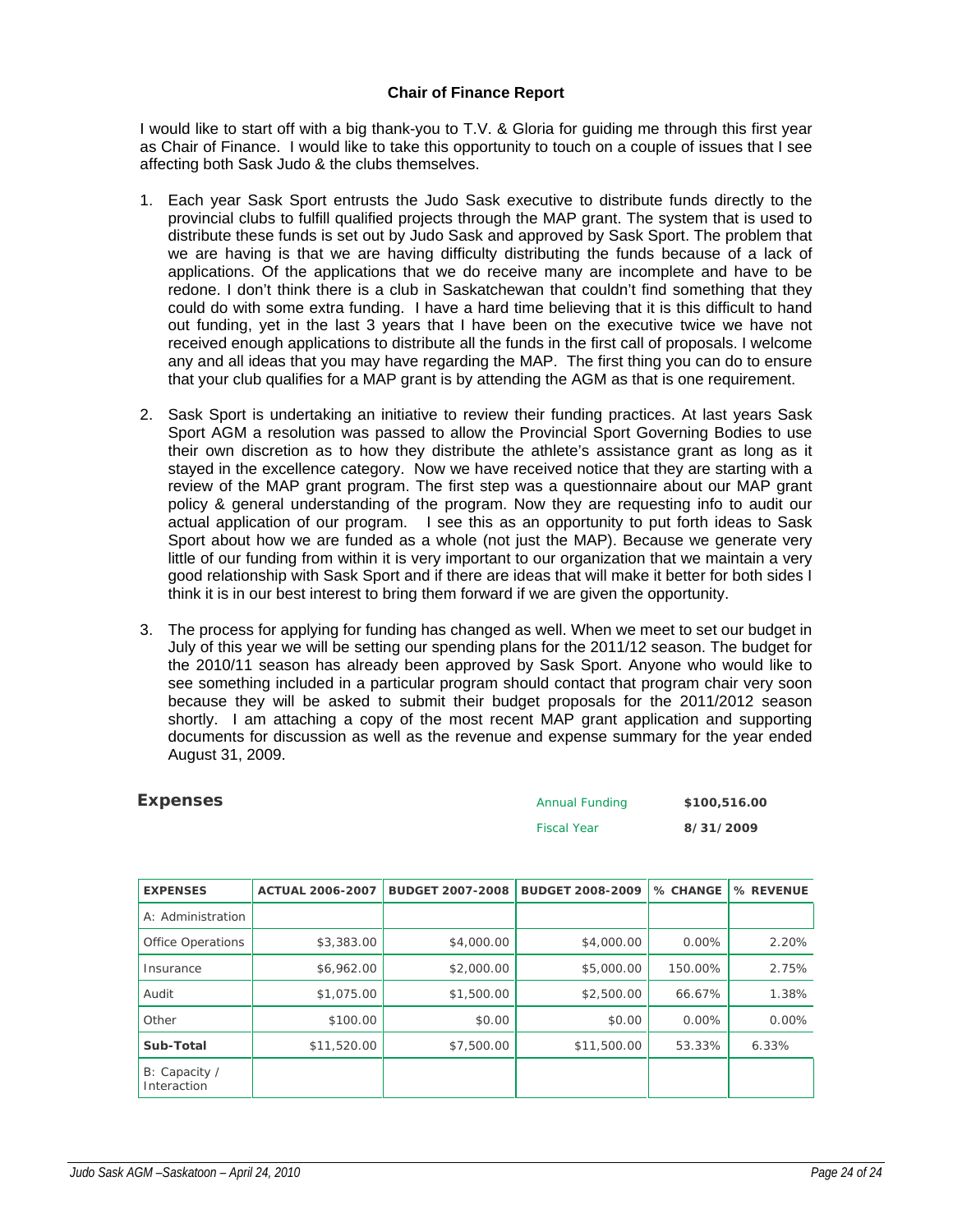| <b>Expenses</b>                                                  |             |             | <b>Annual Funding</b> | \$100,516.00 |          |
|------------------------------------------------------------------|-------------|-------------|-----------------------|--------------|----------|
|                                                                  |             |             | <b>Fiscal Year</b>    | 8/31/2009    |          |
| Professional /<br>Leadership<br>Development                      | \$0.00      | \$500.00    | \$500.00              | 0.00%        | 0.28%    |
| Conferences /<br>Symposiums                                      | \$0.00      | \$1,600.00  | \$1,000.00            | $-37.50%$    | 0.55%    |
| Hosting                                                          | \$0.00      | \$900.00    | \$900.00              | 0.00%        | 0.50%    |
| Meetings (Board,<br>Committee,<br>AGM, etc.)                     | \$3,016.00  | \$3,600.00  | \$7,000.00            | 94.44%       | 3.85%    |
| Other                                                            | \$259.00    | \$0.00      | \$0.00                | 0.00%        | $0.00\%$ |
| <b>Affiliation Fees</b>                                          | \$0.00      | \$50.00     | \$50.00               | $0.00\%$     | 0.03%    |
| Non Profit Corp<br>Fees                                          | \$0.00      | \$10.00     | \$20.00               | 100.00%      | 0.01%    |
| Other<br>Membership Fees                                         | \$0.00      | \$50.00     | \$50.00               | $0.00\%$     | 0.03%    |
| Web Site Hosting                                                 | \$0.00      | \$100.00    | \$0.00                | $-100.00\%$  | $0.00\%$ |
| Aff Fees/ Non<br>Profit Fees                                     | \$120.00    | \$0.00      | \$0.00                | 0.00%        | $0.00\%$ |
| Sub-Total                                                        | \$3,395.00  | \$6,810.00  | \$9,520.00            | 39.79%       | 5.24%    |
| C: Participation                                                 |             |             |                       |              |          |
| Athlete<br>Development -<br>Introduction /<br>Participation      | \$15,997.00 | \$24,330.00 | \$21,300.00           | $-12.45%$    | 11.72%   |
| Athlete<br>Development -<br>Under-<br>represented<br>Poplulation | \$861.00    | \$11,000.00 | \$12,000.00           | 9.09%        | 6.60%    |
| Athlete<br>Development -<br>Competitions                         | \$2,168.00  | \$4,154.00  | \$5,300.00            | 27.59%       | 2.92%    |
| Coaches<br>Development                                           | \$26,846.00 | \$5,516.00  | \$19,036.00           | 245.11%      | 10.47%   |
| <b>Officials</b><br>Development                                  | \$606.00    | \$1,400.00  | \$2,000.00            | 42.86%       | 1.10%    |
| <b>Grading Board</b>                                             | \$2,901.00  | \$1,892.00  | \$1,100.00            | $-41.86%$    | 0.61%    |
| <b>NCCP</b>                                                      | \$0.00      | \$2,000.00  | \$2,000.00            | 0.00%        | 1.10%    |
| Sub-Total                                                        | \$49,379.00 | \$50,292.00 | \$62,736.00           | 24.74%       | 34.51%   |
| D: Excellence                                                    |             |             |                       |              |          |
| Athlete<br>Development -<br>Training                             | \$0.00      | \$3,000.00  | \$0.00                | $-100.00\%$  | $0.00\%$ |
| Athlete<br>Development -<br>Competition                          | \$71,738.00 | \$62,198.00 | \$30,270.00           | $-51.33%$    | 16.65%   |
| Coaches<br>Development                                           | \$24,612.00 | \$18,462.00 | \$33,713.00           | 82.61%       | 18.55%   |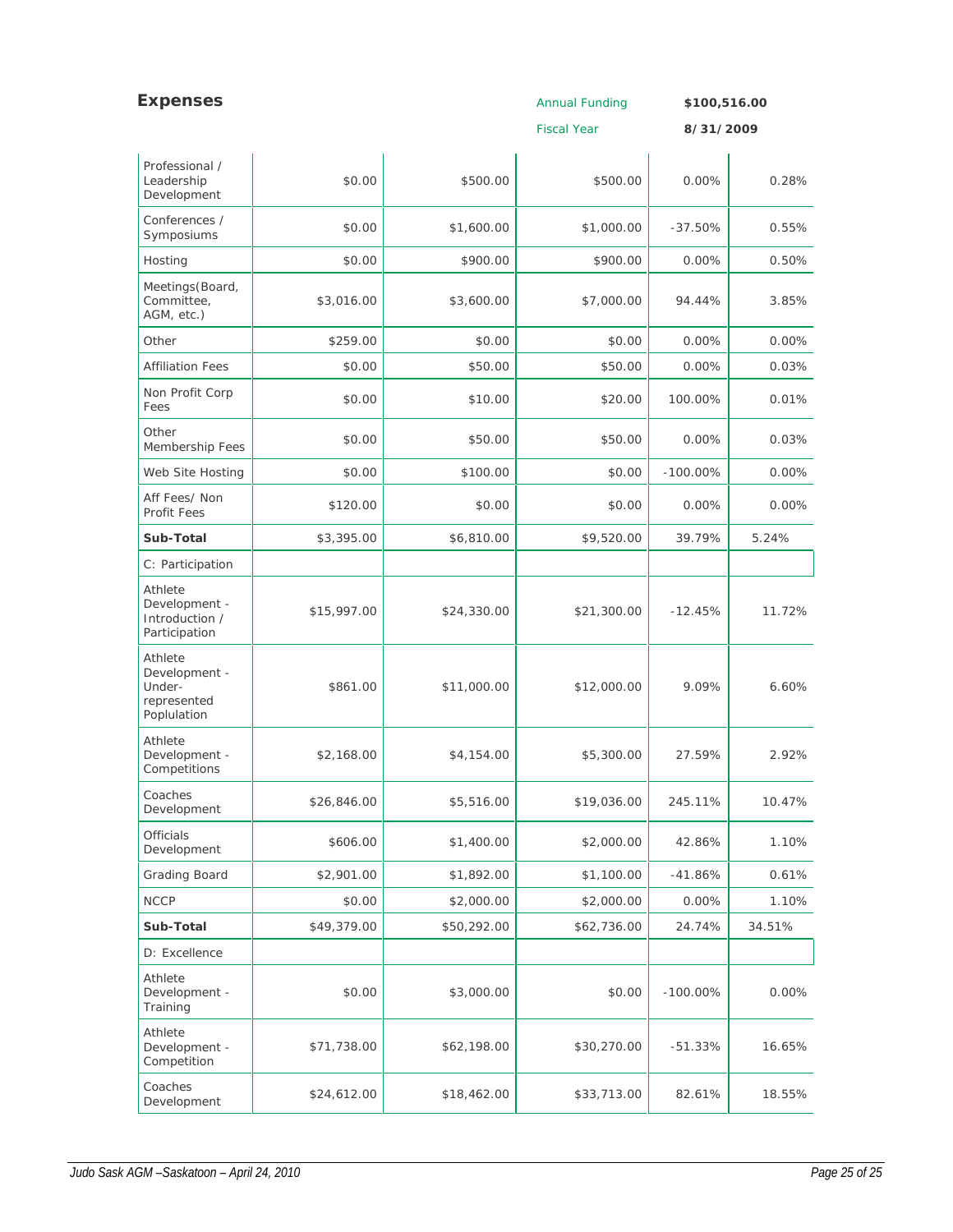| <b>Expenses</b>                                   |              |              | <b>Annual Funding</b> | \$100,516.00 |          |
|---------------------------------------------------|--------------|--------------|-----------------------|--------------|----------|
|                                                   |              |              | <b>Fiscal Year</b>    | 8/31/2009    |          |
| <b>Officials</b><br>Development                   | \$6,502.00   | \$4,600.00   | \$4,000.00            | $-13.04%$    | 2.20%    |
| Athlete<br>Development -<br>Athlete<br>Assistance | \$2,740.00   | \$5,000.00   | \$3,518.00            | $-29.64%$    | 1.94%    |
| Other                                             | \$400.00     | \$0.00       | \$0.00                | 0.00%        | $0.00\%$ |
| <b>Presidents Fund</b>                            | \$0.00       | \$4,400.00   | \$1,701.00            | $-61.34%$    | 0.94%    |
| High<br>Performance<br>Team Training              | \$0.00       | \$1,890.00   | \$0.00                | $-100.00\%$  | $0.00\%$ |
| Sub-Total                                         | \$105,992.00 | \$99,550.00  | \$73,202.00           | $-26.47%$    | 40.27%   |
| E: Categorical<br>Grants                          |              |              |                       |              |          |
| <b>MAP</b>                                        | \$11,113.00  | \$11,193.00  | \$11,692.00           | 4.46%        | 6.43%    |
| Other                                             | \$600.00     | \$0.00       | \$0.00                | 0.00%        | $0.00\%$ |
| Canada Winter<br>Games                            | \$4,074.00   | \$0.00       | \$0.00                | 0.00%        | 0.00%    |
| Sub-Total                                         | \$15,787.00  | \$11,193.00  | \$11,692.00           | 4.46%        | 6.43%    |
| F: Other                                          |              |              |                       |              |          |
| National<br><b>Affiliation Dues</b>               | \$0.00       | \$8,390.00   | \$0.00                | $-100.00\%$  | 0.00%    |
| Judo Canada<br>Fees                               | \$0.00       | \$0.00       | \$8,000.00            | 0.00%        | 4.40%    |
| Surplus                                           | \$0.00       | \$0.00       | \$5,130.00            | 0.00%        | 2.82%    |
| <b>National Dues</b>                              | \$8,070.00   | \$0.00       | \$0.00                | 0.00%        | 0.00%    |
| Sub-Total                                         | \$8,070.00   | \$8,390.00   | \$13,130.00           | 56.50%       | 7.22%    |
| <b>Total Expenses</b><br>$A-F$                    | \$194,143.00 | \$183,735.00 | \$181,780.00          | $-1.06%$     | 100.00%  |

# **JUDO SASKATCHEWAN MAP GRANT 2009 / 2010**

# **Judo Saskatchewan Membership Assistance Grants (MAP) 2009-2010**

A Map grant is funding given to a club by Judo Saskatchewan. The funding comes from Saskatchewan Lotteries and is administered by Judo Saskatchewan. The amount awarded can be up to \$3000.00. A Map grant is intended to promote development at the grassroots level by increasing quality and level of participation.

# **Eligible Expenses**

A Map grant can be spent on buying mats, crash mats, and other equipment; paying travel expenses for athletes that attend tournaments and training sessions; paying rent, etc. the money cannot be spent on subsidization of salary of full-time instructors; social events like banquets; cash prizes; alcoholic beverages, capital costs such as renovating

buildings; and the operating expenses such as utilities ( heat , water, power), and any other expenses deemed unsuitable by Saskatchewan Lotteries. The money **MUST BE SPENT BETWEEN SEPTEMBER 1, 2009AND AUGUST 31, 2010.**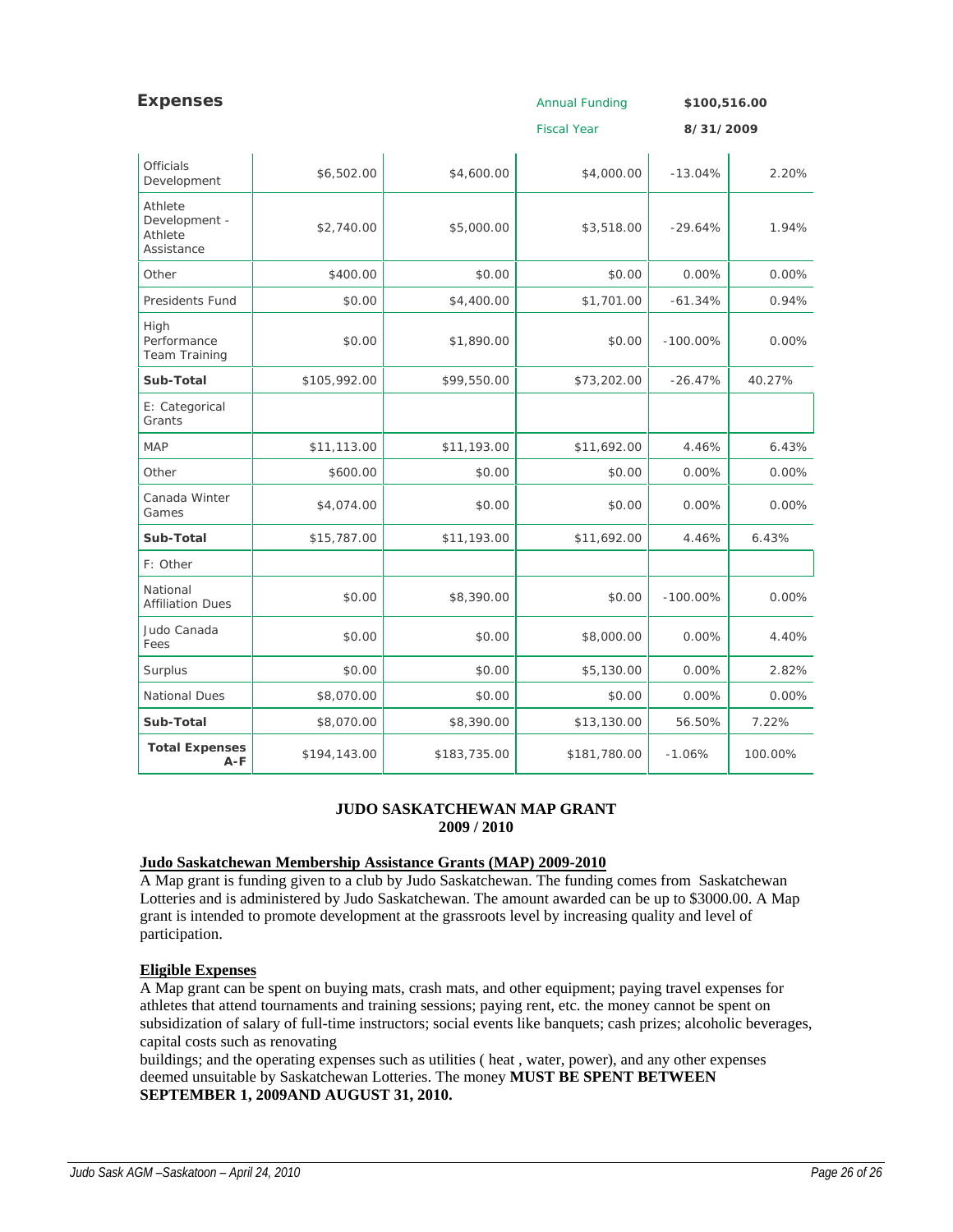# **Club Eligibility**

Applying clubs must register all members with Judo Saskatchewan. Clubs having Outstanding paperwork from previous Map grants will not be eligible. Effective Sept 1st, 2001 to be eligible for a MAP Grant the applying club must have a NCCP Level 11-coach/ instructor. To be eligible for a MAP Grant the applying club must have l (one) representative at the Annual General Meeting other than a member of the executive.

# **Selection Criteria**

Priority will be given to applications from clubs that have not received Map funding for the longest time and these applications will be reviewed first. Following this, applications from clubs that have been recent recipients of Map grants will be reviewed. All selections will be according to the following criteria: - The first priorities to award grants to clubs requiring mats on which to practice.

-The second priority is to award grants to clubs to pay rent or bring in qualified instructors.

-Third priority is to award Map grants to clubs who wish to pay for expenses related to taking athletes to qualified training.

- Fourth priority is for grants to be spent on athlete competition expenses.

# **Procedures for Applying**

Clubs will fill out "Spending Plans" (attached) and submit to the Chair of Finance Committee. These requests are reviewed by the Finance Committee and then presented to the Executive for approval. The results of your application, and a cheque for half the awarded amount, if successful, will be mailed to your club contact (as indicated on the spending plan). **To receive the remaining grant, the contact must submit receipts and** 

**a "Signed Follow Up Report"** ( attached ) to the Treasurer for Judo Saskatchewan.

#### **JUDO SASKATCHEWAN MAP GRANT 2009 / 2010**

## **Map grants will be distributed to eligible clubs using the following prioritization.**

# **1. To new clubs and clubs who have never received a Map grant:**

- First Priority - mats for practice area (excludes replacing worn mats and mats for competition areas)

- Second priority - dojo rent and payment of travel expenses for an instructor if one is unavailable in the same town.

- Third priority - travel expenses to team training sessions, camps/in-province tournaments for groups of 5 or more sport for all athletes.

2. **To clubs who have insufficient financial resources and who previously had Map grants** (If two clubs have the same priority level, the club who has not received a Map grant in the longest period of time will get priority.)

- Fourth priority - mats for practice area (excludes replacing worn mats and mats for competition areas)

- Fifth priority - dojo rent and payment of travel expenses for an instructor if one is unavailable in the same town

- Sixth priority - travel expenses to team training sessions/camps/in-province tournaments for groups of 5 or more sport for all athletes

- Seventh priority - all other spending plans as deemed appropriate by Judo Sask.

# **3. To clubs who have sufficient financial resources:**

- Eighth priority - all other spending plans, as deemed appropriate by Judo Sask.

The amount of all grants will be limited to a maximum of \$3,000 or \$50 per registered Judo Saskatchewan member, whichever amount is the lesser.

# **PLEASE RETURN TO CHAIR OF FINANCE BY NOVEMBER 7th** 2009

Greg Seib Chair of Finance Judo Sask. Box 227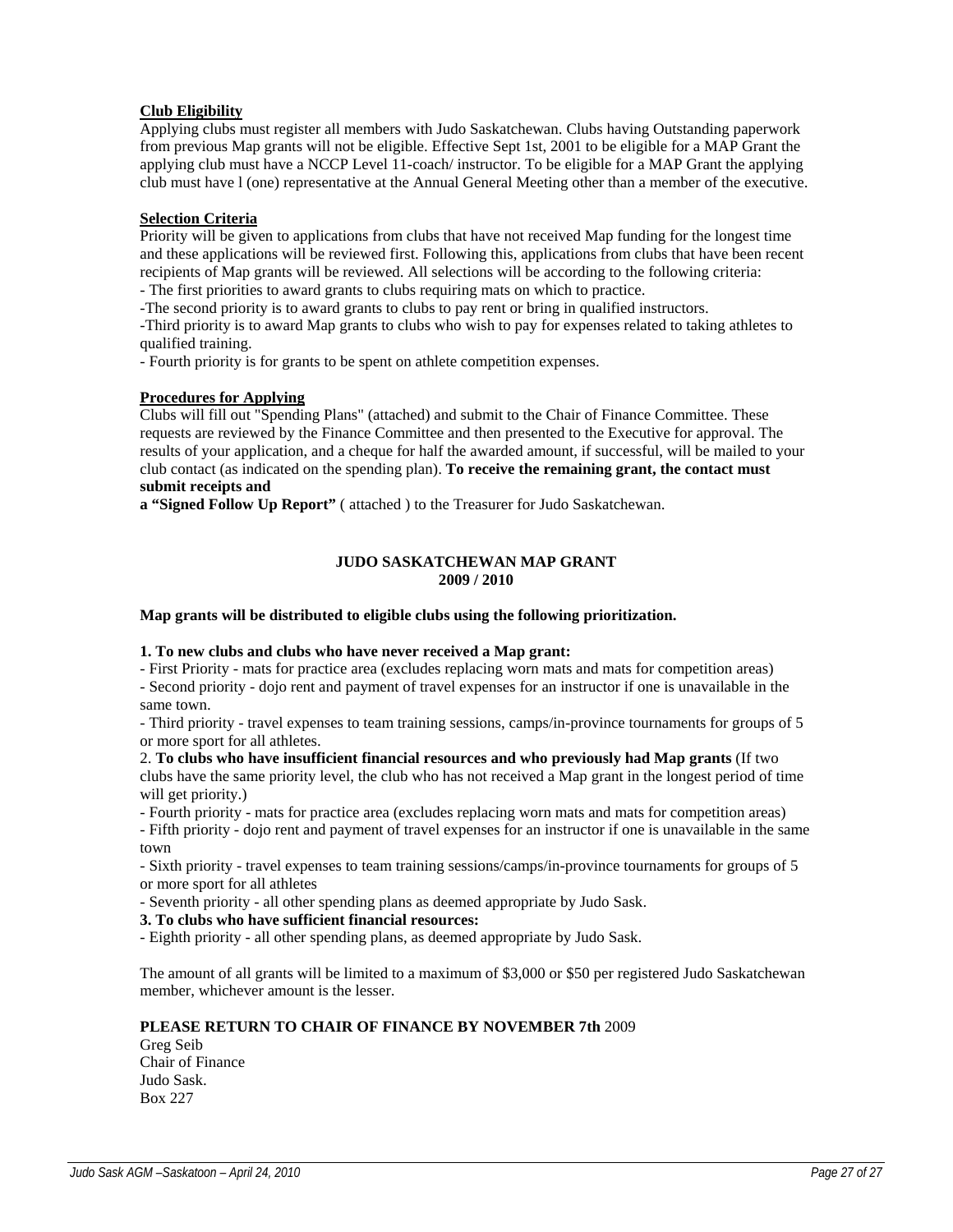Young, Sask. S0K 4Y0 gk.seib@yourlink.ca

------------------------------------------------------------------------------------------------------------------

# **Detach and return**

Please submit a signed (by any officer of the club) financial statement for the past year of club operation showing the club revenue, expenditures and assets.

# **ARE YOU ELIGIBLE FOR A MAP GRANT?**

YES / NO - our club members are registered with Judo Saskatchewan. YES / NO - all paperwork and receipts were submitted on time for any Map grants we received within the last 4 years

Signed by Club President

I respectfully move acceptance of my report.

Greg Seib April 24, 2010

# **Athlete's Representative Report**

Another year as Athlete's Representative was, again, very enjoyable, and not very busy with questions and concerns with the Saskatchewan athletes.

It is great to see again this year great improvements in Judo Saskatchewan athletes and after attending the Saskatchewan Winter Games as a coach, I saw an excellent group of up and coming athletes to take the place of the old, out of shape, Senior athletes currently competing in the -81kg division.

As the Athlete's Representative this year I attended all the Judo Sask. Executive meetings and sat in on most of the conference calls ensuring that the athletes were represented in the decisions being made.

In closing I would like end by saying thank you to all the members of the Executive who made this another enjoyable term as Athlete's Rep.

I respectfully move acceptance of my report.

Ian MacDonald April 24, 2010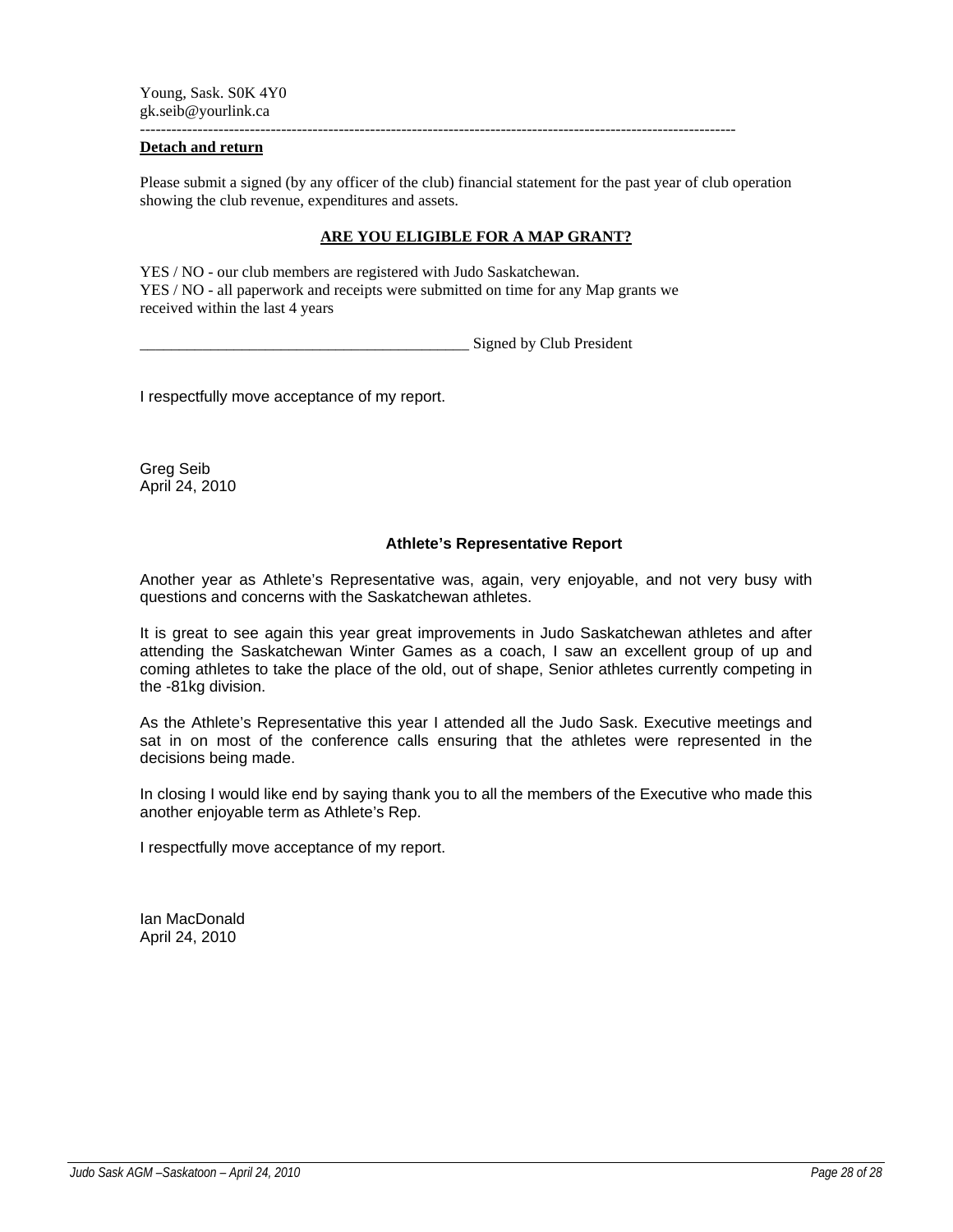# **Sport For All Annual Report**

A lot of learning has happened during my two year term as Sport for All chairperson and it really is hard to believe that the time has gone so fast.

What I have learned that the best thing about volunteering with Judo Sask. is the sense of family that develops amongst athletes, parents and volunteers. It is great to know that you can call anytime for advice, help and support. Thanks to all the people that have helped throughout the year with all the events: the people who served pizza, cleaned up after pizza, those that slept on the floor at winter camp, those who stayed up all night at summer camp, those wonderful people who cook, bake, and clean at the two camps, those who organize games, crafts and activities, to everyone who has made an errand to pick something up, drop someone off, to the people who lend a shoulder to an athlete, put on bandages or make sure that everyone feels welcome in our Judo Sask. family I can never thank you enough. Special thanks to the athletes and families that provide feedback to me about new initiatives and new ideas. It is so important to share with me that feedback so we can improve as Judo Sask. Executive members. Remember to take the time to volunteer for Judo Sask. it is truly a great experience.

August of 2009 we had a great week long summer camp at our new location at Lutheran Bible College at Outlook, Sask. We had approx. 100 campers and volunteers and representation from six provinces. The new location provided the athletes with great accommodations and lots of showers, the kitchen was efficient and we could all fit for meals at one sitting. The female athlete luncheon was inspiring and an opportunity for the athletes to listen to the experiences of women who have competed at a high level in the sport of Judo. We look forward to the summer of 2010 judo camp and hope that all athletes make the effort to come.

December of 2009 we held our winter camp at Winston High School in Watrous for three days – and the weather wasn't -35!!! Approximately 80 athletes and volunteers participated in great judo, games, and a night at the bowling alley where everyone enjoyed bowling, pool and being to together just having fun. The athletes were thrilled to have Fraser Will and Isabelle La Tullipe as guest coaches and learned new techniques and listened to the experiences of National level athletes.

The crest program was efficiently run by Kelly Sieb –thanks so much. Every club is welcome to put in requests for the crest program and can email either myself or Kelly.

Several clubs have accessed the Marginal Athlete initiative and have put in their request for the money or have received the money.

At the March executive meeting a motion was passed to a change within the Sport for All budget to have a Sport For All camp for athletes 9-12 from white or orange belt. The previous budget had indicated that there would be a Goodwill Tour to an out of province tournament but due to very little interest from clubs the committee felt it would be better opportunity for athletes to form relationships with the Sask. community by having a camp for beginning athletes. This year's camp will be held in Moose Jaw from April 30-May  $2^{nd}$ . Each club is welcome to send one female and one male athlete to this camp.

One area that clubs are encouraged strongly to participate in is the Travel Allowance for clubs to take beginner athletes to provinces throughout the province. If this area remains unused we may have to look at some changes to this.

Continuing on from last years success is the after tournament pizza parties. One was held in Prince Albert in December and one in Melfort in March. These are low cost ways for families to bring the athletes and themselves for supper, socializing and provide a opportunity to be together as a judo family.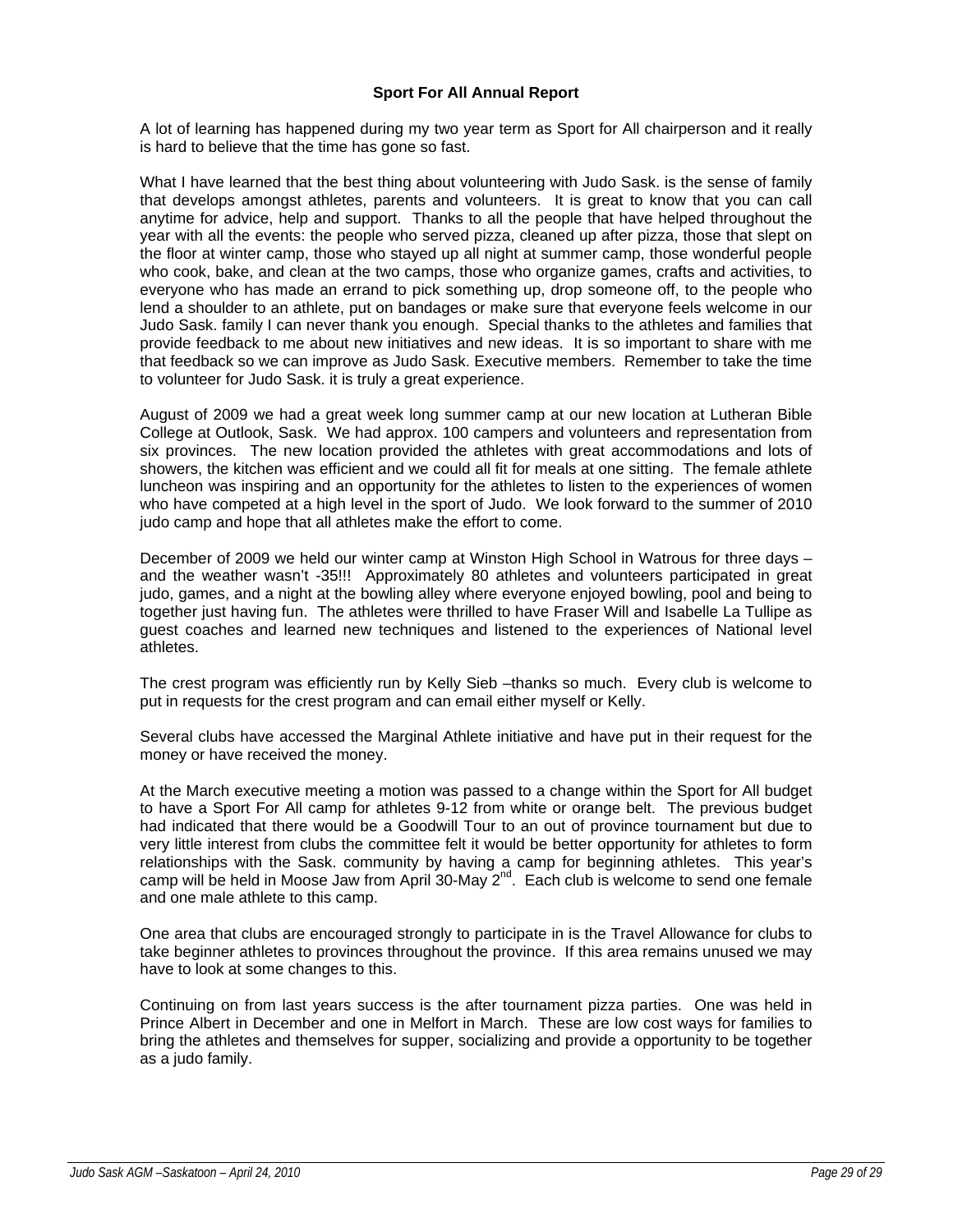Please remember to check on line at www.judosask.ca and check out all the programs and initiatives that Sport for All has.

My sincere thanks to everyone that supports the Sport for All programs and your support for me as the chairperson. It has been a great two years – busy at times but never ever dull!!

Go Judo Sask. Let's continue to grow.

I respectfully move acceptance of my report.

Lynn Schaan April 24, 2010

# **Chair of Coaches Report**

Well its been another busy year with the Sask Team doing well around the globe. Since the last AGM we had one of our best senior nationals in years with a small Team of 7 athletes going to Sherbrooke QC and us bringing back 4 medals. This is a fantastic improvement from nationals we had in Winnipeg in 2005 were we finished 11th out of 11 provinces and bolds well for the future.

Junior Nationals in Calgary were a great success with 22 athletes attending, many of them it was there first time and we won 8 medals. Jordan Poliakiwski and Emin Shykhislmayov leading the team with gold medals and Jordan winning a fight off for the Junior Worlds team.

As a manager I'm quite proud to say that I have kept us on or under budget for second year in a row and the team is in a healthy position for the coming years. With all this said I have decided to step back from this position and allow some fresh blood to come into this position. On closing I would like to say thank you to TV and Ewan for helping me with this job and getting the most out of our budget.

I respectfully move acceptance of my report.

Dean McGarry April 24, 2010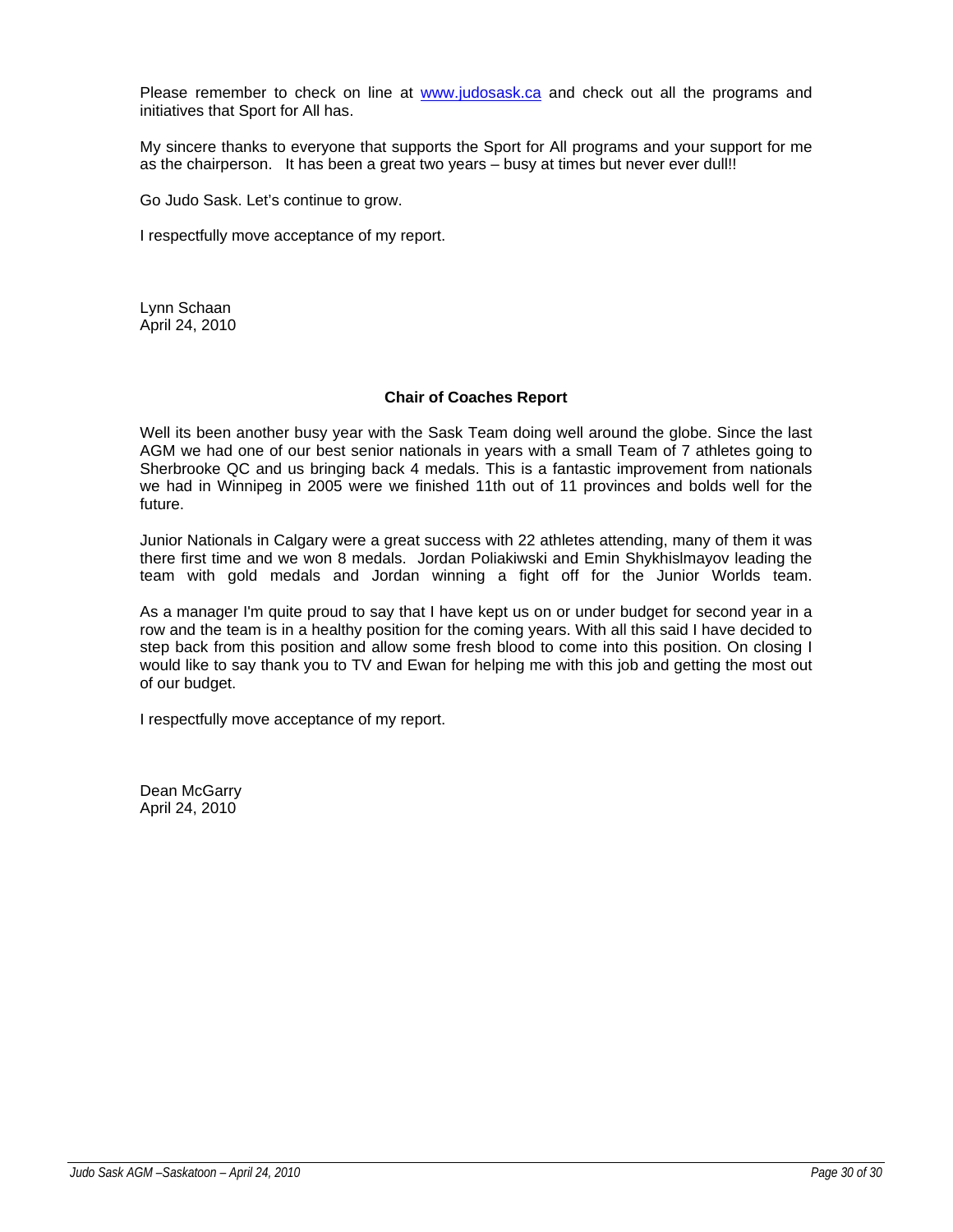# **High Performance Coach and Director of Development**

I have been in the province for almost twenty months and I am starting to get comfortable with the heart and sole of the association which includes; the executive, athletes, coaches, volunteers and many of the parents. This has been year two of the program and I am just starting to understand what the needs are of the judo club, coaches and athletes to make a major impact in the sport in the province. I would like to thank T.V. Taylor, Dean McGarry, Lynn Schaan, the Schaan family, Ralph Ibanez, the Seib family and all of the athletes and families for all of the help and direction. I would also like to thank the Judo Saskatchewan community who has made this an enjoyable year for me and my family.

During the year I have been able to visit all of the judo clubs a minimum of two times (with exception of Stanley Mission). The clubs visits have been a valuable experience for me because it gives me an opportunity to talk with the athletes, coaches and parents in a more relaxed setting. This year we provided coaches with a DVD and Booklet on kumikata (grip fighting) at the coaches retreat that focused on one of the most important aspects of judo which needs to be developed for national and international level competition. I am hoping that all the judo clubs will spend 20- 30 minutes a week working on these skills with their athletes because many times this is the difference between our athlete's performance against other provinces and international athletes.

The athletes are showing good improvements that are not always measured by the results at competition. Many of the athletes are learning how to compete but need to gain confidence in themselves and develop a killer instinct when they get onto the mat. The athletes and coaches need to take the attitude that Judo is a combat sport and there is no room for athletes who are soft mentally and physically on the podium. We have good athletes but they need to be mentally stronger. It is important that the athletes in Saskatchewan be the strongest and fittest athletes in the country – fitness and strength are the foundation to any competition performance.

Since the 2009 AGM I participated in 120 judo club trainings/club visits, ran 8 team trainings, ran 3 training camps (Summer, Winter, CWG), attended 5 in province competitions and spent 61 days out of province on judo related events.

# **Competitions**

I attended the following provincial competitions in the 2009/10 season: Saskatoon YMCA Kids Challenge, November 2009 Saskatchewan Open, Regina, January 2010 Melfort Selection Competition, March 2010 Saskatchewan Winter Games, February 2010 Provincial Championships, Watrous, April 2010

I attend the following out of province competitions in the 2009/10 season: Ishi-Yama Open, Calgary, May 2010 Senior Nationals, Sherbrooke, May 2010 Junior Nationals, Calgary, July 2010 US Open, San Jose, September 2009 Quebec Open, Montreal, October 2009 Rendez-Vous Canada, Montreal, October 2009 Ontario Open, Kingston, November 2009 Manitoba Open, November 2009 Pacific International, Vancouver, January 2010 Edmonton International, March 2010 Paris Regional Competition. Paris, France March 2010

# **Team Training & Training Camps**

Senior Nationals Training Camp, Sherbrooke, May 2009 Lloydminster Team Training, June 2009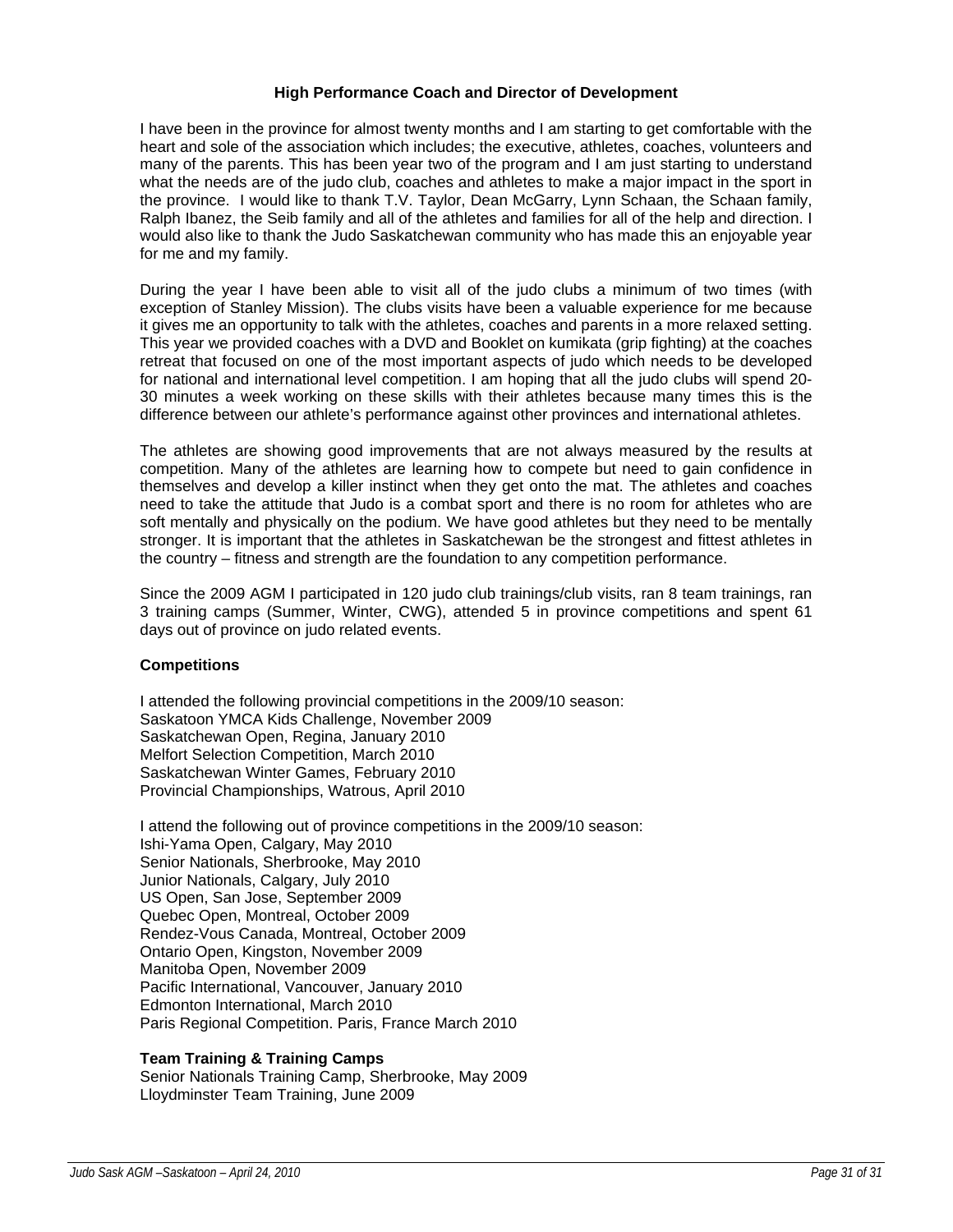Prince Albert Team Training, June 2009 Junior Nationals Training Camp, Calgary, July 2009 Judo Saskatchewan, Summer Camp, August 2009 CWG Training Camp, August 2009 Saskatoon Team Training, September 2009 Quebec Open Training Camp, Montreal, October 2009 Budokan Training (following Ontario Open), November 2009 Manitoba Open Team Training, November 2009 Prince Albert Team Training 2009 Pacific International Team Training, Vancouver, January 2010 Sask Open Team Training, Regina, January 2010 Melfort Team Training, March 2010 Edmonton International Team Training, March 2010 CWG Team France Training Tour, March/April 2010 Watrous Team Training, April 2010

I have helped developed the following programs/events during the past season:

- A) Canada Winter Games Program
- B) Coaches Retreat
- C) High Performance Selection Criteria
- D) High Performance / Canada Winter Games Sport Science Program & Strength Program
- E) Saskatchewan Winter Games Schedule and Program
- F) 1<sup>st</sup> Nations Judo Development Program
- G) Judo Saskatchewan Weekly Update Program
- H) Judo Saskatchewan Media Program
- I) Judo Saskatchewan CWG athlete Sponsorship program

# **Paris France:**

One of the highlights of the 2010 season was trip to France with the Alberta team. Many of the athletes have gained valuable experience and confidence that will lead to better performances down the road. The team performed exceptionally well at the competition and trained very hard during the training camp. It was an excellent opportunity for the athletes to see a different part of the world, to train and to see one of the great cities of the world.

I feel that Judo Saskatchewan is still developing at a steady pace and it is important that we always take the time to thank the volunteers, club coaches and parent groups that help keep this sport alive in this province. Judo Saskatchewan has a good group of people that are working hard and love judo. Judo Saskatchewan's environment is a positive, energized and productive which means that there is possibility of further growth and improvement.

I respectfully move acceptance of my report.

Ewan Beaton April 24, 2010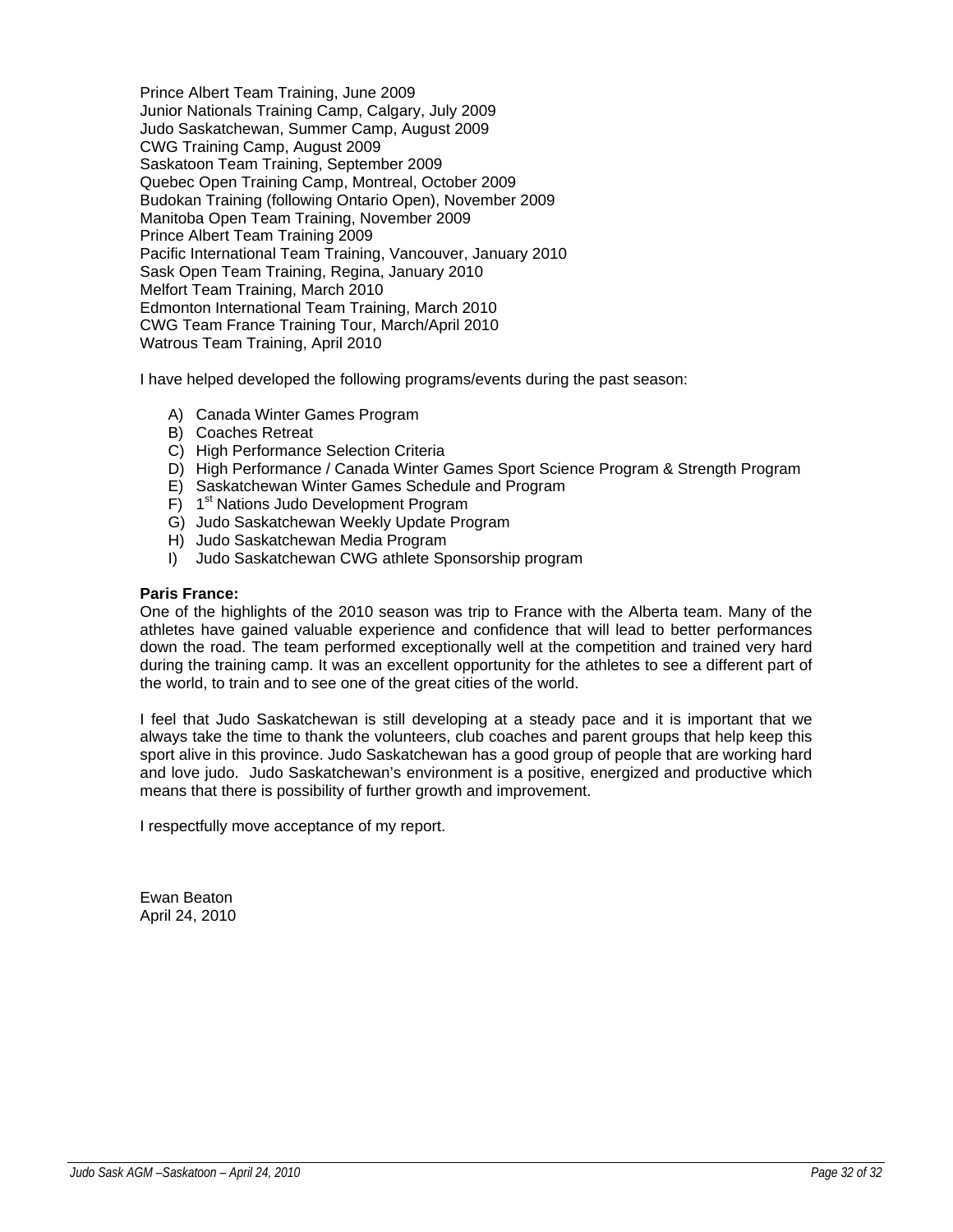## **Judo Saskatchewan Grading Board Report**

The following are the present Judo Saskatchewan Grading Board Members:

Robb Karaim, Chairman (Yondan) Lloyd Keller, Past Chair (Yondan) Robert Beaumont, (Godan) Allan Few, (Godan) James O'Sullivan, (Godan) Pat Pattison, (Yondan) John Renouf, (Sandan) Kate Wittman (Nidan)

A minimum of three (3) grading board members are required for a grading.

The Judo Canada syllabus states that we must hold at least two Provincial Gradings per year. Gradings and Kata Clinic dates will try to be set in accordance with the Judo Sask Schedule of events, in efforts to avoid conflicting events.

Judoka must be a registered member in good standing with Judo Saskatchewan for the period of time they are claiming to be active. Judo Canada National Grading forms are completed in full (by the candidate and their sensei) and the required points must be met to qualify.

The Provincial Grading Board had hosted three gradings this season.

The first grading was held after the AGM in Lloydminster, AB on April 25, 2009. The following members were graded.

SHODAN: Marc Beausoleil Jordan Poliakiwski

NIDAN: Ian MacDonald

The Spring grading on June 13, 2009 at the Saskatoon YMCA. The following members were graded.

SHODAN:

Jeannine Yuen Andrew Yuen Warren Seib Kendall McArthur Alicia Stever

The Fall grading was held on December 5, 2009 at the Saskatoon YMCA. The following judoka was graded.

Yondan: Pat Pattison

Judo Saskatchewan had two kata clinics in 2009 for the Judo Saskatchewan membership. These clinics were done at the Saskatoon YMCA and at no cost to the those who attended.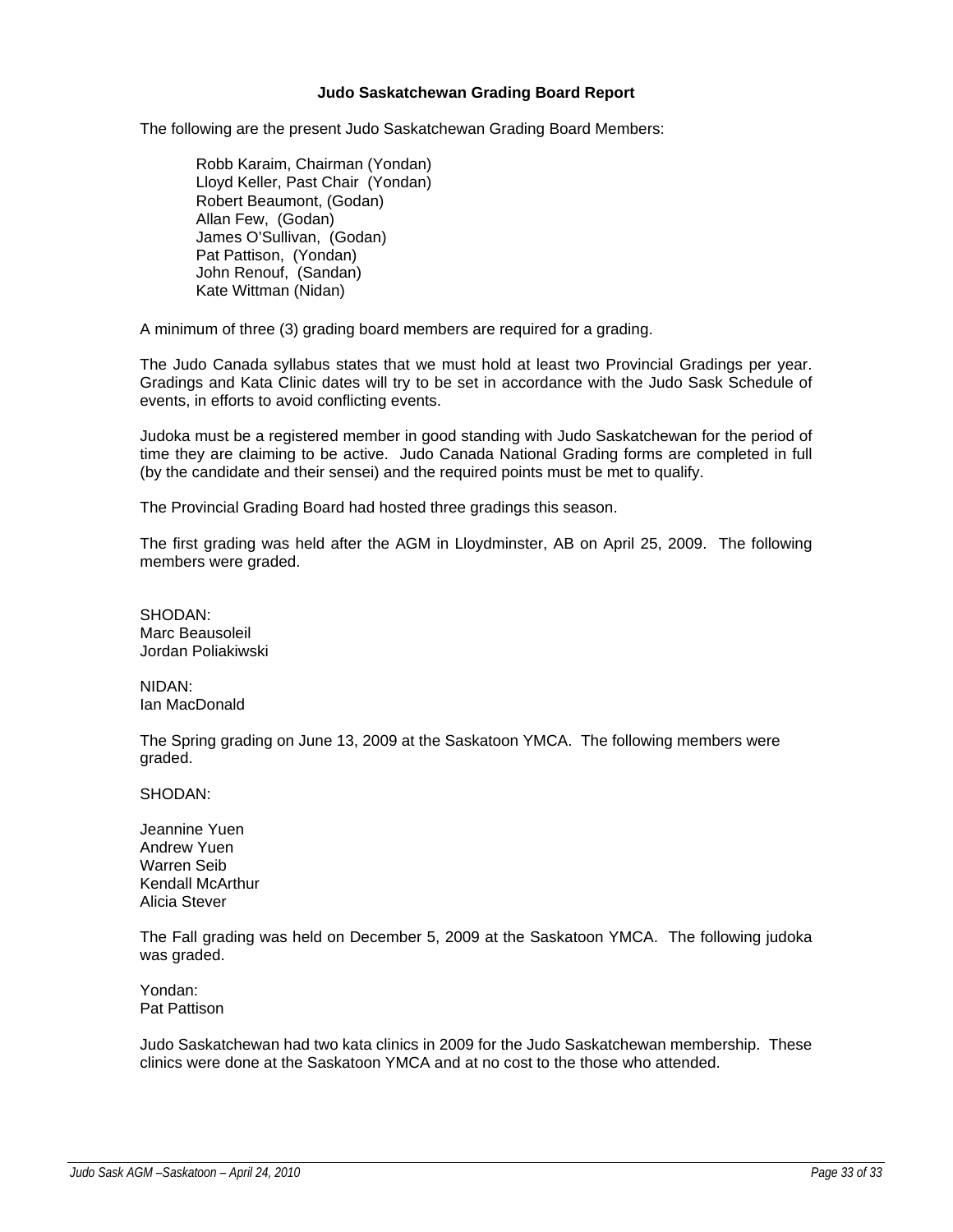On May 9 and November 22, 2009 there were Nage-no-Kata clinics held at the Saskatoon YMCA. These clinics were put on by Grading Board member Pat PATTISON with much appreciated assistance from his Uke Blair Doige. Both clinics were well attended.

## Spring 2010 Kata Clinic:

A Katame-no-kata clinic has been scheduled for May 1st at the Saskatoon YMCA. This clinic will be provided to assist club sensei's and all Nidan's and higher prepare for grading to Sandan and Yondan ranks.

The Provincial Grading Board strongly recommends that Club instructors and Judo Sask Members interested in grading attend these Kata clinics to further increase their knowledge in Kata.

#### Spring 2010 Grading:

Scheduled for June 12th at the Saskatoon YMCA with another possible grading in Moose Jaw on May 29, 2010 depending on the number of applicants. Check Grading Notice for requirements.

The National/Provincial Grading board meeting was held in Winnipeg, MB on March 13/14, 2010. Changes will be presented to Judo Canada for ratification and all approved recommendations will take effect on September 1, 2010. Judo Canada will continue to use the National Grading syllabus dated September 01, 2006 edition until the new syllabus takes effect. All gradings will follow this protocol without exception.

I respectfully move acceptance of my report.

Robb Karaim April 24, 2010

# **Officials Report**

I would like to thank all who helped with officiating, and a special thanks to the referees that helped with the SASK. Winter Games.

Judo Sask is still in desperate need for referees. Without them, there is **NO JUDO**

I respectfully move acceptance of my report.

Darrell Brown April 24, 2010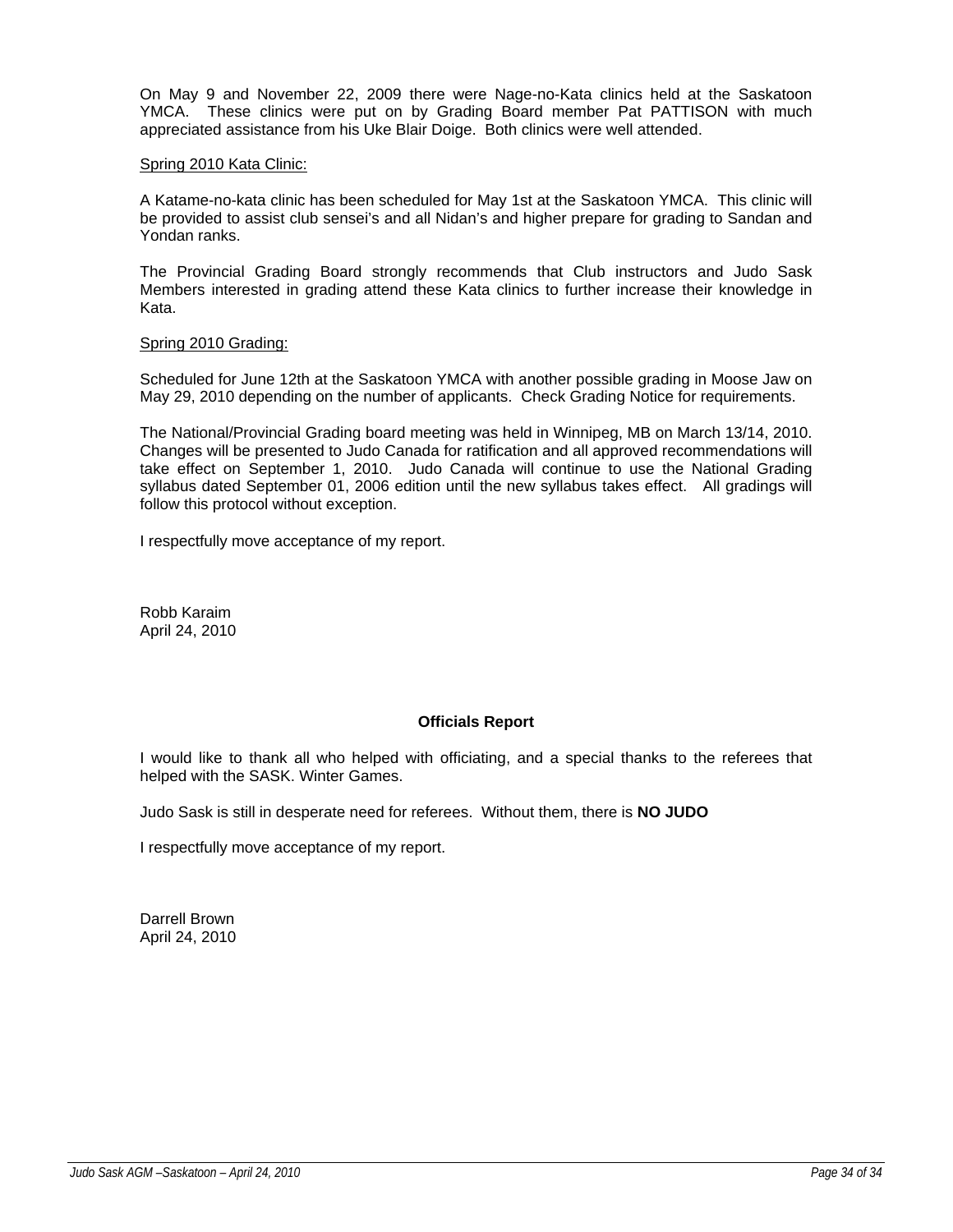# **Registrar's Report**

During the present year we have nineteen (19) clubs including two (2) new clubs that have registered with Judo Saskatchewan. The new clubs are Meadow Lake & Ka-Newonaskasehtew (Gordon's), and we have one club that did not register this year PAMWA Sports Club. We currently have seven hundred fifty six (756) registered members with Judo Saskatchewan. Of these members two hundred thirty nine (239) have reached the age of 18 and are eligible to vote and run for office with Judo Saskatchewan.

|                                  | April 1, 2009 | April 1, 2010 |
|----------------------------------|---------------|---------------|
| <b>Avonhurst Judo Club</b>       | 28            | 26            |
| <b>Battleford Judo Club</b>      | 32            | 32            |
| Independent                      | 1             | 0             |
| Ka-newonaskasehtew Judo Club     | 0             | 29            |
| Kenshukan Judo Club              | 48            | 48            |
| Moose Jaw Koseikan Judo Club     | 102           | 123           |
| LaRonge Judo Club                | 4             | 4             |
| <b>Lloydminster Judo Club</b>    | 97            | 107           |
| <b>Meadow Lake Judo Club</b>     | 0             | 3             |
| <b>Melfort Judo Club</b>         | 20            | 15            |
| <b>PAMWA Sports Club</b>         | 64            | 0             |
| <b>Pense Judo Club</b>           | 35            | 38            |
| <b>Regina YMCA Judo Club</b>     | 36            | 46            |
| <b>Saskatoon YMCA Judo Club</b>  | 55            | 57            |
| Senshudokan Judo Club            | 34            | 48            |
| South Corman Park Judo Club      | 35            | 38            |
| <b>St. Brieux Judo Club</b>      | 22            | 10            |
| <b>Stanley Mission Judo Club</b> | 13            | 27            |
| <b>Swift Current Judo Club</b>   | 16            | 23            |
| <b>Vibank Judo Club</b>          | 46            | 34            |
| Watrous Ju-No-Ri Judo Club       | 54            | 48            |
|                                  |               |               |

**Total** 742 756

This year we have again seen a new format provided by Judo Canada for submitting registrations and we are advised that the present format will continue. Clubs should all now have a solid data base of information however they need to ensure that all of the information is included on the registration form before submitting to the Provincial Registrar.

Please be reminded that when collecting personal information from our members we have a legal obligation to strictly control this information and it can only be provided to the Club President and Registrar unless you have the person's permission to distribute this information other than to Judo Saskatchewan. At the provincial level the complete information is available to the provincial Registrar and provincial President.

I respectfully move acceptance of my report.

Bev Yuen April 24, 2010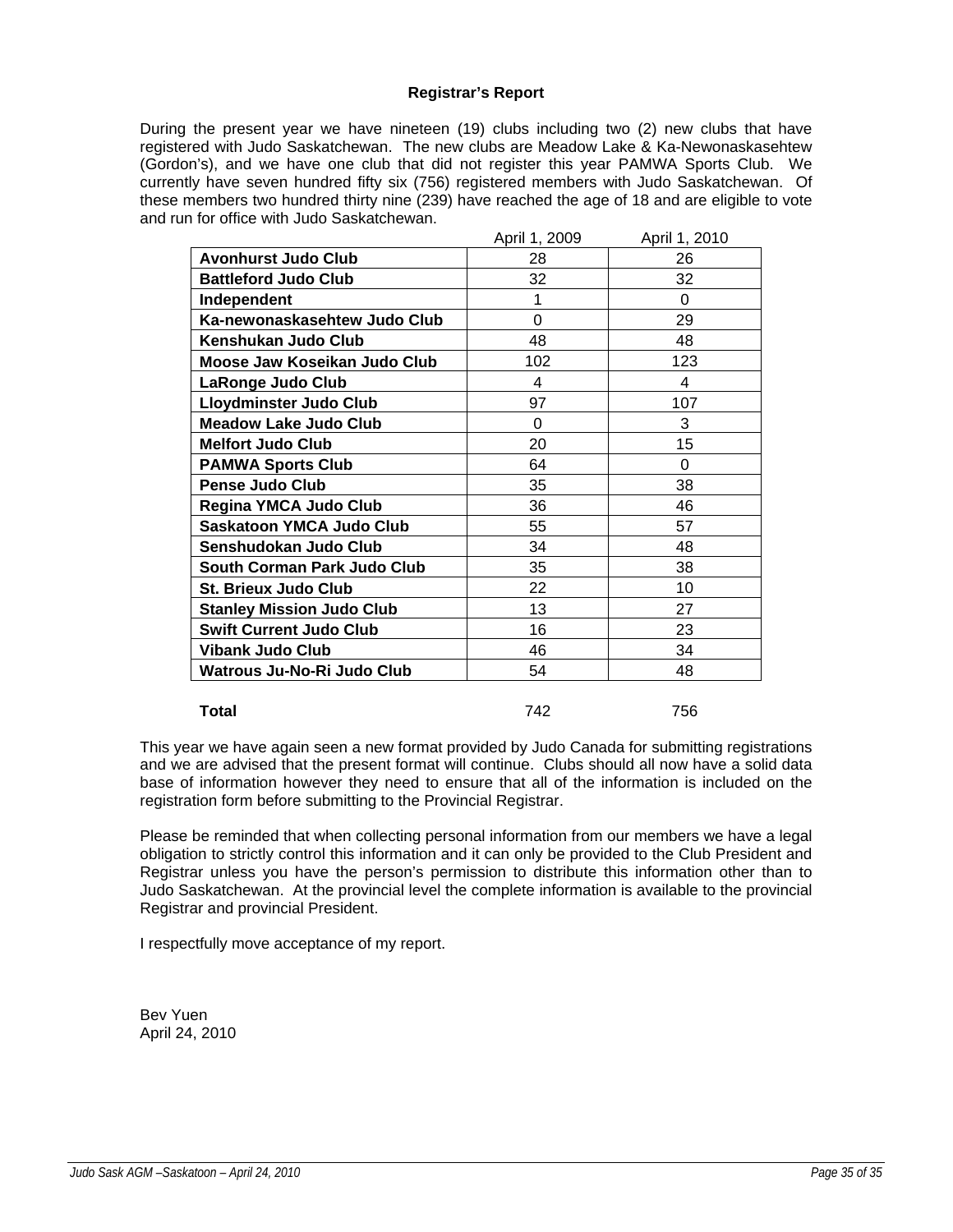# **NCCP Chair Report**

In April 2009, a Dojo Instructor course was held in Saskatoon, with about four (4) candidates attending.

In November 2009, a Dojo Assistant course was held also in Saskatoon with six (6) candidates attending.

In the past year, only one candidate has successfully completed his Dojo Instructor requirements.

I would like to remind anyone who has started the process of becoming certified at any level, carry on with getting all parts done in a timely manner.

For current coaches under the new program, certification is valid for five years. If you let it lapse beyond that, you will have to be re-evaluated.

If you wish to review the Judo Canada NCCP Policy, please visit: http://www.judosask.ca/index.html and follow the link to NCCP.

or visit: http://www.judocanada.org//english/index.asp?id=504 and follow the links.

I respectfully move acceptance of my report.

Kate Scheider April 24, 2010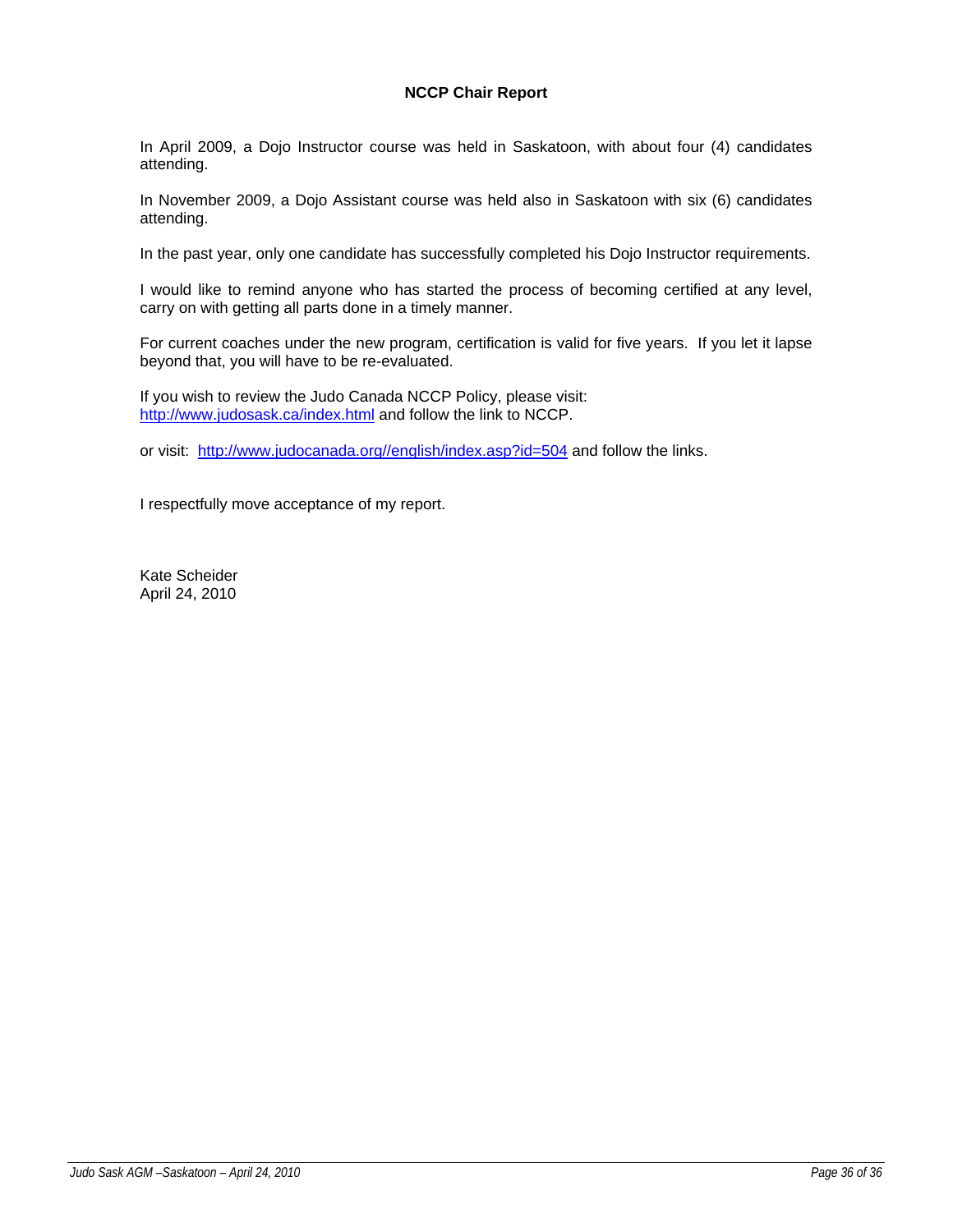# **Webpage Editor Report**

To the Members of Judo Saskatchewan:

I feel a need to apologize to the membership for the promises I made to keep the website current and up to date throughout the year. I dealt with some health issues over the last year, which resulted in my inability to maintain the site regularly. Currently, the site is up to date with all information I have received and I will continue to do my best to keep it maintained.

Here is a snapshot of the usage of our website:

#### **April 30, 2009 -March 28, 2010**  Total Visitors: 64,819

Monthly Average: 5,401

# *Most commonly visited sections of the website (number of visits)*

 Events 4,481 Club Listings 3,035 Results 3,013 Photos 2,422 Coaches Corner 2,191 Contacts 2,125 Grading 1,800 Forms 1,758 Links 1,729 Canada Winter Games 1,531 Sport For All 1,387 NCCP 1,387

And interestingly enough, Ralph's Yogurt recipe is still popular with 742 views!

# **How people get to our website:**

 No Referral (meaning they typed in the address themselves 48,407) Google Search (5,238) Bing search (333) Yahoo Search (297)

If anyone has any suggestions of things they'd like to see, or changes to the existing information, please let me know and I will do my best to get it done.

I respectfully move acceptance of my report.

Michelle Wiens April 24, 2010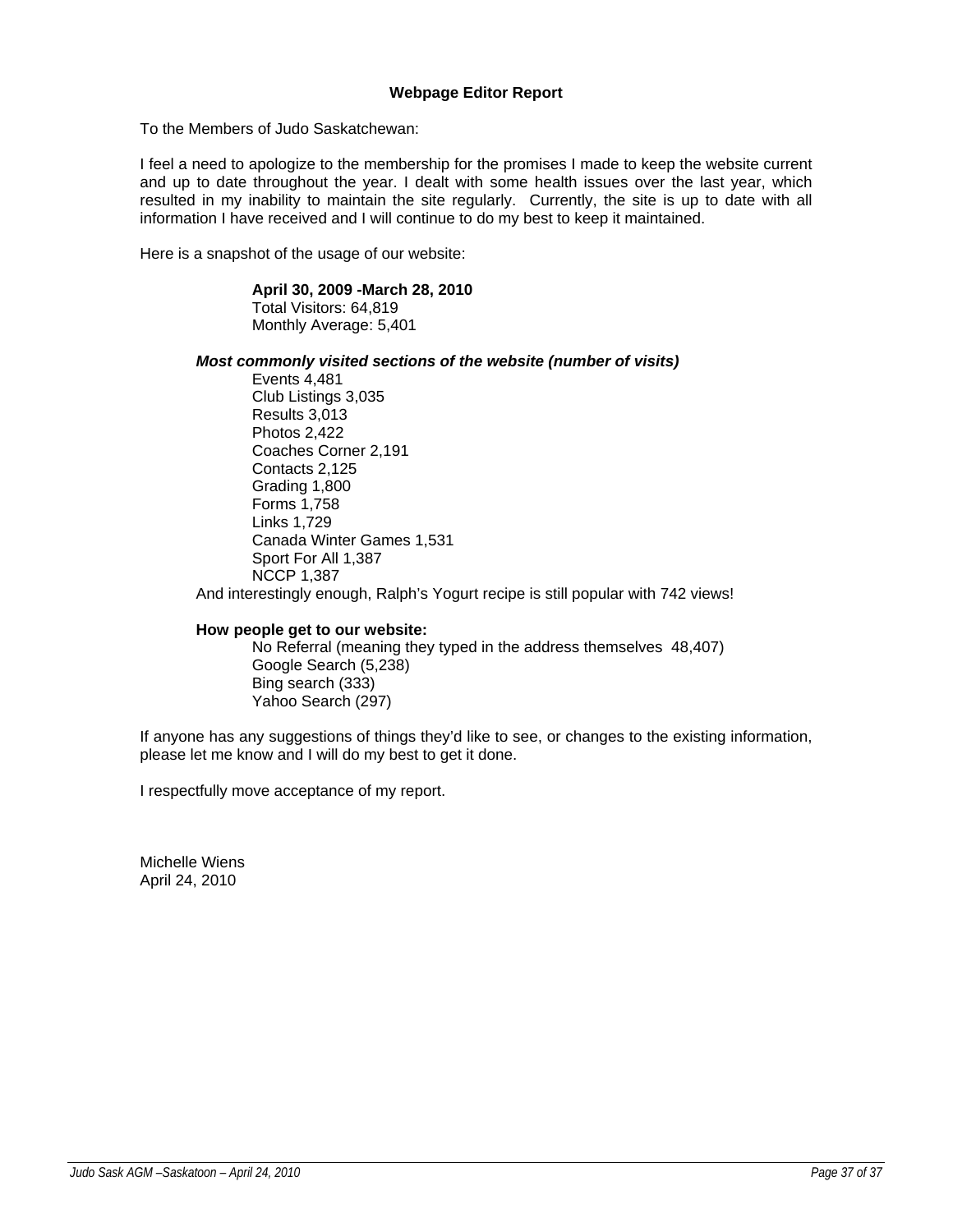# **Chair of Investigation Report**

Report to the Judo Sask Annual General Meeting, April 24, 2010.

Over the course of the past year, the Investigations Committee was requested, by the Judo Sask Vice-president, to investigate two complaints.

Following the investigations, and in accordance with Article II:3:4.2 of the Judo Sask bylaws, the Investigation Committee advised , in one case, that the Vice-President appoint a hearing committee to hear the charges of the complaint, and in the other, advised that no further action was warranted.

I respectfully move acceptance of my report.

Brady Burnett April 24, 2010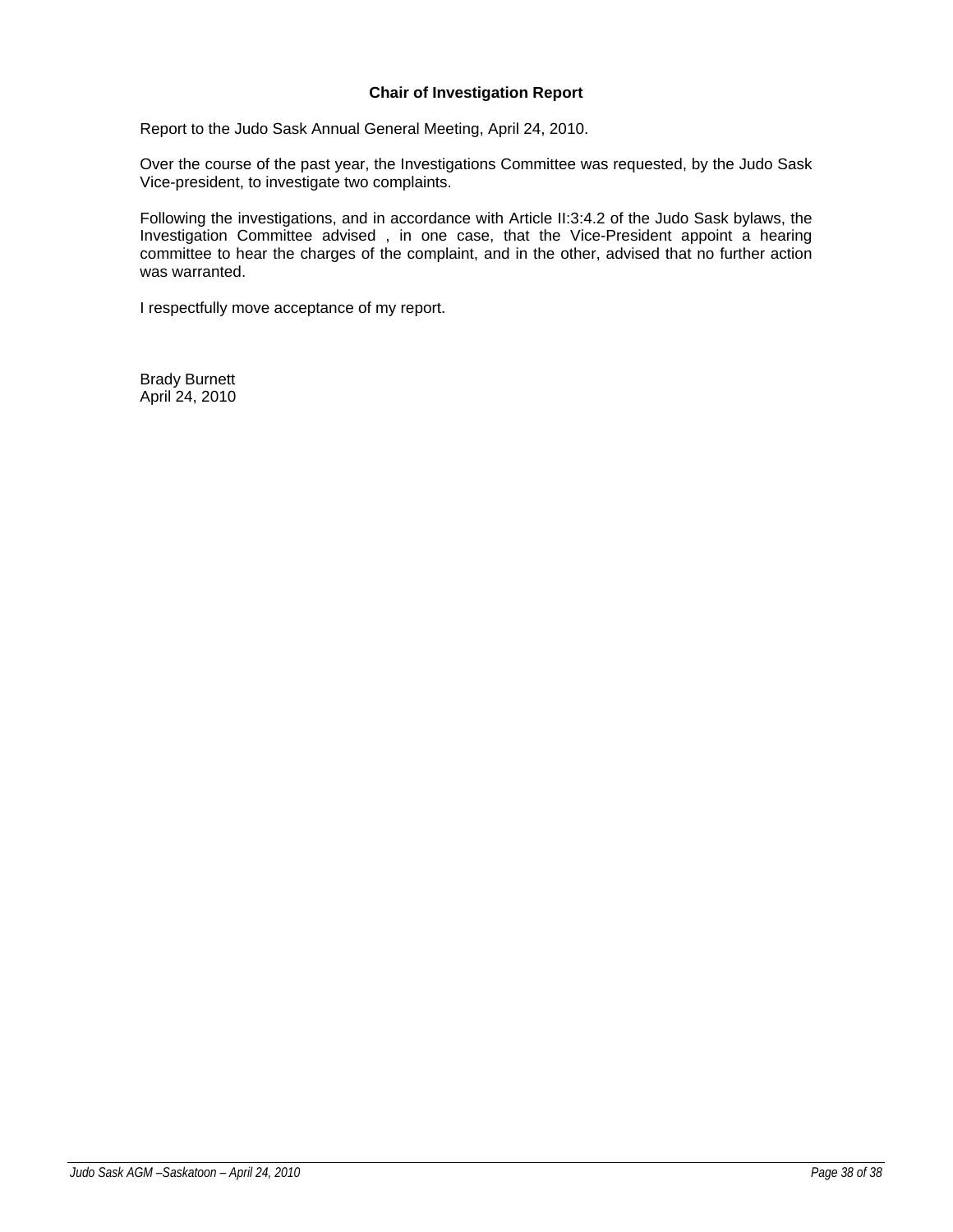**Resolution #1** The 2008 AGM of Judo Saskatchewan passed a Dispute Resolution Policy and this was place in the Judo Saskatchewan By-Laws under the following headings:

# **BY-LAWS OF SASKATCHEWAN KODOKAN BLACK BELT ASSOCIATION INC**

#### **ARTICLE II - MEMBERSHIPS**

## **3) Dispute Resolution Policy:**

As this is a policy it should be in the section under policy and procedures.

## **POLICIES AND PROCEDURES OF THE SASKATCHEWAN KODOKAN BLACK BELT ASSOCIATION INC.** (hereinafter referred to as the S.K.B.B.A.I. or Judo Saskatchewan or the society)

Be it moved and seconded that the Dispute Resolution Policy be moved in its entirety and without change to Policies and Procedures and be titled **ARTICLE IV – DISPUTE RESOLUTION POLICY:**

If the above passes be it moved and seconded that **4) Cessation of membership:** under **ARTICLE II –MEMBERSHIPS** be renumbered to read **3) Cessation of membership:**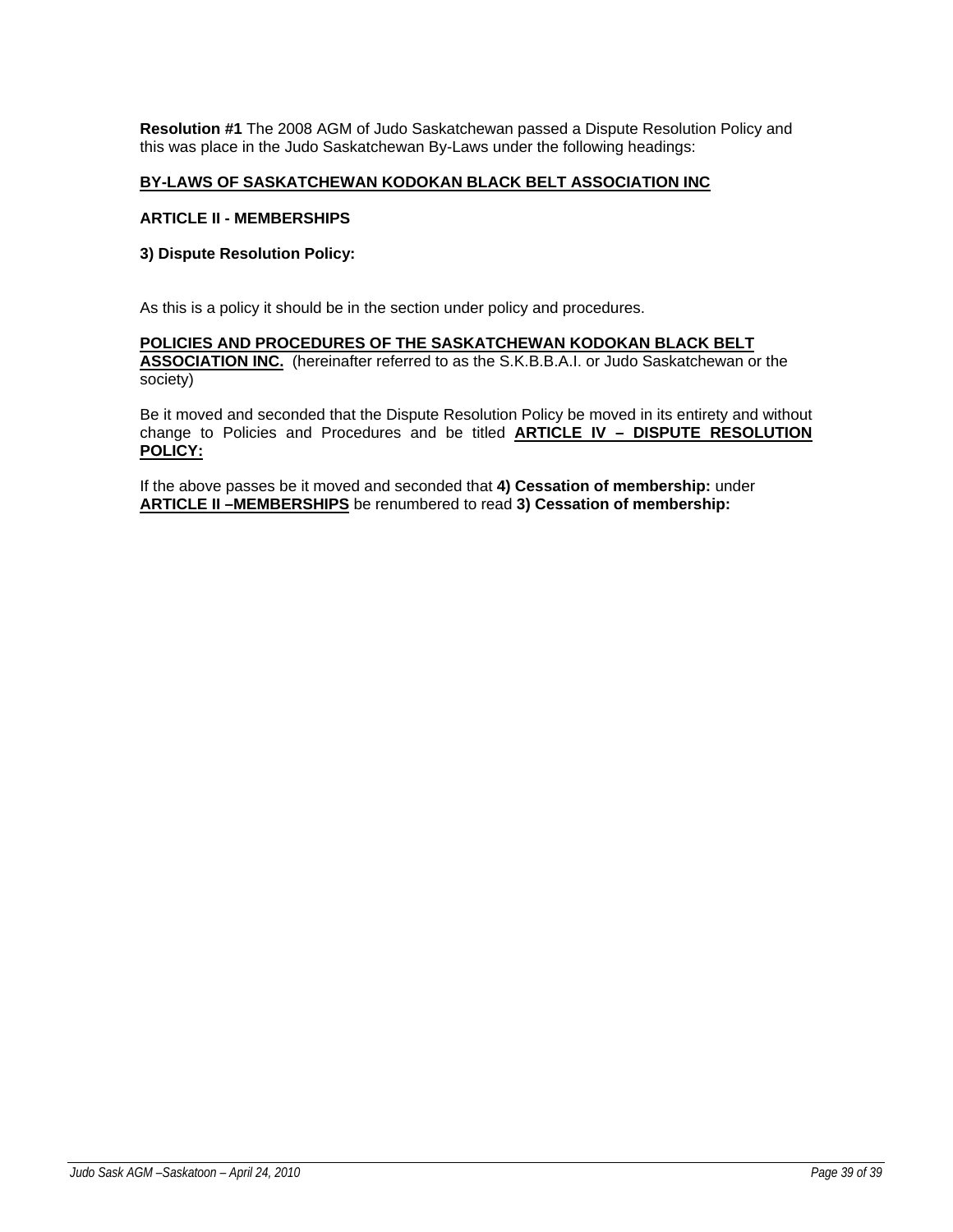There is an expectation by our Insurance provider, our Funding partners and our membership that Judo Saskatchewan take every step possible to ensure the safety of our members while under the care and supervision of Judo Saskatchewan and our Officers, Coaches and volunteers. We therefore require a policy that is available to everyone and can guide Judo Saskatchewan in completing background checks on our Coaches, Managers, Officials and volunteers that are on occasion in charge of some of our members.

**Resolution # 2** Be it moved and seconded that the following policy be approved for implementation effective April 24, 2010.

# **POLICIES AND PROCEDURES OF THE SASKATCHEWAN KODOKAN BLACK BELT ASSOCIATION INC.**

(hereinafter referred to as the S.K.B.B.A.I. or Judo Saskatchewan or the society)

# **ARTICLE V - CRIMINAL RECORDS CHECK POLICY**

- 1. All Coaches, Assistant Coaches, Trainers, Managers, Chaperones and volunteers who participate at Judo Saskatchewan training camps or travel with any Judo Saskatchewan teams will agree to undergo a criminal record check for service with the vulnerable sector.
- 2. It will be the responsibility of the Coaches, Assistant Coaches, Trainers, Managers, Chaperones and volunteers to submit the findings of their criminal records check to the President prior to any involvement in Judo Saskatchewan events.
- 3. All elected or appointed persons to the Judo Saskatchewan Executive and Committee Chairpersons will agree to undergo a criminal record check for service with the vulnerable sector.
- 4. It will be the responsibility of the Executive member or Committee Chairpersons to submit the findings of their criminal records check to the President within 30 days of election or appointment and prior to any involvement where they may be alone at any Judo Saskatchewan event where vulnerable persons may be involved.
- 5. All Club Coaches, Instructors and Assistant instructors at the club level will agree to undergo a criminal record check for service with the vulnerable sector prior to any involvement at the club level.
- 6. It will be the responsibility of the Club Coaches, Instructors and Assistant instructors to submit the findings of their criminal records check to the Club President or Registrar prior to any involvement at the club level. The criminal records check will be held at the club level.
- 7. It will the responsibility of the club President or Registrar to certify yearly to the Provincial Registrar that all Club Coaches, Instructors and Assistant instructors have a valid criminal records check, before the club can register any members with Judo Saskatchewan
- 8. The term "vulnerable persons" is a person who, because of their age, disability or other circumstances, whether temporary or permanent; a) are in a position of dependence on others; or b) are otherwise at a greater risk than the general population of being harmed by persons in a position of authority or trust relative to them.
- 9. All criminal records checks will be valid for five (5) years unless the person is absent from judo for a one year period, however the President of Judo Saskatchewan may request a new Criminal Records check at any time.
- 10. The procedure for submission is as follows: